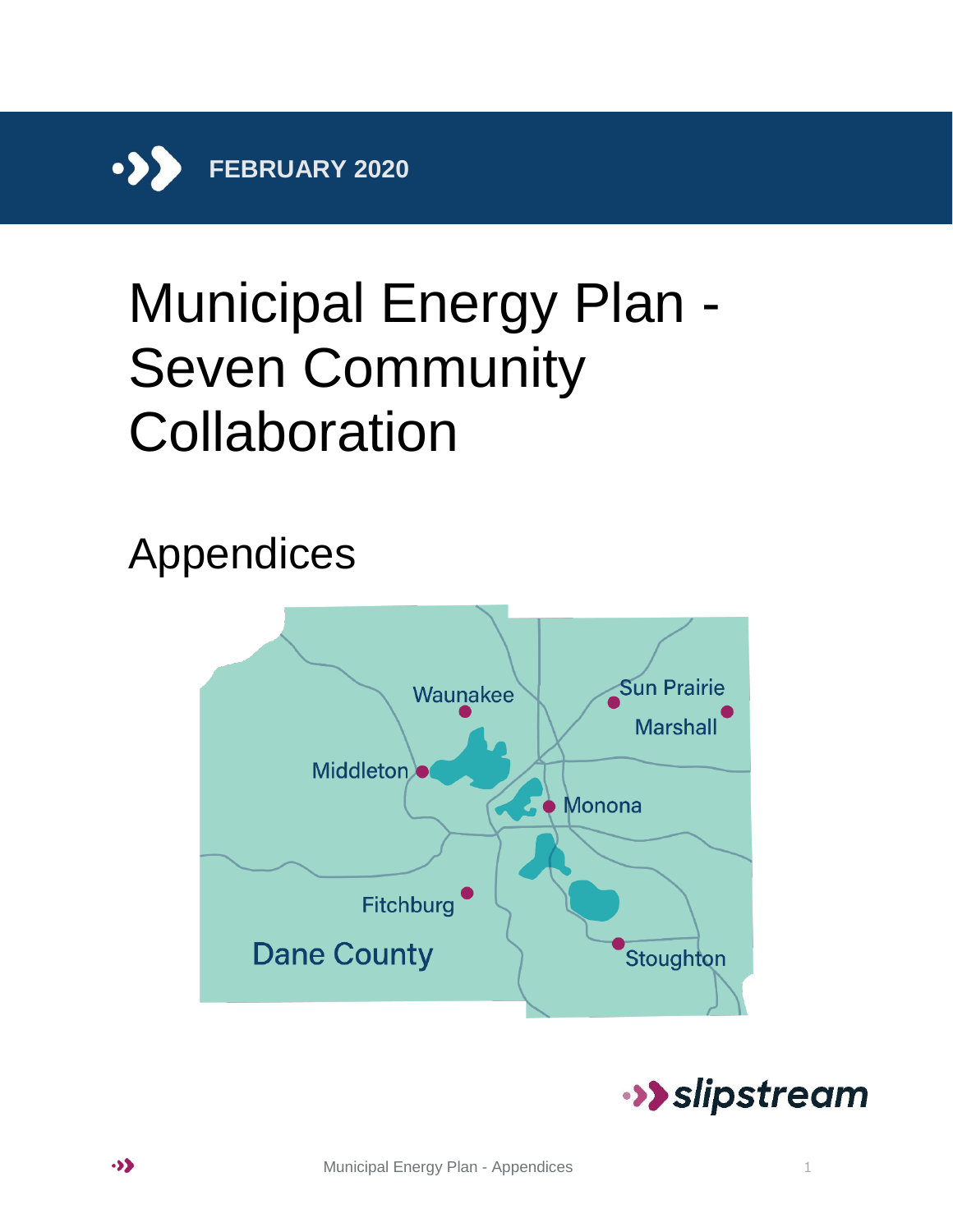Copyright © 2020 Slipstream. All rights reserved

This document was prepared as an account of work by Slipstream on behalf of the following seven communities in Dane County, Wisconsin: Fitchburg, Marshall, Middleton, Monona, Stoughton, Sun Prairie, and Waunakee, through funding providing by the Wisconsin Office of Energy Innovation. Neither Slipstream, participants in Slipstream, the organization(s) listed herein, nor any person on behalf of any of the organizations mentioned herein:

(a) makes any warranty, expressed or implied, with respect to the use of any information, apparatus, method, or process disclosed in this document or that such use may not infringe privately owned rights; or

(b) assumes any liability with respect to the use of, or damages resulting from the use of, any information, apparatus, method, or process disclosed in this document.

#### **Authors:**

Jeannette LeZaks Maddie Koolbeck Dan Streit Kevin Frost

Project contact: Jeannette LeZaks, [jlezaks@slipstreaminc.org](mailto:jlezaks@slipstreaminc.org)

#### **Acknowledgements**

Slipstream would like to acknowledge the efforts of the many staff that contributed to the analyses in these energy plans including Lee Shaver, Gabi Kim, Jennifer Li, and Syed Abbas.

We also want to acknowledge the invaluable insight and input from the community staff and partners, including those from the following communities:

**Fitchburg**: Phil Grupe, Sonja Kruesel, Kevin Richmond, Ellen Geisler **Marshall**: Jason Pitzer, Adam Ruechel **Middleton**: Kelly Hilyard, Abby Attoun-Tucker, Captain Steve Britt, Steve Wunsch **Monona**: Brad Bruun, Caitin Hartnett, and Elisa Guerrero **Stoughton**: Mayor Tim Swadley, Jill Weiss, Martin Briggs, Rodney Scheel, Bill Brehm, Cory Neeley (WPPI Representative) **Sun Prairie**: Sarah Sauer, Tim Semmann, Sandy Xiong, Scott Coulliard, Scott Kugler **Waunakee**: Todd Schmidt, Bill Frederick, Lt. Joe Peterson, Clint Cry (WPPI Representative for Sun Prairie and Waunakee)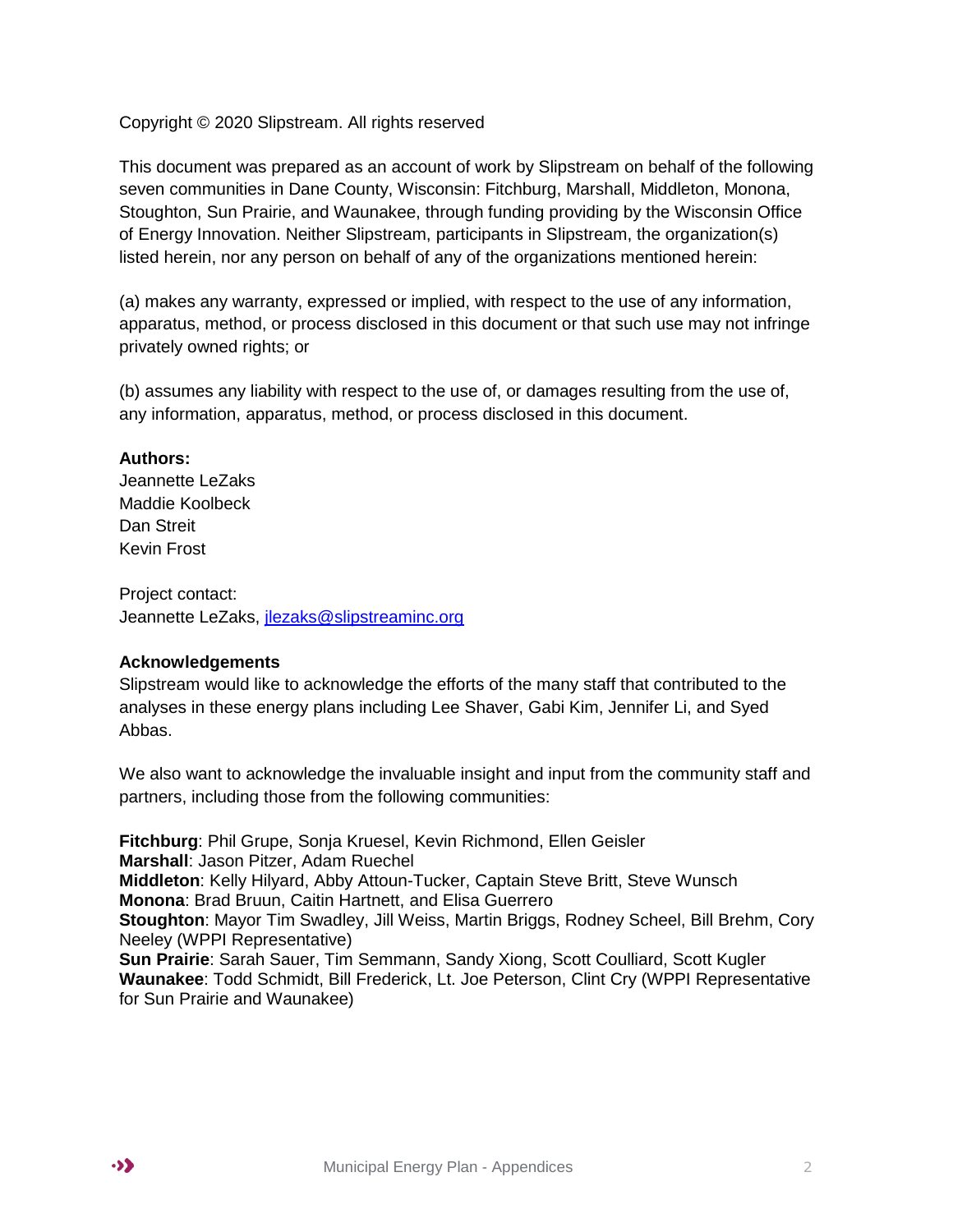# **A NOTE ON THE THREE PARTS TO THE ENERGY PLAN**

We divided the energy plan into three parts: a main report, community-specific reports, and appendices (this document). All three documents comprise the final energy plans developed for the Seven Community Energy Planning Collaboration of the Wisconsin Office of Energy Innovation Planning Grant.

The main report provides background on the project and process, and overarching recommendations that can be applied to all communities in this collaboration. The community specific reports can be read as seven standalone chapters (one for each of the collaborating communities) that detail the community-specific municipal energy profile and corresponding recommendations. The appendices (in this document) provide further detail should the reader want to dive deeper into the calculations and assumptions in the analysis.

 $\bullet$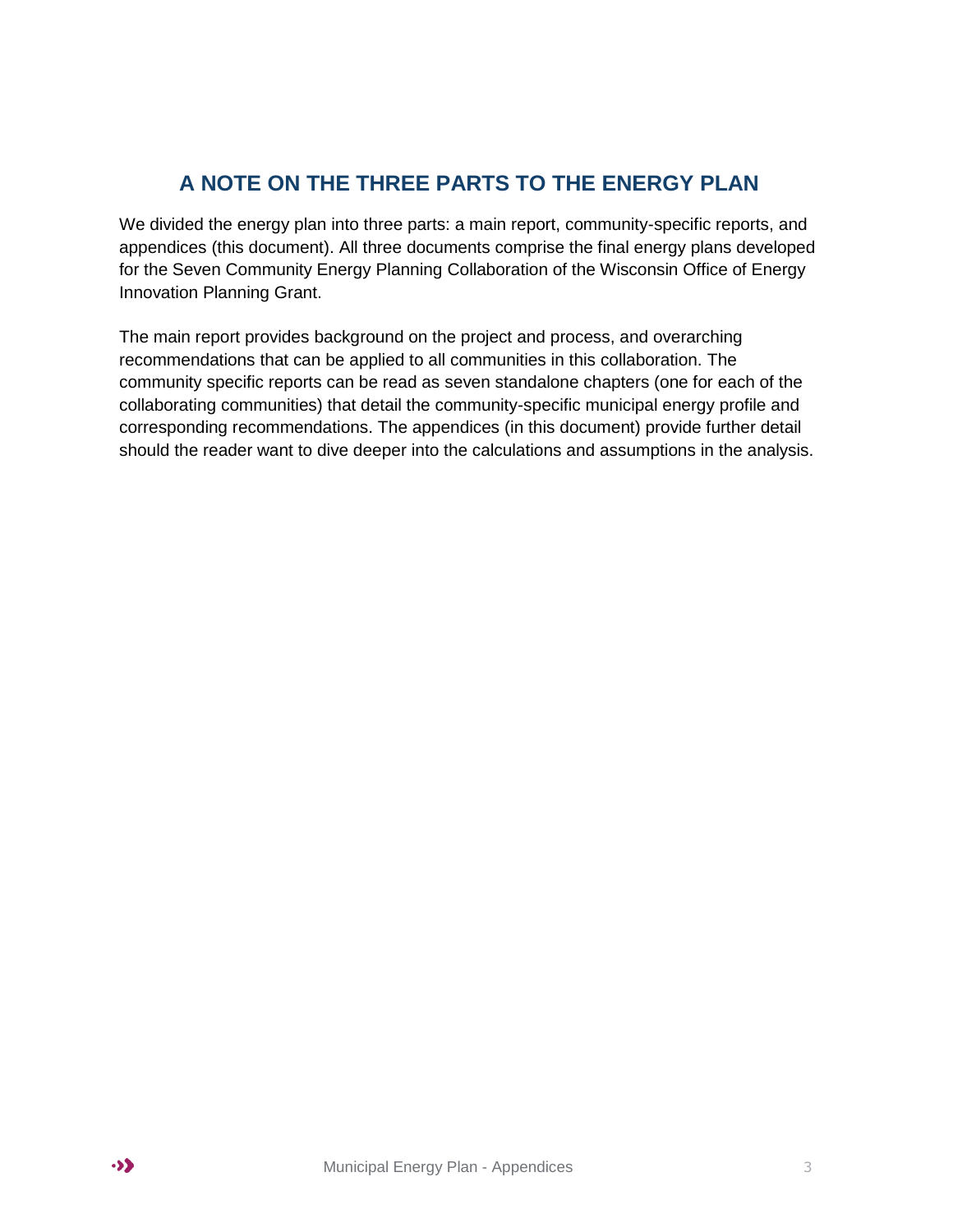# <span id="page-3-0"></span>**TABLE OF CONTENTS**

 $\bullet$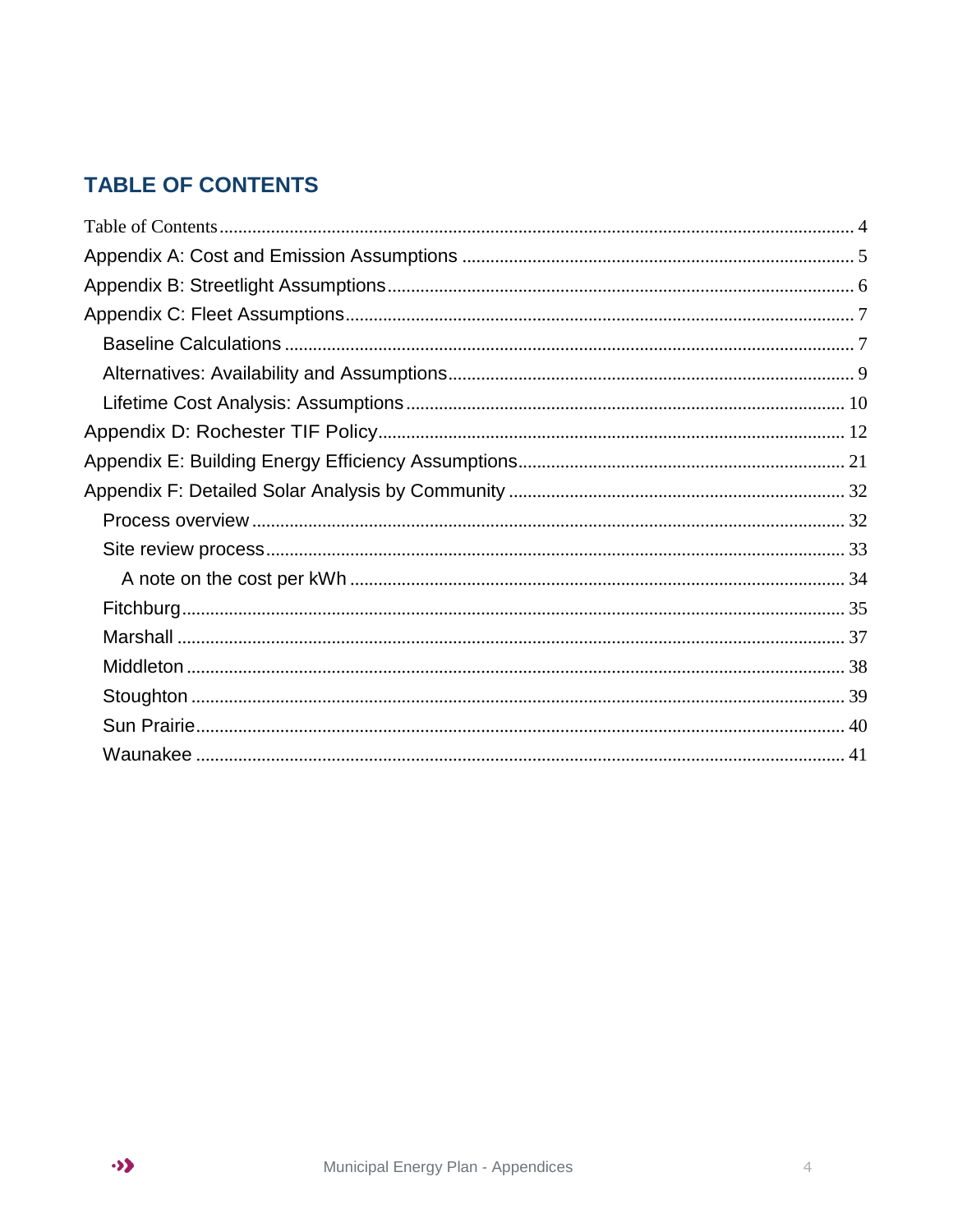#### <span id="page-4-0"></span>**APPENDIX A: COST AND EMISSION ASSUMPTIONS**

[Table 1](#page-4-1) provides the standard cost and emissions factor assumptions that we used to calculate the baseline energy cost and emissions as well as the potential energy and CO<sub>2</sub>esavings. These numbers are Wisconsin-specific and not city-specific.

|                                         |                                                | <b>Value</b>                  | <b>Data Source</b>                                                                                                               |
|-----------------------------------------|------------------------------------------------|-------------------------------|----------------------------------------------------------------------------------------------------------------------------------|
| <b>Electricity</b>                      | <b>Emissions</b><br>Factor $CO2$<br>equivalent | 1679<br>lb/MWh                | eGrid – MORE<br>https://www.epa.gov/energy/emissions-generation-resource-<br>integrated-database-egrid                           |
|                                         | Cost                                           | 0.11<br>\$/kWh                | EIA data - WI average rate<br>https://www.eia.gov/electricity/state/wisconsin/                                                   |
| <b>Natural Gas</b>                      | <b>Emissions</b><br>Factor                     | 0.0053115<br>metric ton/therm | <b>EPA Emissions Factors</b><br>https://www.epa.gov/sites/production/files/2018-<br>03/documents/emission-factors_mar_2018_0.pdf |
|                                         | Cost                                           | 0.60<br>\$/therm              | EIA data – WI average rate<br>https://www.eia.gov/dnav/ng/ng_pri_sum_dcu_SWI_m.htm                                               |
| <b>Compressed</b><br><b>Natural Gas</b> | <b>Emissions</b><br>Factor                     | 0.0000544<br>metric ton/scf   | <b>EPA Emissions Factors</b>                                                                                                     |
|                                         | Cost                                           | 2.20<br>\$/gallon-equivalent  | Clean Cities - US DOE<br>https://afdc.energy.gov/files/u/publication/alternative_fuel_pri<br>ce_report_july_2019.pdf             |
| <b>Gasoline</b>                         | <b>Emissions</b><br>Factor                     | .0085<br>metric ton/gallon    | <b>EPA Emissions Factors</b>                                                                                                     |
|                                         | Cost                                           | 2.47<br>\$/gallon             | Average of reported prices                                                                                                       |
|                                         | <b>Emissions</b><br>Factor                     | .0102<br>metric ton/gallon    | <b>EPA Emissions Factors</b>                                                                                                     |
| <b>Diesel</b>                           | Cost                                           | 3.00<br>\$/gallon             | Average of reported prices                                                                                                       |

<span id="page-4-1"></span>Table 1: Cost assumptions and emissions factors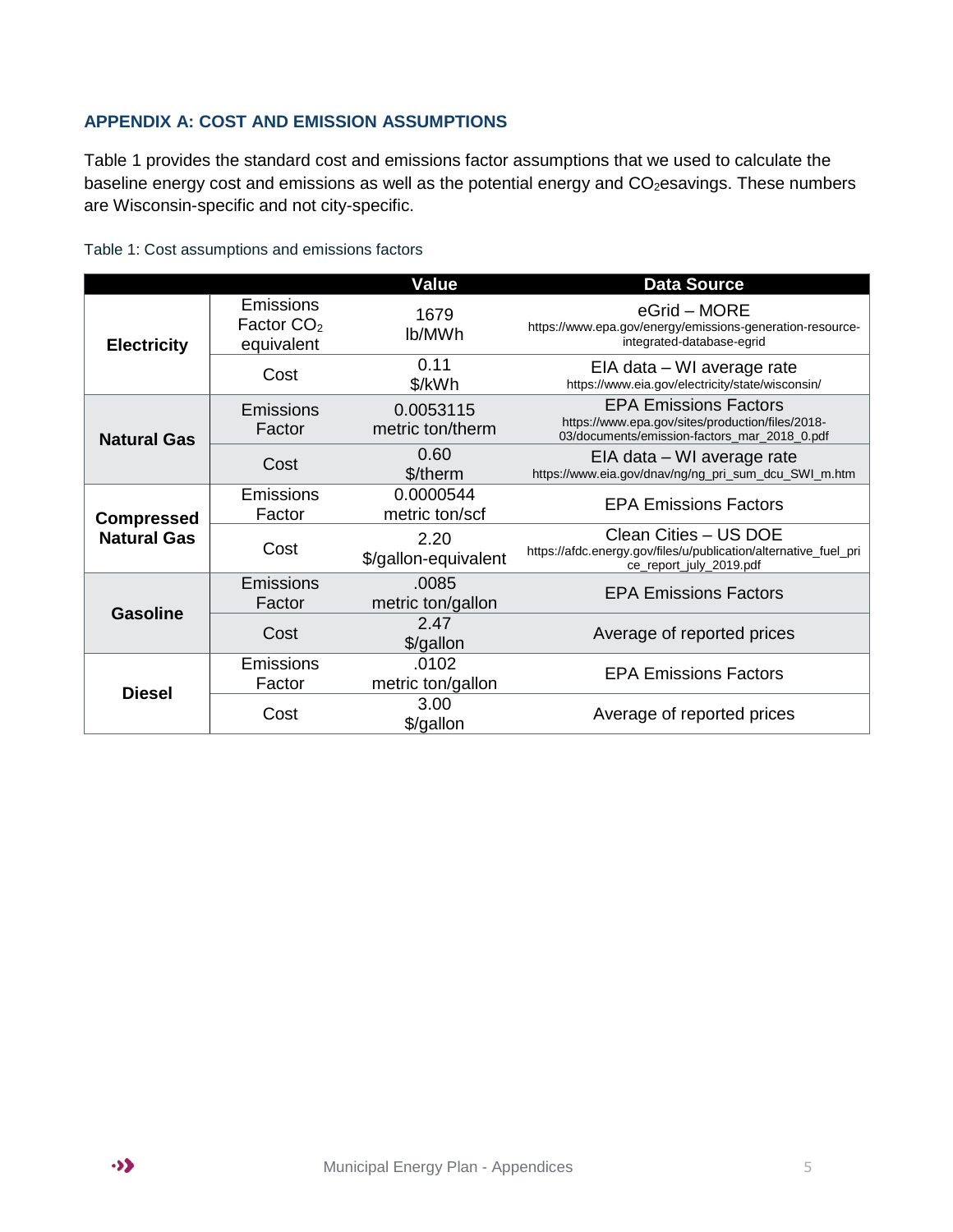#### <span id="page-5-0"></span>**APPENDIX B: STREETLIGHT ASSUMPTIONS**

This section documents the assumptions used in the calculation of annual LED use as well as in the lifetime cost calculations. To calculate the LED annual electricity use, we assumed 4,000 hours of operation in a year and used product manuals to estimate the wattage of an equivalent LED fixture for each conventional bulb type [\(Table 1\)](#page-4-1). Using data from each community on type and wattage of current lights, we used these two assumptions to calculate electricity use if all lights were converted to LEDs.

For the lifetime cost analysis, we used similar calculations for annual electricity use and then applied cost assumptions for both upfront and ongoing costs. [Table 3](#page-5-1) documents the cost assumptions for the replacement of typical bulb wattages. For upfront costs, we applied an incremental labor, \$99 for all lights, cost and an incremental equipment cost minus the available Focus on Energy rebate (see [Table](#page-5-1)  [3\)](#page-5-1). As LED last longer than HIDs, we applied an avoided labor, \$50 for all, and replacement bulb cost (see [Table 3\)](#page-5-1) every 4.6 years during the LEDs' lifetime. We discounted future year's energy savings and maintenance savings using a 2 percent discount rate to estimate NPV and a discounted payback period.

| Input                            | <b>Assumption</b>         | <b>Data Source</b>          |
|----------------------------------|---------------------------|-----------------------------|
| <b>LED Lifetime</b>              | 100,000 hours (~22 years) | Manufacturer rating         |
| <b>HID Lifetime</b>              | 20,000 hours (~4.6 years) |                             |
| <b>Fixture Replacement Labor</b> | \$99                      | Focus on Energy TRM         |
| <b>Bulb Replacement Labor</b>    | \$50                      | <b>Engineering judgment</b> |
| <b>Discount Rate</b>             | 2%                        | Industry knowledge          |

Table 2: Standard assumptions - streetlighting lifetime cost analysis

<span id="page-5-1"></span>

| Table 3: Wattage based assumption - streetlighting cost analysis |  |  |
|------------------------------------------------------------------|--|--|
|                                                                  |  |  |

| <b>Input</b>                           |      | 70 - 100W 150-175W | <b>250W</b> | 400W  | <b>Data Source</b>      |
|----------------------------------------|------|--------------------|-------------|-------|-------------------------|
| <b>LED Replacement</b><br>Wattage      | 51   | 91                 | 134         | 214   | <b>Product manuals</b>  |
| Upfront Cost $-$ Low $(\$)$            | 150  | 200                | 300         | 400   | WI cities'<br>estimates |
| Upfront Cost - High<br>(\$)            | 214  | 257                | 346         | 461   | <b>FOE TRM</b>          |
| FOE Rebate (\$)                        | 20   | 35                 | 50          | 50    | <b>FOE</b>              |
| <b>Bulb Replacement</b><br>$Cost($ \$) | 8.61 | 10.09              | 9.62        | 11.98 | <b>FOE TRM</b>          |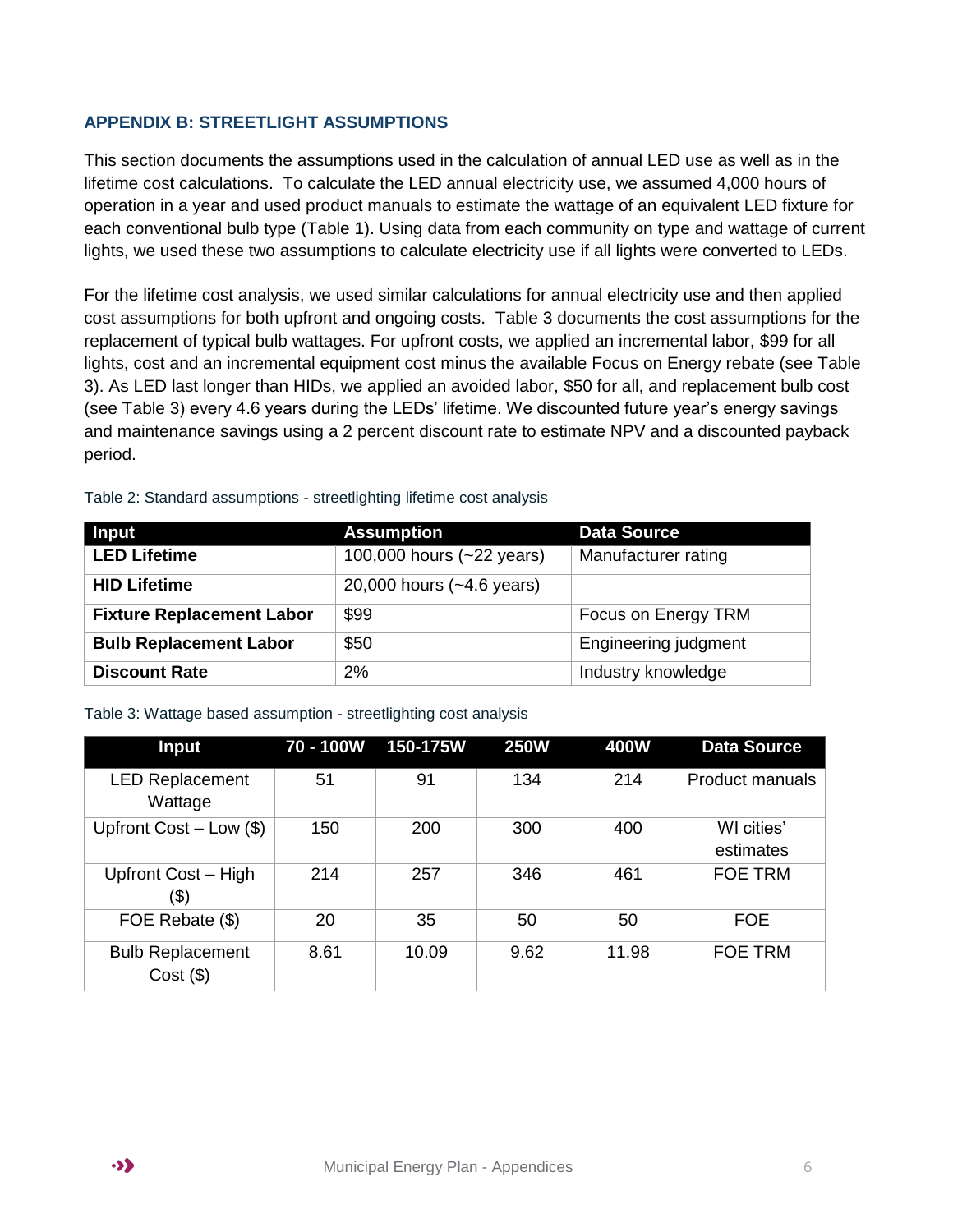# <span id="page-6-0"></span>**APPENDIX C: FLEET ASSUMPTIONS**

#### <span id="page-6-1"></span>**BASELINE CALCULATIONS**

Estimating the baseline energy use of municipal fleets required use of secondary research. The following section documents these assumptions. Each city had different ways of reporting vehicle fuel usage and varying levels of access to data. [Table 4](#page-6-2) summarizes the data used to calculate the baseline fuel usage and cost for each of the cities. We used city-specific data as much as possible. Using the emissions factors summarized in Appendix A, the  $CO<sub>2</sub>$  equivalent was calculated for each department.

| <b>Community</b>   | <b>Gallons</b>                               | <b>Cost</b>                           |
|--------------------|----------------------------------------------|---------------------------------------|
| <b>Fitchburg</b>   | Reported gallons by department               | Reported by department                |
| <b>Marshall</b>    | Reported gallons per vehicle +               | Reported by department + city average |
|                    | assumptions for police fleet (no data)       | \$/gallon for police                  |
| <b>Middleton</b>   | Assumptions for all vehicle types            | Average \$/gallon from other cities   |
| <b>Monona</b>      | Reported gallons by department               | Reported by department                |
| <b>Stoughton</b>   | City: calculated gallons for each vehicle    | Used reported city average \$/gallon  |
|                    | using reported miles and mpg                 |                                       |
|                    | <b>Utility: Reported gallons</b>             |                                       |
| <b>Sun Prairie</b> | City: assumptions for all vehicles; Utility: | Used reported city average \$/gallon  |
|                    | reported mileage + assumptions for mpg       |                                       |
| Waunakee           | Assumptions for all vehicle types            | Average \$/gallon from other cities   |

<span id="page-6-2"></span>Table 4: Data used for baseline calculations – gallons and cost by community

[Table 5](#page-7-0) details the assumptions used to calculate baseline fuel usage for each vehicle or vehicle type if data was missing. Where possible, we used actual data collected for the community. However, not all communities collected the type of data needed to create the community energy profiles or analyze energy opportunities; for those communities, we either used average data from other communities in the collaboration and where that was not available, we relied on secondary published data.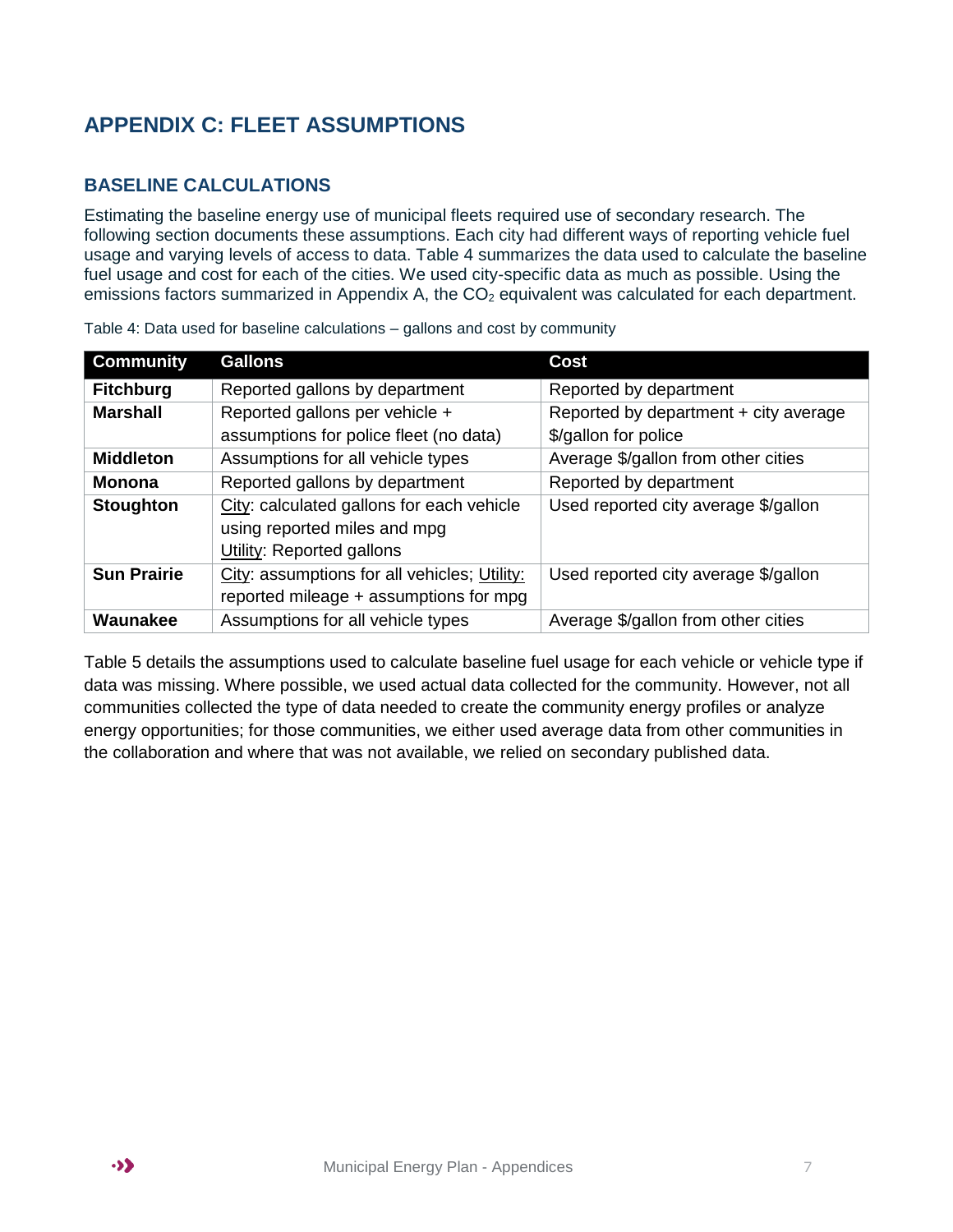<span id="page-7-0"></span>Table 5: Baseline fuel usage assumptions - all vehicle types

| <b>Vehicle</b>       | <b>Input</b>              | <b>Value</b> | <b>Data Source</b>                                                                                                            |
|----------------------|---------------------------|--------------|-------------------------------------------------------------------------------------------------------------------------------|
| <b>Police Patrol</b> | Miles traveled            | 14,000       | Monona, Fitchburg, Stoughton                                                                                                  |
|                      | Miles per gallon          | 19           | Monona data; EPA rating                                                                                                       |
|                      | <b>Idling Hours</b>       | 1,750        | <b>Clean Cities Idling Report</b>                                                                                             |
|                      |                           |              | https://cleancities.energy.gov/files/u/news_events/document/document<br>_url/93/2015_strategic_planning_idling_reduction.pdf  |
|                      | Gallons per hour          | 0.5          | <b>AFDC Idling Report</b>                                                                                                     |
|                      | idled                     |              | https://afdc.energy.gov/files/u/publication/idling_emergency-<br>service_vehicles.pdf                                         |
| Police               | Miles traveled            | 14,000       | Monona, Fitchburg, Stoughton data                                                                                             |
| Motorcycle           | Miles per gallon          | 38           | <b>EPA</b> ratings                                                                                                            |
|                      | <b>Idling Hours</b>       | 1,750        | <b>Clean Cities Idling Report</b>                                                                                             |
|                      | Gallons per hour<br>idled | 0.16         | <b>Engineering judgment</b>                                                                                                   |
| Police               | Miles traveled            | 6,500        | Monona data                                                                                                                   |
| Nonpatrol            | Miles per gallon          | 19           | EPA rating                                                                                                                    |
| Fire trucks          | Miles traveled            | 1,135        | SP runs per year + national survey                                                                                            |
|                      |                           |              | https://www.cityofsunprairie.com/1192/Annual-Reports                                                                          |
|                      |                           |              | https://www.washingtonfirechiefs.com/DesktopModules/Bring2mind/D<br>MX/Download.aspx?EntryId=1306&Command=Core_Download&Porta |
|                      |                           |              | Ild=20&Tabld=2384                                                                                                             |
|                      | Miles per gallon          | 4            | <b>DOE</b>                                                                                                                    |
|                      |                           |              | https://www.energy.gov/eere/vehicles/fact-626-june-7-2010-fuel-<br>economy-light-and-heavy-vehicles                           |
|                      | <b>Idling Hours</b>       | 260          | National Survey (see miles traveled)                                                                                          |
|                      | Gallons per hour          | 1.25         | <b>AFDC Idling Report</b>                                                                                                     |
|                      | idled                     |              |                                                                                                                               |
| Fire pickups         | Miles traveled            | 3,000        | Monona/Stoughton data                                                                                                         |
|                      | Miles per gallon          | 11           | Monona/Stoughton data                                                                                                         |
| Fire SUVs            | Miles traveled            | 3,800        | Monona/Stoughton data                                                                                                         |
|                      | Miles per gallon          | 14           | Monona/Stoughton data                                                                                                         |
| Ambulances           | Miles traveled            | 6,240        | SP runs per year                                                                                                              |
|                      |                           |              | https://www.cityofsunprairie.com/281/Statistics                                                                               |
|                      | Miles per gallon          | 8            | DOE Fuel Economy                                                                                                              |
|                      |                           |              | https://www.energy.gov/eere/vehicles/fact-626-june-7-2010-fuel-<br>economy-light-and-heavy-vehicles                           |
|                      | <b>Idling Hours</b>       | 700          | SP runs + one hour per run                                                                                                    |
|                      |                           |              | https://www.cityofsunprairie.com/281/Statistics                                                                               |
|                      |                           |              | https://www.collegeems.com/wp-content/uploads/2018/05/JCEMS-<br>NCEMSF-Academic-Poster-Session-Poster-A-Low-Cost-Ambulance-   |
|                      |                           |              | Idle-Reduction-System-Kung-et-al.pdf                                                                                          |

 $\cdot \cdot \cdot$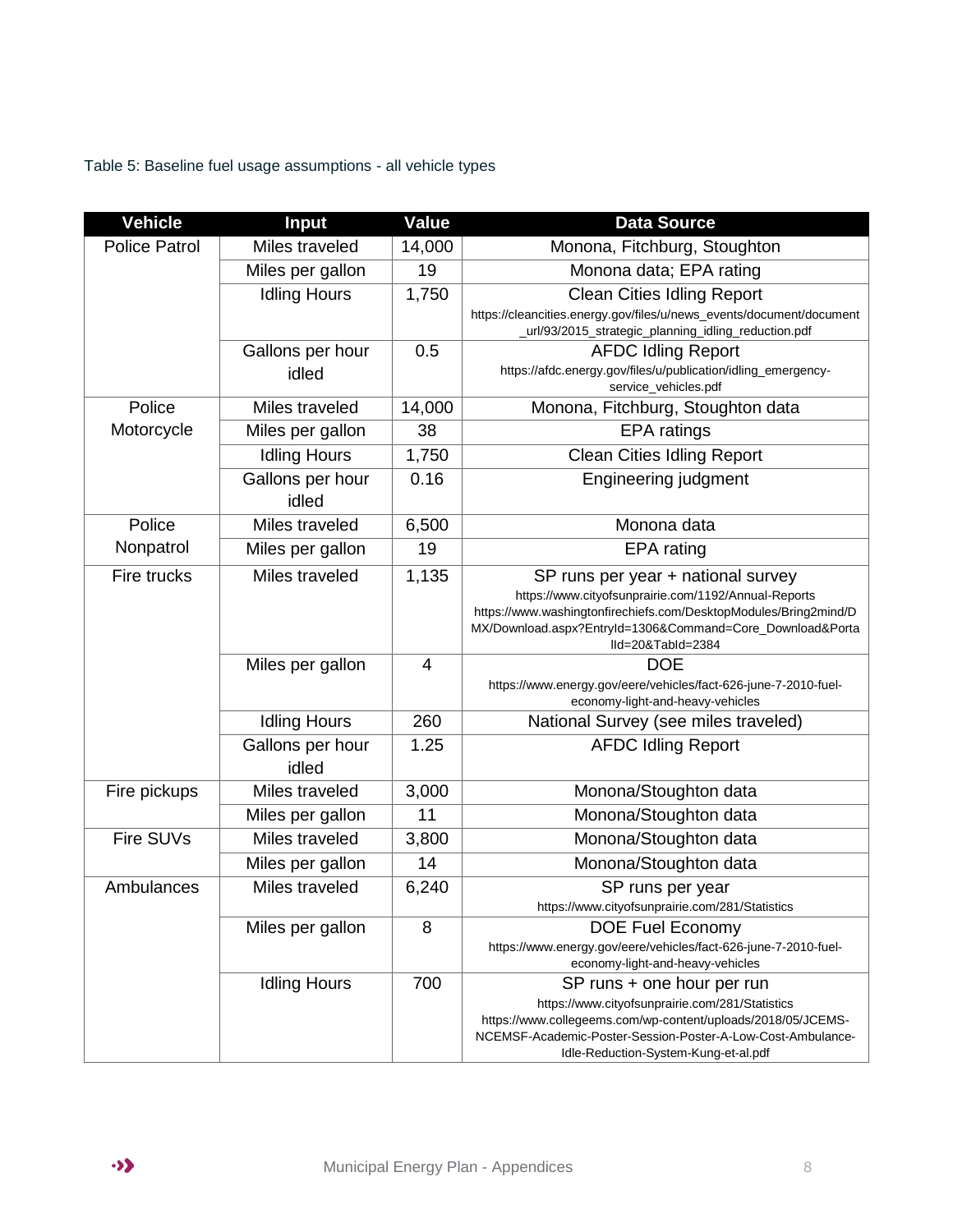|                            | Gallons per hour <sup>1</sup> | 1.5              | <b>AFDC Idling Report</b>                                                                                  |
|----------------------------|-------------------------------|------------------|------------------------------------------------------------------------------------------------------------|
| Light duty:<br>cars, SUVs, | Miles traveled                | 3,500            | Monona/Fitchburg/Stoughton data                                                                            |
| vans                       | Miles per gallon              | 20               | Industry knowledge - average of vehicles                                                                   |
| <b>Pickups</b>             | Miles traveled                | 5,250            | Monona data                                                                                                |
|                            | Miles per gallon              | 11               | Monona/Stoughton data                                                                                      |
| Heavy duty:                | Miles traveled                | 1,800            | Monona/Fitchburg data                                                                                      |
| plows, dumps,<br>etc.      | Miles per gallon              | 4                | <b>DOE Fuel Economy</b>                                                                                    |
| Light<br>equipment:        | Hours used                    | 200 <sup>2</sup> | Monona/Stoughton/Minneapolis data                                                                          |
| small                      | Gallons per hour              | 1.2              | City of Minneapolis data                                                                                   |
| construction,<br>lawn care |                               |                  | https://lims.minneapolismn.gov/Download/RCA/2361/10_Municipal%2<br>0Fleet%20Electric%20Vehicle%20Study.pdf |
| Heavy<br>equipment:        | Hours used                    | 90               | Monona data                                                                                                |
| large<br>construction      | Gallons per hour              | 8                | City of Minneapolis data                                                                                   |
| <b>ATV</b>                 | Miles traveled                | 1,500            | City of Minneapolis + engineering judgment                                                                 |
|                            | Miles per gallon              | 31               | City of Minneapolis data                                                                                   |
|                            |                               |                  | https://lims.minneapolismn.gov/Download/RCA/2361/10 Municipal<br><b>Fleet Electric Vehicle Study.pdf</b>   |

#### <span id="page-8-0"></span>**ALTERNATIVES: AVAILABILITY AND ASSUMPTIONS**

To identify opportunities to reduce energy use from municipal fleets, we explored what cost-effective alternative fuel vehicles currently exist. The alternatives we recommend are detailed below in [Table 6.](#page-8-1) The other options we explored included hybrid pickups and CNG heavy duty vehicles. As documented in the Lifetime Fleet Analysis Appendix, these two options were not cost-effective at this time. The other equipment did not have widespread alternatives.

| <b>Type</b>                     | <b>Vehicle</b>          | <b>Alternative</b>     | <b>Example</b>                         |
|---------------------------------|-------------------------|------------------------|----------------------------------------|
|                                 | <b>SUV</b>              | <b>Hybrid Gasoline</b> | Ford Police Interceptor Hybrid Utility |
| Police                          | Sedan                   | <b>Hybrid Gasoline</b> | Ford Police Responder Hybrid Sedan     |
|                                 | Motorcycle              | All-electric           | Zero Motorcycle                        |
|                                 |                         | All-electric           | Chevy Bolt                             |
| Car<br>Light duty<br><b>SUV</b> |                         | Nissan Leaf            |                                        |
|                                 |                         |                        | Subaru Crossktrek Hybrid               |
|                                 | Plug-in hybrid electric | Volvo S60 AWD          |                                        |

<span id="page-8-1"></span>Table 6: Recommended alternatives - type and example of vehicle by type

 $\overline{a}$ 

<sup>&</sup>lt;sup>1</sup> Stoughton reported hours used per ambulance rather than miles traveled. We used this number as gallons per hour overall to calculate the baseline fuel usage.

<sup>&</sup>lt;sup>2</sup> Waunakee had a substantial amount of handheld pieces of equipment, so this value was decreased to 150 hours to account for the difference in equipment reported.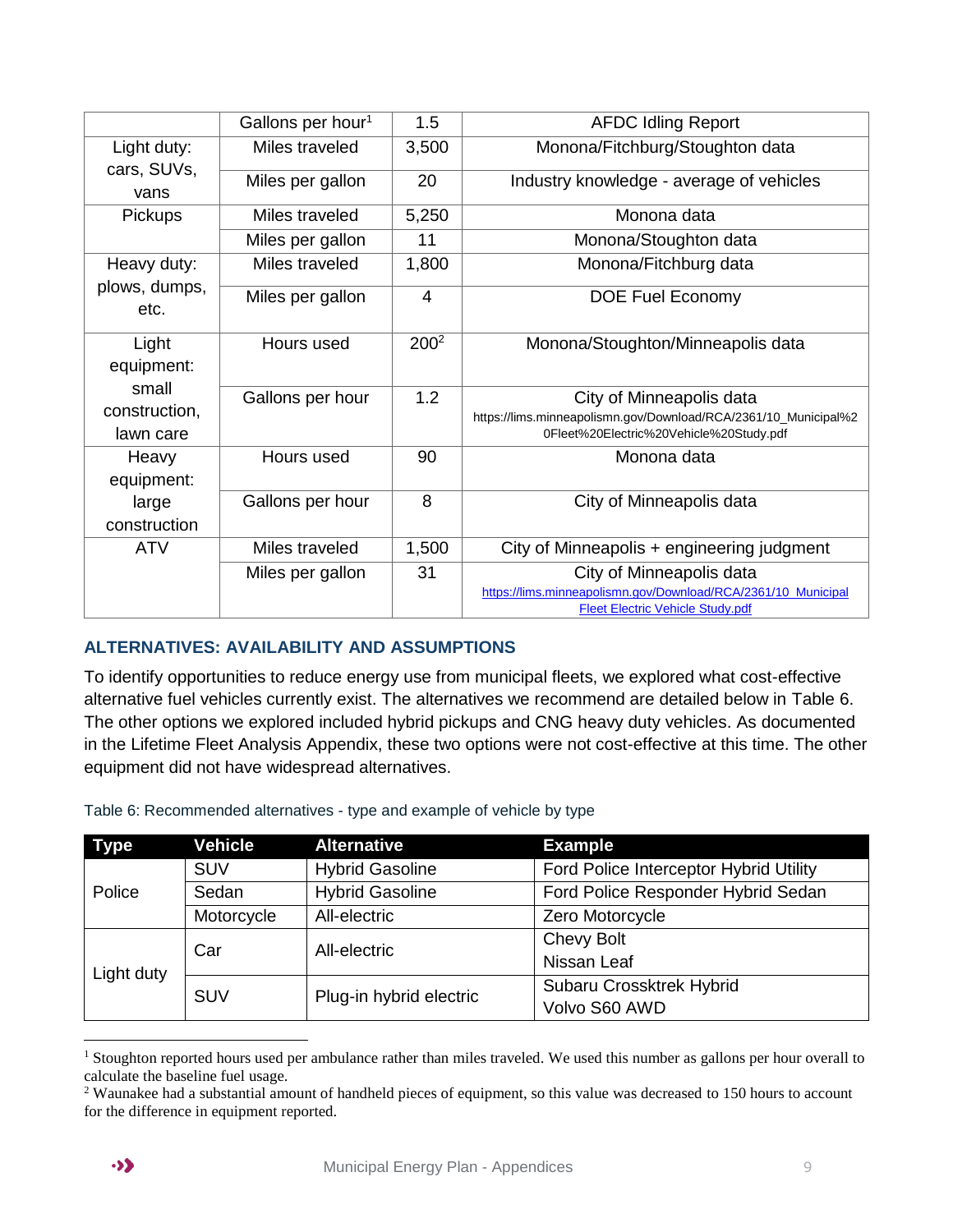| $\mathbf{u}$ | electric<br>.<br>-ın<br>71 V 1<br>'DHC | Hybrid<br>?iti∩<br>sier<br>$\mathbf{v}$<br>- |
|--------------|----------------------------------------|----------------------------------------------|
|--------------|----------------------------------------|----------------------------------------------|

To estimate the impact of adopting these alternative vehicles, we used EPA ratings to estimate the efficiency of the vehicles and then used the same miles driven or hours used assumptions from the baseline calculations to estimate fuel consumed. [Table 7s](#page-9-1)ummarizes the assumptions for police vehicles and light-duty vehicles. Using this, we calculated the annual impact.

<span id="page-9-1"></span>Table 7: Alternative vehicle efficiency assumptions - police and light-duty vehicles

| <b>Vehicle</b>                       | <b>Input</b>            | <b>Assumption</b> | <b>Source</b>                                                                                                  |
|--------------------------------------|-------------------------|-------------------|----------------------------------------------------------------------------------------------------------------|
| <b>Hybrid Police</b>                 | Miles per gallon        | 24                | EPA estimated rating                                                                                           |
| <b>SUV</b>                           | Gallons per hour idled  | 0.204             | Ford testing                                                                                                   |
| <b>Hybrid Police</b>                 | Miles per gallon        | 38                | EPA estimated rating                                                                                           |
| Sedan                                | Gallons per hour idled  | .20               | Ford testing                                                                                                   |
| <b>Electric Police</b><br>Motorcycle | Electric: kWh/100 miles | 17                | <b>Estimated rating</b><br>http://media.zeromotorcycles.com/resources/fleet/<br>zero-fleet-police-brochure.pdf |
|                                      | Gallons per hour idled  | 2.7               | Engineering judgment                                                                                           |
| Electric Sedan                       | kWh/100 miles           | 32                | <b>AFDC Vehicle Search</b><br>https://afdc.energy.gov/vehicles/search/                                         |
|                                      | Percent electric        | 55                | <b>AFDC Assumptions</b><br>https://afdc.energy.gov/vehicles/electric_emission<br>s sources.html                |
| Plug-in hybrid<br><b>SUV</b>         | Electric: kWh/100 miles | 38                | <b>AFDC Vehicle Search</b>                                                                                     |
|                                      | Conventional: mpg       | 32                | <b>AFDC Vehicle Search</b>                                                                                     |
|                                      | Percent electric        | 55                | <b>AFDC Assumptions</b>                                                                                        |
| Plug-in hybrid<br>van                | Electric: kWh/100 miles | 42                | <b>AFDC Vehicle Search</b>                                                                                     |
|                                      | Conventional: mpg       | 25                | <b>AFDC Vehicle Search</b>                                                                                     |

#### <span id="page-9-0"></span>**LIFETIME COST ANALYSIS: ASSUMPTIONS**

The following section summarizes the assumptions used in the lifetime cost analysis for vehicles with a widely available alternative fuel option.

Table 8: Lifetime cost analysis - lifetime and incremental cost assumptions

| <b>Vehicle</b> | Input     | Value | <b>Source</b>                      |
|----------------|-----------|-------|------------------------------------|
|                | _ifetime_ |       | Industry knowledge (100,000 miles) |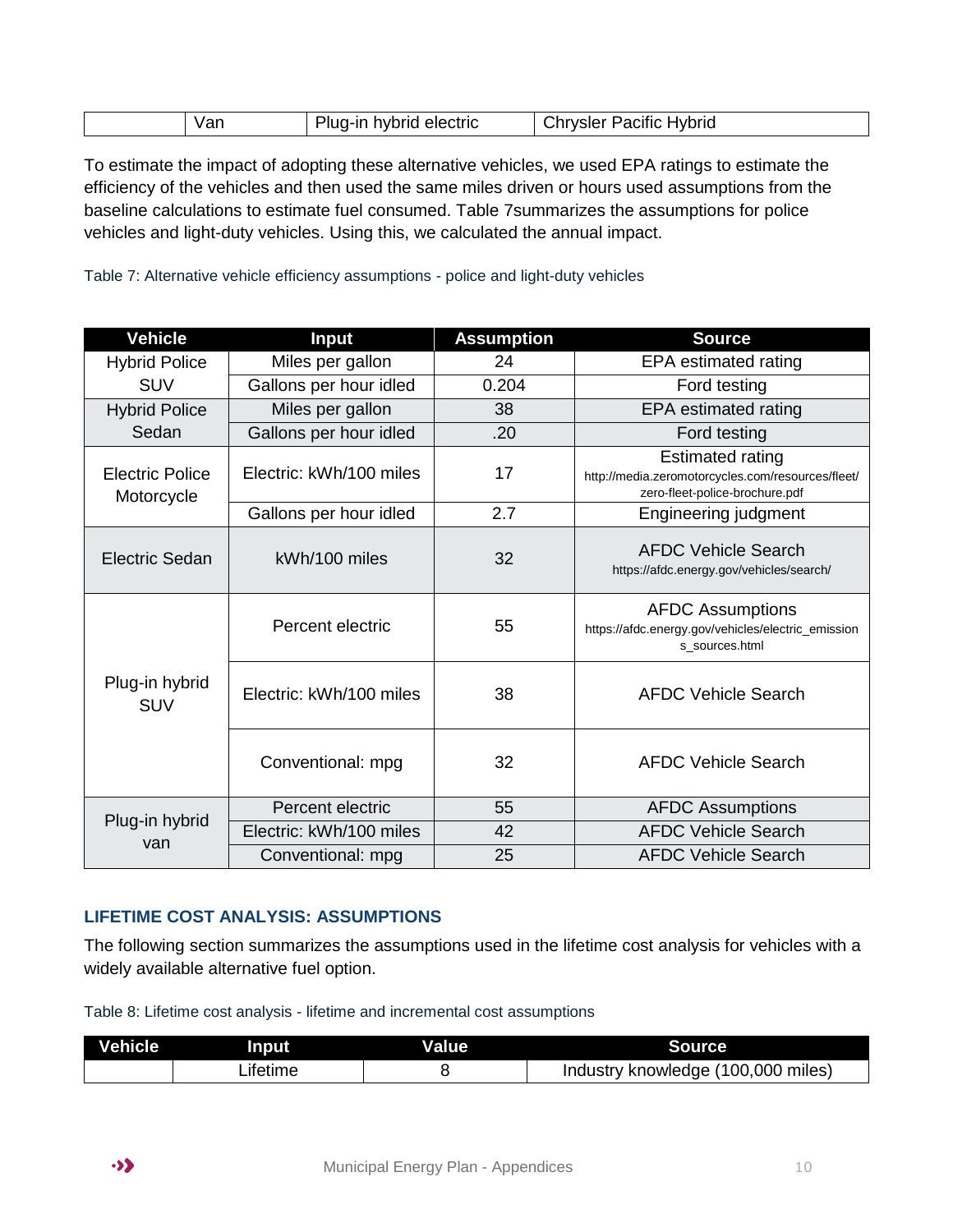| Police         | Incremental Cost-<br>Ford Hybrids     | 3,500                                 | Ford quote                                                                                                                                                               |  |
|----------------|---------------------------------------|---------------------------------------|--------------------------------------------------------------------------------------------------------------------------------------------------------------------------|--|
|                | Incremental Cost -<br>Motorcycle      | 390                                   | Comparison of online quotes                                                                                                                                              |  |
|                | Lifetime                              | 15                                    | Industry knowledge                                                                                                                                                       |  |
|                | Maintenance savings<br>- electric     | \$0.0128/mile                         | <b>AFDC Assumptions</b><br>https://afdc.energy.gov/<br>vehicles/electric_emissions_sources.html                                                                          |  |
| Light-<br>duty | Incremental Cost-<br>Passenger        | 8,600                                 | <b>AFDC Cost Calculator</b><br>https://afdc.energy.gov/calc/                                                                                                             |  |
|                | Incremental Cost -<br><b>PHEV SUV</b> | 10,000<br><b>AFDC Cost Calculator</b> |                                                                                                                                                                          |  |
|                | Incremental Cost -<br><b>PHEV Van</b> | 9,000                                 | <b>AFDC Cost Calculator</b>                                                                                                                                              |  |
|                | Lifetime                              | 15                                    | Industry knowledge                                                                                                                                                       |  |
| Pickups        | Incremental Cost -<br>F150 eq         | 20,000                                | Online quotes<br>https://news.pickuptrucks.com/2018/08/whats-it-like-to-<br>drive-a-hybrid-plug-in-ford-f-150.html                                                       |  |
|                | Incremental Cost -<br>F250 eq         | 9,000                                 | Online quotes<br>https://news.pickuptrucks.com/2018/08/whats-it-like-to-<br>drive-a-hybrid-plug-in-ford-f-150.html                                                       |  |
|                | Lifetime                              | 15                                    | Industry knowledge                                                                                                                                                       |  |
| Heavy-<br>duty | Incremental Cost                      | $10,000 - 50,000$                     | AFDC, NYSERDA + sensitivity<br>https://afdc.energy.gov/files/u/publication/ng_regional_<br>transport_trucks.pdf<br>Guidebook - Natural Gas for Refuse Fleets in New York |  |

To calculate the annual fuel savings, we used the same assumptions for police and light-duty vehicles' efficiency as documented in the alternative assumption section. For heavy duty and pickups, we used the below efficiency assumptions and the miles driven from the baseline section.

Table 9: Efficiency inputs - lifetime cost analysis of pickups and heavy-duty vehicles

| <b>Vehicle</b>   | <b>Input</b>            | <b>Value</b> | <b>Source</b>                                                                                     |
|------------------|-------------------------|--------------|---------------------------------------------------------------------------------------------------|
| Plug-in hybrid   | Percent electric        | 55           | <b>AFDC Assumptions</b>                                                                           |
| F <sub>150</sub> |                         |              | https://afdc.energy.gov/vehicles/electric_emissions_sources.<br>html                              |
|                  | Electric: kWh/100 miles | 96           | <b>XL Hybrid Estimation; Testing</b>                                                              |
|                  |                         |              | https://www.xlfleet.com/content/vehicles/#xlh-section                                             |
|                  |                         |              | https://news.pickuptrucks.com/2018/08/whats-it-like-to-drive-<br>a-hybrid-plug-in-ford-f-150.html |
|                  | Conventional: mpg       | 19           | <b>XL Hybrid Estimation; Testing</b>                                                              |
| Hybrid F250      | Miles per gallon        | 14           | <b>XL Hybrid Estimation</b>                                                                       |
| <b>CNG</b>       | Miles per gallon-eq     | 3.8          | Argonne National Lab                                                                              |
|                  |                         |              | https://afleet-web.es.anl.gov/afleet/                                                             |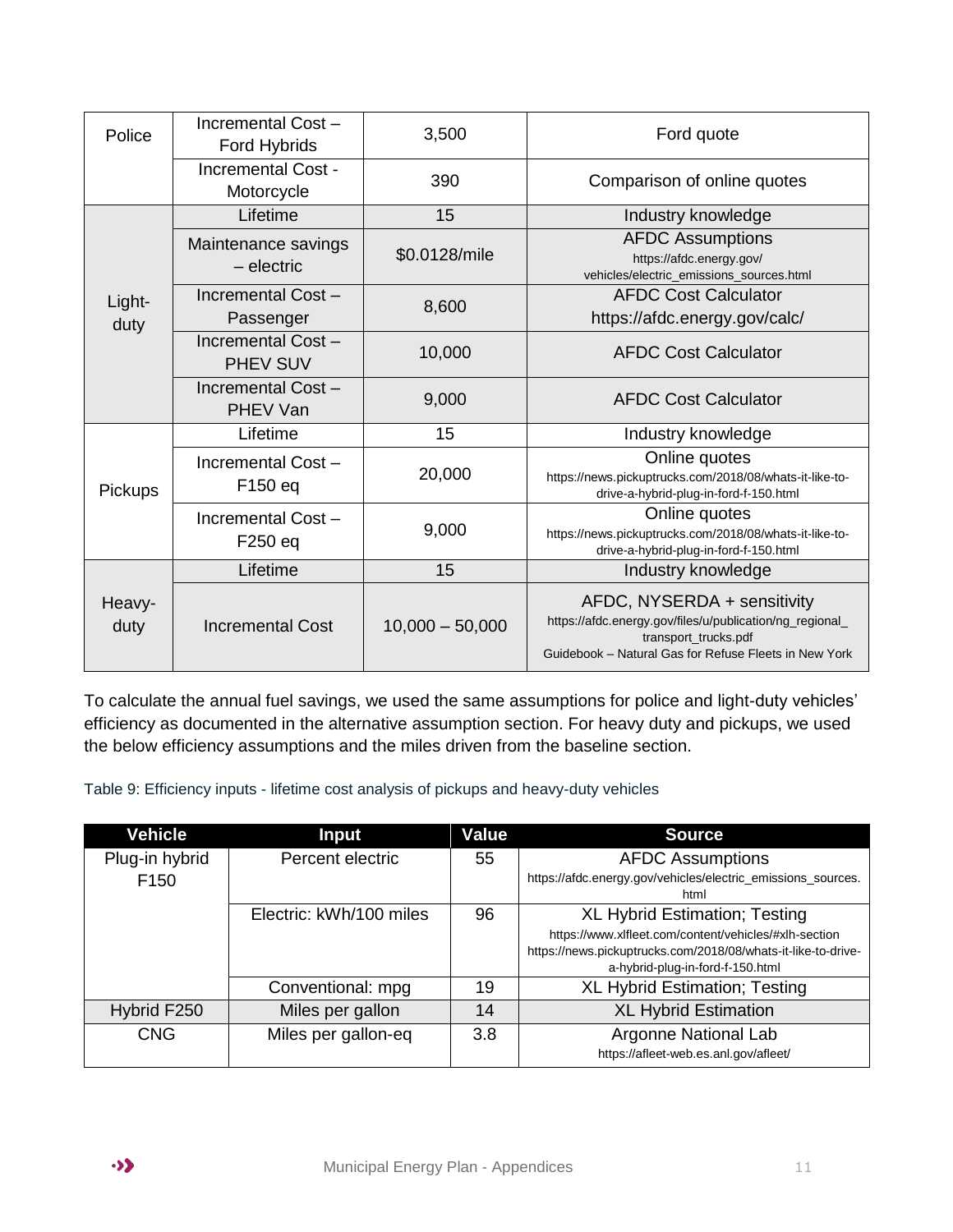## <span id="page-11-0"></span>**APPENDIX D: ROCHESTER TIF POLICY**

#### **REVISED 11/19//2018**

#### **CITY OF ROCHESTER POLICY ON DEVELOPMENT INCENTIVES FOR TAX INCREMENT FINANCING AND TAX ABATEMENT**

#### **1. GENERAL POLICY**

The purpose of this policy is to establish guidelines and procedures for the provision of development incentives to private businesses. The fundamental purpose of providing development incentives are to encourage the redevelopment of the city's older residential, commercial, and industrial areas; to preserve and expand the city's economic and employment base, and to provide affordable housing.

Development incentives may be provided when the city believes that the desired development would not occur without municipal involvement. The city reserves the sole right to accept or reject proposals for development assistance, taking into account the degree to which they adhere to the intent of this policy and any other factors the City Council may wish to consider

#### **2. OBJECTIVES**

Within these stated priorities, the City will consider providing development incentives to private projects to achieve one or more of the following objectives:

- a. Encourage development or redevelopment consistent with the goals and objectives of the City of Rochester.
- b. To encourage the redevelopment of developed areas through the removal of blight and blighting conditions.
	- c. To retain jobs and/ or increase the number and diversity of quality jobs.
	- d. To provide a balanced and sustainable housing stock and to promote neighborhood stabilization and revitalization.
	- e. To increase the city's taxbase.
	- f. To encourage additional unsubsidized private development, either directly, or through secondary "spin-off'' development.
	- g. To meet other public objectives as determined by the Council.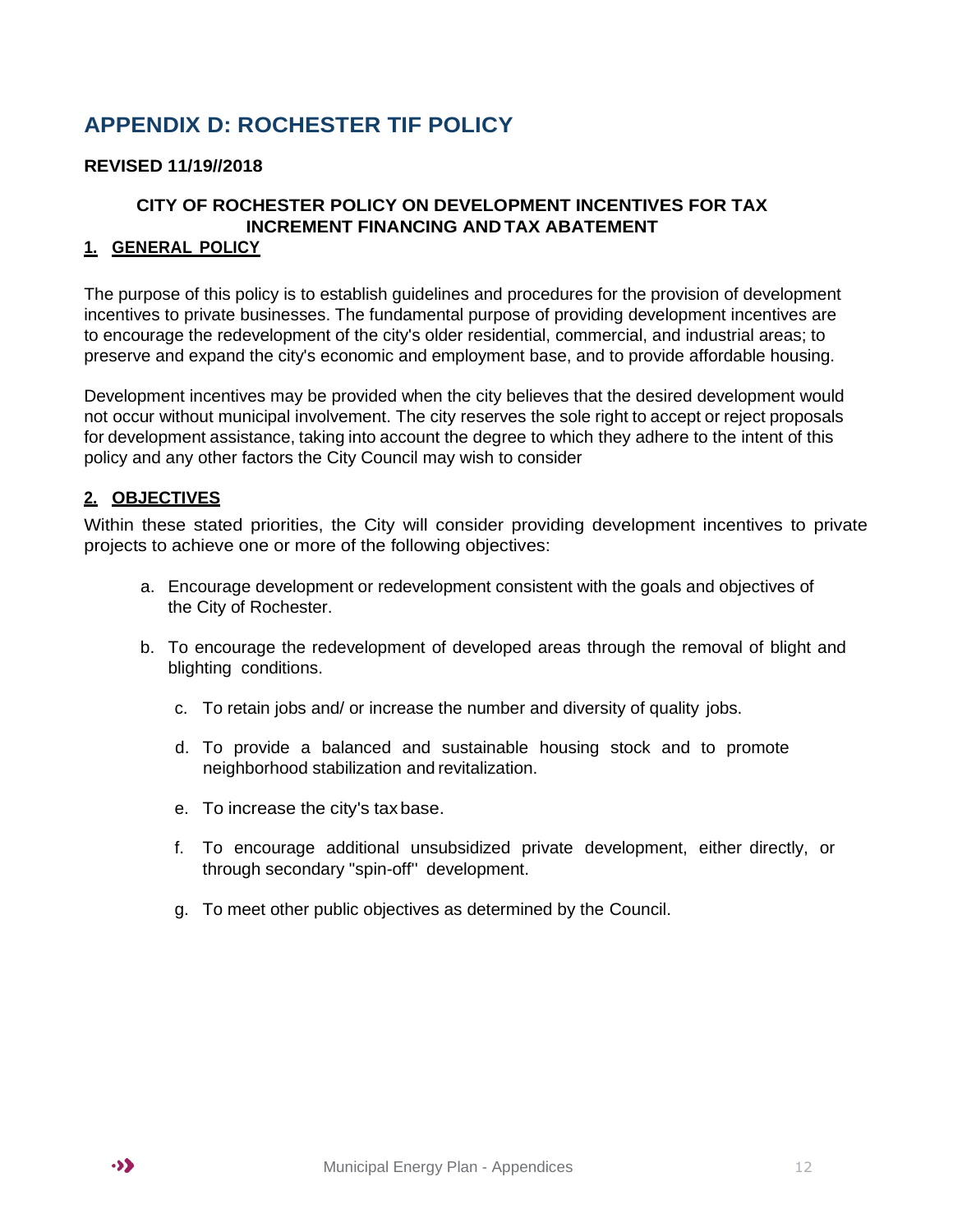#### **3. PRIORITIES FOR USE OF DEVELOPMENT INCENTIVES**

(Projects that meet 1, 2 or 3 below are considered to be of equal priority and are a higher priority for the use of development incentives than other projects).

- 1. Development or redevelopment projects that are included in the Destination Medical Center Development Boundary Area that further the goals and objectives of the plans and research outlined below:
	- a. DMC Development Plan
	- b. Rochester Downtown Master Plan
	- c. DMC District Design Guidelines
	- d. Public Realm Plans
	- e. DMC Transportation Plan
	- f. City of Rochester Comprehensive Plan
	- g. DMC District Market Demand Studies
- 2. Economic development projects of an industrial or manufacturing nature, that are consistent with the Minnesota Statutes and that create or retain livingwage jobs or increase the tax base in the City.
- 3. Housing TIF District projects must provide for at least 40% of the units to be affordable to persons at 60% area median income or 20% of the units to be affordable to persons at 50% area median income, as required by statute. For Housing TIF District proposed development projects seeking development incentives, priority will be given to those projects that
	- a. Secure other funding sources, such as Housing Tax Credits or Housing Revenue Bonds
	- b. Take advantage of an infill site.
	- c. Are within 1/4mile of bus stop.
	- d. Are located within 1/2 mile of essential services that serve the property.
	- e. Are within the 4 minute EMS response time.
	- f. Have no tenant relocation issues associated with the project.
	- g. Single family dwelling owner occupied housing as permitted byStatute.
	- h. Provide rents affordable to persons at or below 50% AMI
- 4. Other Redevelopment projects. Determination of project approval should consider the following:
	- a. The project site is deemed to be blighted or distressed and in significant need of renovation or redevelopment, as evidenced by declining property value, several years of high vacancy rates or negative impacts on the surrounding neighborhood; or
	- b. The site's proximity to the downtown core and transit availability; or
	- c. The site is deemed to have a concentration of households to support the proposed use of the site; or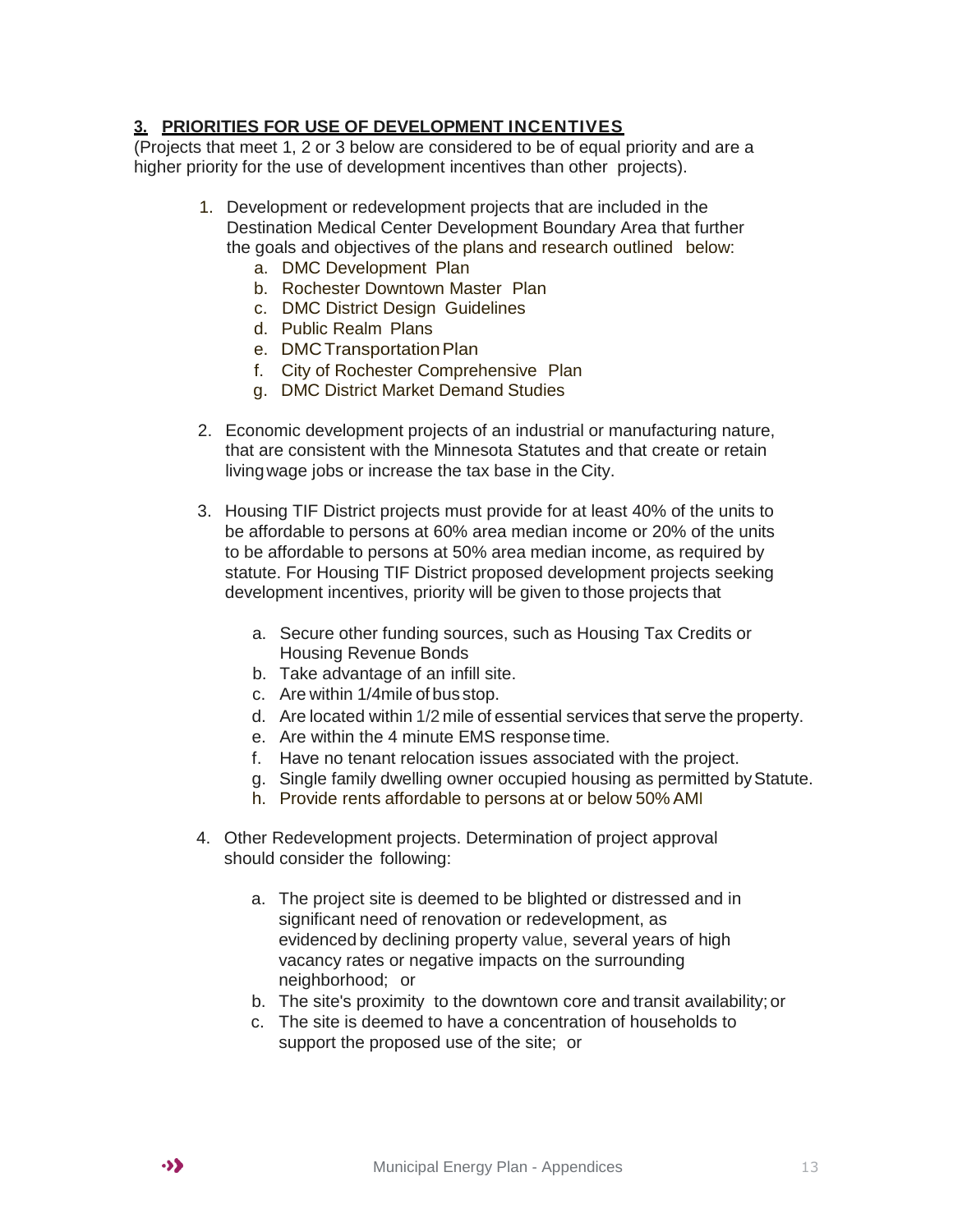- d. If the project includes a housing component, a goal of 20 % of the units must be affordable to persons at 60% of the area median income or 10% of the units must be affordable to persons at 50% of the area median income; or if a project consists of only market rate units, that a percentage (to be determined by the Council) of the available tax increments is to be used for affordable housing purposes within the City.
- e. For projects that do not propose a housing component as part of the project, that 5% of the available tax increments will be utilized for affordable housing purposes within the City.
- 5. Other projects deemed critical to the long-range economic development of the City, or as identified for transit-oriented redevelopment in the Comprehensive Plan, as determined by the Mayor and City Council.

#### **4. RELOCATION ASSISTANCE**

1. Prior to submittal of an application for City TIF assistance, it is the developer's obligation to ensure that appropriate relocation benefits are provided to displaced rental unit tenants whose incomes are at or below the 60% area median income (AMI)

and that have been displaced within the previous 6 months to an application submittal.

- 2. In order to qualify for the relocation assistance, a tenant must have resided in the unit for a period of 90 days prior to the displacement.
- 3. For those displaced tenants who do not utilize Housing Choice Vouchers, the relocation assistance amount shall be based upon the monthly difference between the tenant's current monthly rent amount and the maximum monthly gross rents identified by HUD for income levels at or below 50% AMI and number of bedrooms, for a period of 42 months.
- 4. For those displaced tenants that do utilize Housing Choice vouchers for part of the monthly rent payment, the amount of relocation assistance provided to the tenant would be the difference between the tenant's portion of the current monthly rent payment and any increase in monthly rent that would be the tenant's responsibility, for a period of 42 months.
- 5. In cases of displaced tenants with special needs, the developer will be obligated to provide additional relocation assistance in an amount to cover the costs of renovating a comparable dwelling unit to accommodate the tenant's needs, with a maximum cap of

\$20,000 for renovation costs and no more than \$25,000 in aggregate, including rental assistance and moving related costs.

6. The developer will be obligated to pay a fixed cost fee per displaced tenant, based upon the schedule listed below, which is the MnDOT standard.

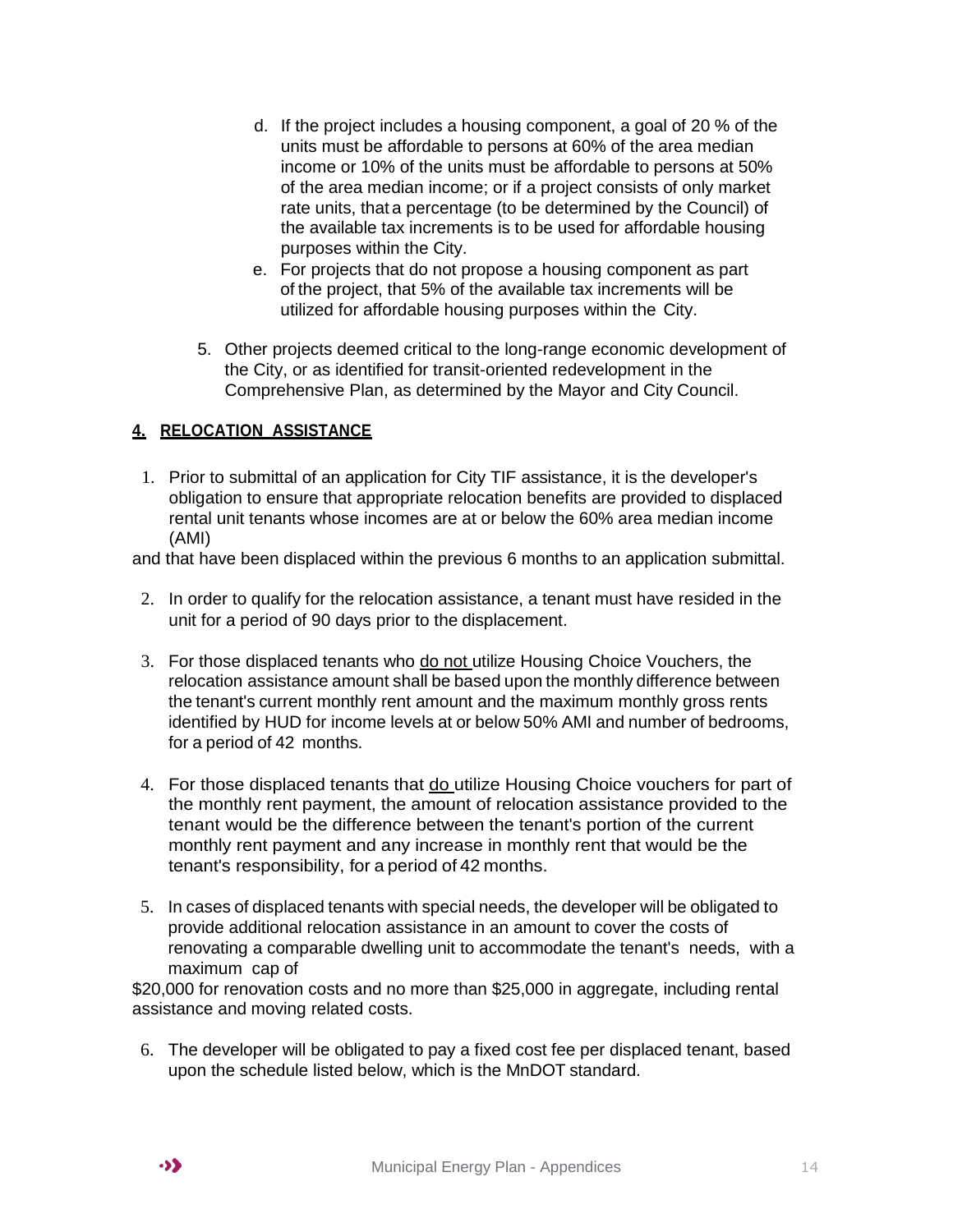Residential Moving Expense and Dislocation Allowance Payment Schedule The occupant owns furniture

| Rooms  |       |       |       | ∠      |        |        |            |        | Each Add'l<br>Room |
|--------|-------|-------|-------|--------|--------|--------|------------|--------|--------------------|
|        |       |       |       |        |        |        |            |        |                    |
| Amount | \$575 | \$725 | \$925 | \$1125 | \$1325 | \$1525 | 725<br>\$1 | \$1925 | \$275              |

Residential Moving Expense and Dislocation Allowance Payment Schedule The occupant does not own furniture

| Rooms  |       | Each Add'l Room |  |
|--------|-------|-----------------|--|
|        |       |                 |  |
| Amount | \$450 | \$100           |  |

#### **5. POLICIES**

- 1. To directly link the level of assistance provided to a project to the attainment of the objectives defined above.
- 2. The level of public assistance provided to a project shall be commensurate with the extent to which the project addresses specific redevelopment, DMC Plan, economic development or housing goals and objectives. Assistance shall be limited to the minimum amount necessary for the successful construction of the project and to address an identified funding gap.
- 3. To keep the payback period for bonds, loans, abatements, or other forms of assistance to the shortest te1m possible.
- 4. To structure any assistance in such a manner as to minimize financial risk to the city. Up front bonding will primarily be directed to City owned public infrastructure. All other assistance will be typically done on a"PAYGO" reimbursement basis.
- 5. To require proposers to provide full disclosure of project information so that the city can assess the need for incentives.
- 6. To require guarantees and other forms of financial security commensurate with risk incurred by the city.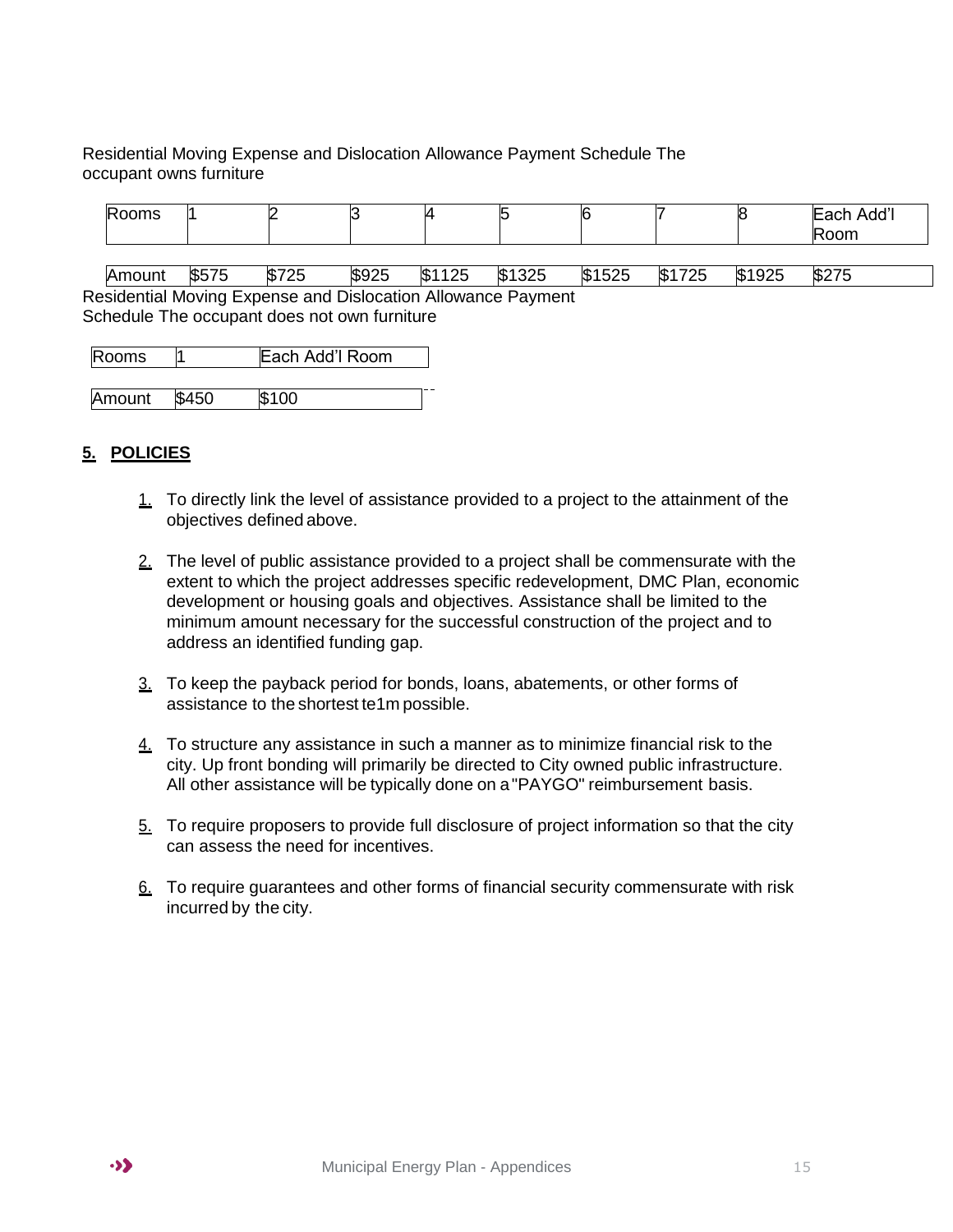- 7. Projects seeking City assistance will be more strongly considered if they meet one of the Sustainable Building Certification Standards as follows :
	- a. For commercialprojects:
		- i. LEED for New Construction and Renovation; Certified Silver, Gold or Platinum.
		- ii. State of Minnesota B3 Guidelines; Certified Compliant.
	- b. For residential projects:
		- i. LEED for New Construction and Renovation; Certified Silver, Gold or Platinum.
		- ii. State of Minnesota B3 Guidelines; Certified Compliant.
		- iii. Green Star; Certified Silver, Gold or Platinum
		- iv. [ V. Green Communities; Certified
- 8. Redevelopment and Economic Development Projects must also meet the standardsset forth below:
	- a. Predicted and actual energy use and greenhouse gas emissions meet SB 2030
	- b. Energy Standard through design and operation
	- c. Predicted and actual use of potable water: 30% below Energy Policy Act of 1992 levels
	- d. Predicted and actual use of water for landscaping: 50% reduction from consumption of traditionally irrigated site
	- e. Utilization of renewable energy: Evaluation of 2% of on-site renewables; installation if cost-effective using SB 2030 guidance
	- f. Electric vehicle charging capability: install conduit that allows charging stations to be installed at a futuredate
	- g. Diversion of construction waste from landfills and incinerators: 75% diversion rate
	- h. Indoor Environmental Quality: Low VOC materials includes paints, adhesives, sealants, flooring, carpet as well as ASHRAE thermal and ventilation minimums
	- i. Stormwater Management: Quantity and quality requirements, including infiltration rate, suspended solid and phosphorous reductions
	- j. Resilient Design: Document a design response to several identified potential shocks such as utility interruption, extreme rainfall and transportation interruption. Design Team shall integrate the identified strategies into the design of the project.
	- k. Participate in the City of Rochester's Voluntary Benchmarking Program for a period of three years after construction is completed to report energy and water consumption of the project
	- l. Performance standards outlined above must be verified by a third party proposed by the Developer and acceptable to the City of Rochester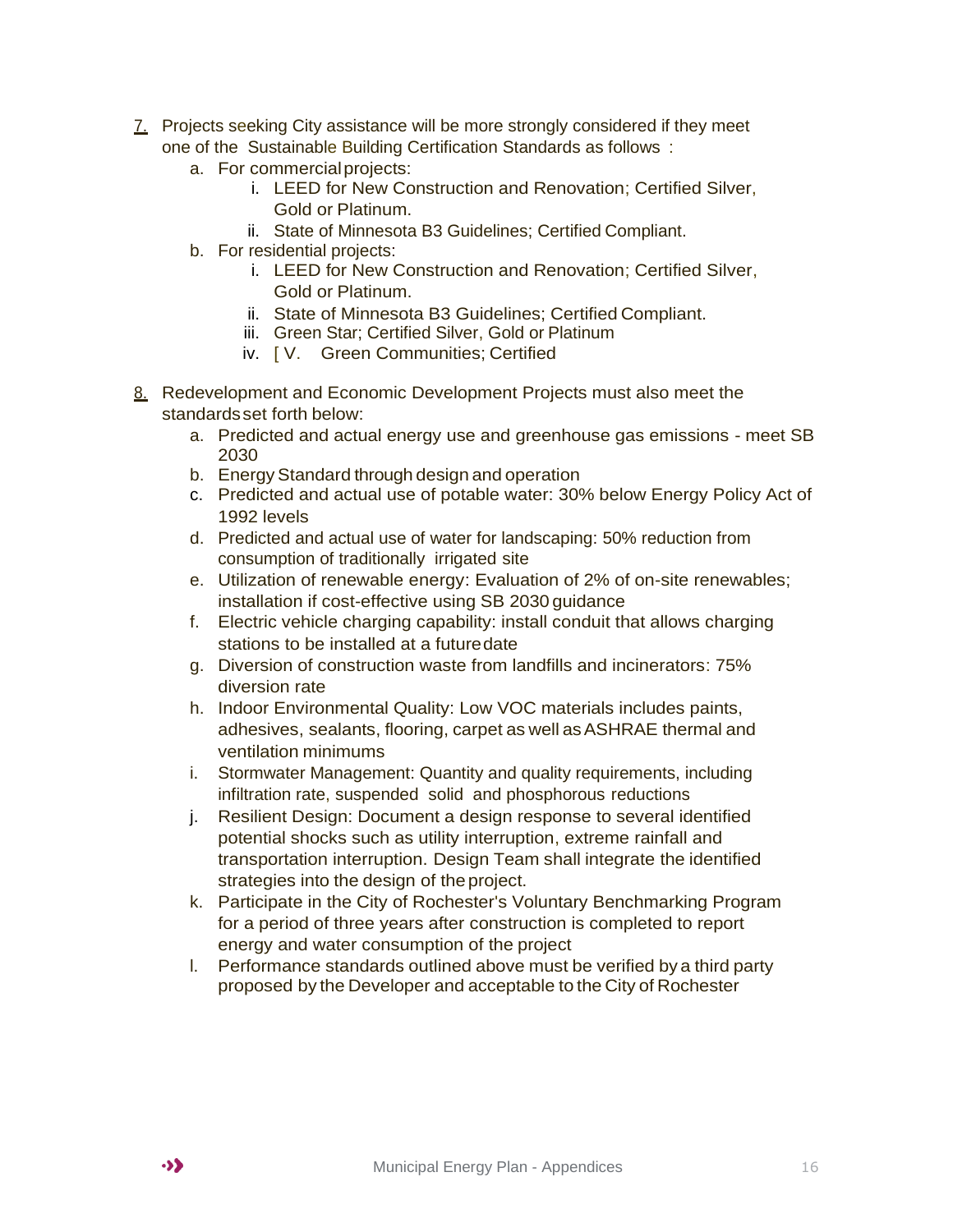#### **6. PERMISSIBLE COSTS**

The city may provide financial incentives to cover any cost permitted by regulation or statute. While the city will consider any eligible cost, it reserves the right to participate in only those costs it deems appropriate.

#### **7. PROVISIONS**

- A. Prior to application submittal for any required City land use / zoning approvals, the Proposers will be required to provide the City with a written notice of intent to seek City assistance and submit project and financial data in sufficient detail to document their need for assistance. Such information may include, but not be limited to, financial statements, project pro-formas, source and use of funds statements, market and feasibility studies and similar documents.
- B. Projects must be consistent with the city's comprehensive plan, zoning ordinance and other land use policies. Projects not consistent with such plans, ordinances and policies must obtain land use approvals prior to provision of any financial assistance.
- C. Redevelopment Projects should leverage the maximum private investment possible. Each project will be reviewed to determine funding gap and the level of assistance will be based upon that and the public benefits provided by the project. Desired goals of the City are a maximum city funding of no more than ten (10) years of present value tax increments be provided to the project, except that additional tax increments may be provided for eligible expenses that provide public amenities or benefit, as determined by the City. Projects that are provided more than 10 years of TIF will be required to meet one of the Sustainable Building Certification Standards indicated. Not more than 75% of the estimated project tax increments being provided to the developer on an annual reimbursement basis
- D. If incentives are to be provided, proposers must submit evidence of private financing satisfactory to the city, or secure the city's costs before the city makes any significant financial commitment to a project
- E. In the case of tax increment financing projects, prior to the execution of any assistance agreements, the proposer must complete project plans and provide project financial data in sufficient detail to allow the Olmsted County Assessor to estimate the market value of the project upon completion, and provide evidence satisfactory to the City that private financing is secured
- F. The city may require collateralized guarantees, assessment agreements, and other forms of security to protect the public's investment in the project. The amount of security required will be based on the City's assessment of the risk of the project.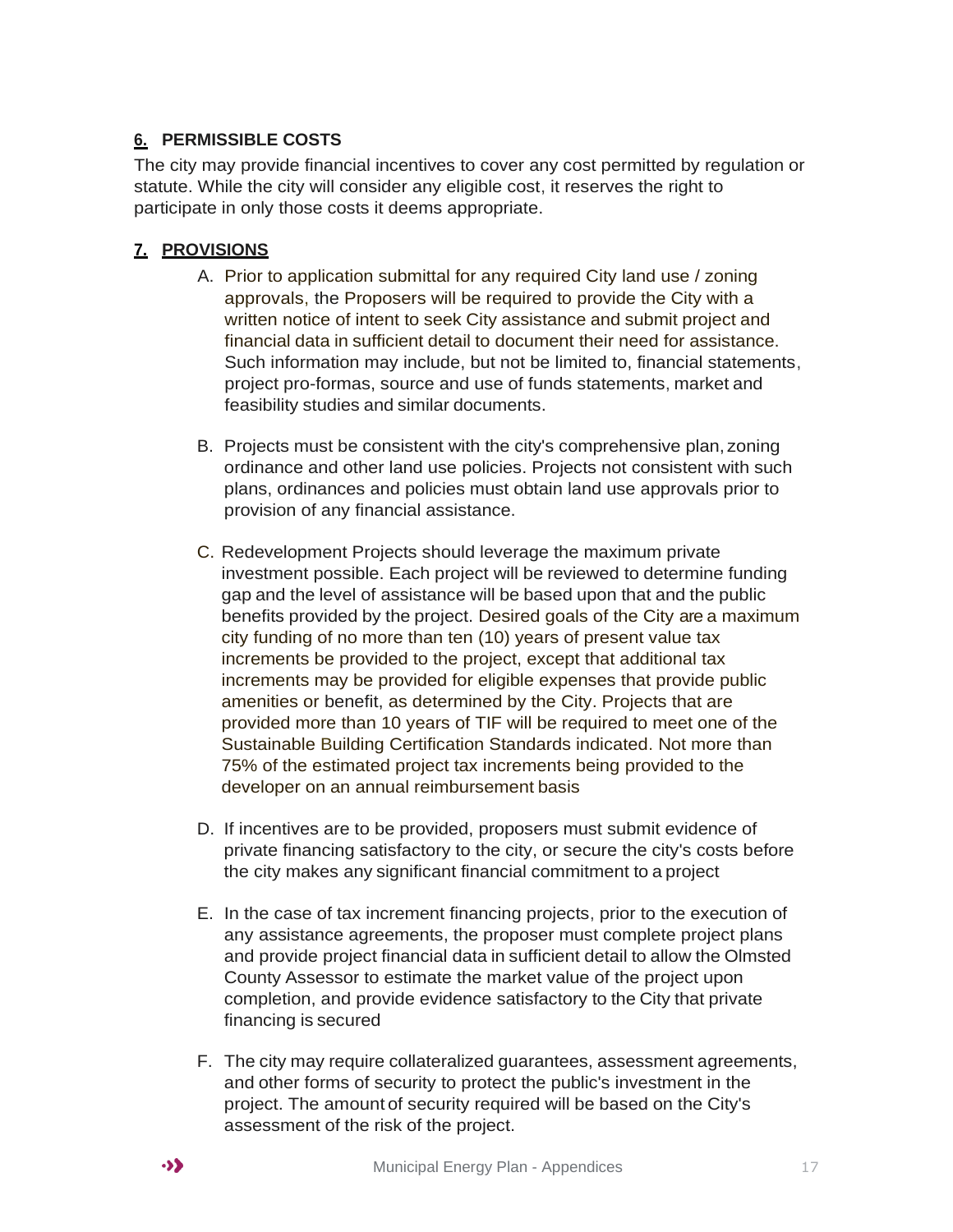- G. In evaluating a project, the City may utilize outside legal, financial, real estate, marketing, design and other consultants. Unless waived by the Council, proposers will be required to pay the costs of such consultants.
- H. In the case of tax increment projects, proposers must agree to provide documentation of actual allowable costs no less than quarterly during project construction. These costs must be categorized as required by the State of Minnesota "Tax Increment Financing Authority Report".

#### **8. LIMITATIONS**

- a. Development incentives will not be used to support projects that place extraordinary demands on city services and infrastructure, unless such demand is mitigated as part of the project.
- b. Because tax abatement requires an offsetting levy increase, it will be used in very limited instances, primarily used to encourage development or redevelopment of the central business district or DMC Plan boundary area. Tax abatement will not be used for retail or office projects located outside of the central business district. In limited circumstances, the Council may consider the use of tax abatements to assist manufacturing and technology, housing, historic preservation and public infrastructure projects. For manufacturing and technology projects, tax abatements will be considered only if it is not feasible to provide assistance through tax increment financing and then, only when there is an imminent threat of significant job loss, or when there will be a significant increase in new jobs.

c. Where new job creation provides the primary rationale for the granting of development incentives, the city will consider providing assistance to employers paying a living wage, shall consider the number of jobs generated and the wage and benefit levels provided by the Company as factors in determining the amount of assistance for the project. Assistance agreements may include provision for repayment of all or a portion of the assistance granted if, the business fails to either create or maintain the targeted number of jobs at the stated pay level thresholds.

d. For Statutory Housing TIF District projects that typically include housing revenue bonds or other state or federal housing assistance, the following guidelines will be considered:

- i. A threshold of no more than \$12,000 / dwelling unit or a maximum of 15 years of available tax increments, whichever is less.
	- ii. Priority for TIF assistance will be given to those housing projects that have been successful in leveraging other sources of funding such as housing tax credits, housing bond funding or other sources,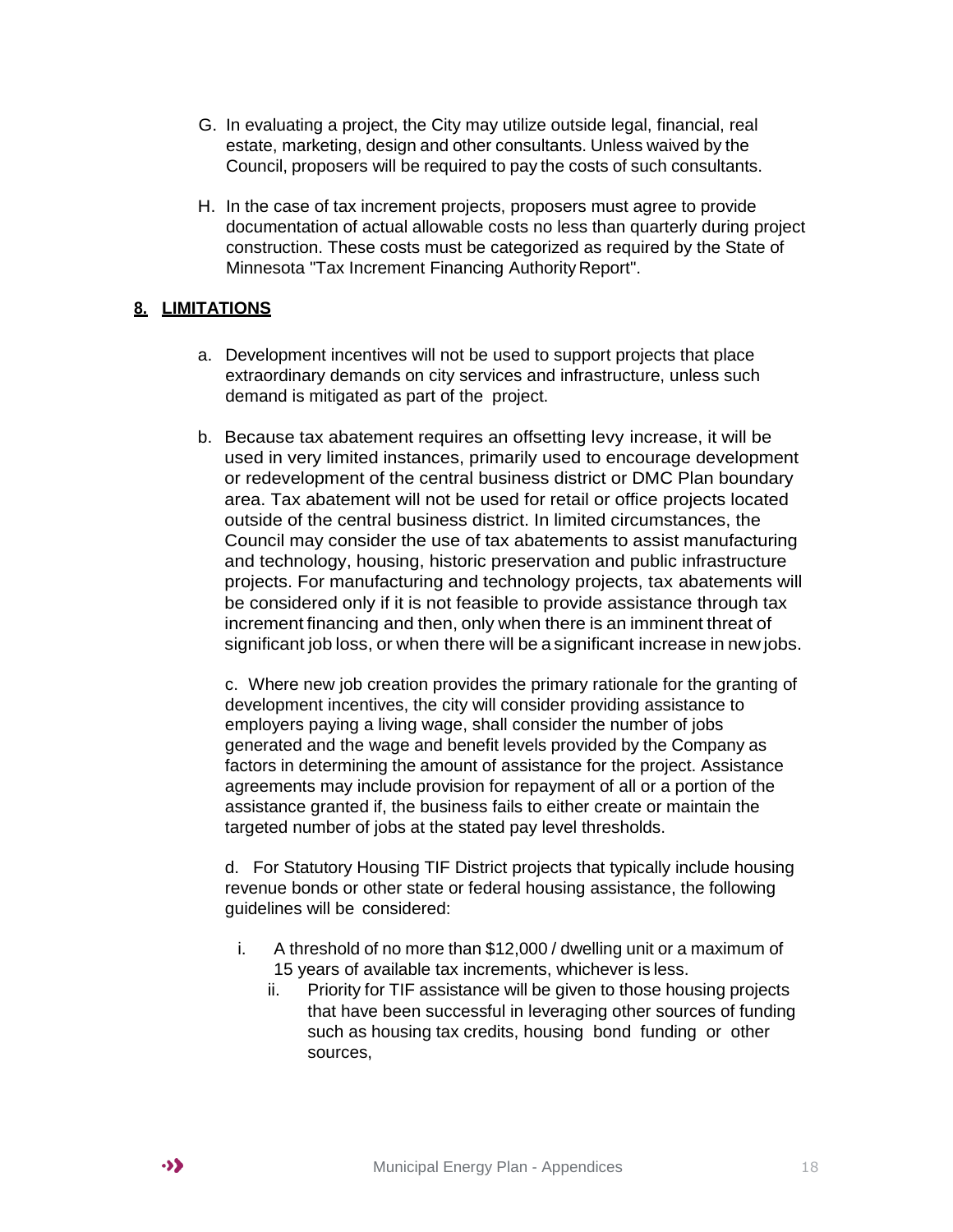iii. The City reserves the right to limit the number of housing units assisted annually.

#### **9. PROCESS**

- a. Prior to submission of a formal application requesting development incentives and land use / zoning approval, the proposer shall meet with staff to discuss the nature of the proposal and its relationship to the City's and or DMC Plan development goals, objectives, and priorities. Procedures and submission requirements will also be reviewed. For projects located within the DMC Development Plan boundary area, the City/ DMC EDA joint staff application submittal and review process will be followed.
- b. The proposer shall submit sufficient copies of his / her proposal to the City Administrator for distribution to appropriate officials andstaff.
- c. Staff will review the proposal and submit a written report to the Council and/or City Economic Development Authority (EDA) outlining its findings. The Council and City EDA may accept the proposal, reject it, or indicate to the proposer those modifications to the proposal necessary for continued consideration.
- d. A recommendation to accept the proposal shall include the basic terms and conditions of an agreement to be entered into by the city and the proposer.
- e. The terms of the agreement and staff report and recommendation will be presented to the Common Council and/or the City EDA for final action.

#### **10. SUBMISSION OF PROPOSALS**

Proposals for development incentives shall include the following information:

- a. A completed application form and applicationfee.
- b. Qualifications of the proposer including prior experience with similar projects. Qualifications, where applicable, of principal members of development team, including the architect, construction company, and financial advisor.
- c. Financial capability of the proposer to unde1iake the project.
- d. Site plans, schematics, and narrative describing the location, type, scope, and size of theproject.
- e. Identification of all public assistance being sought.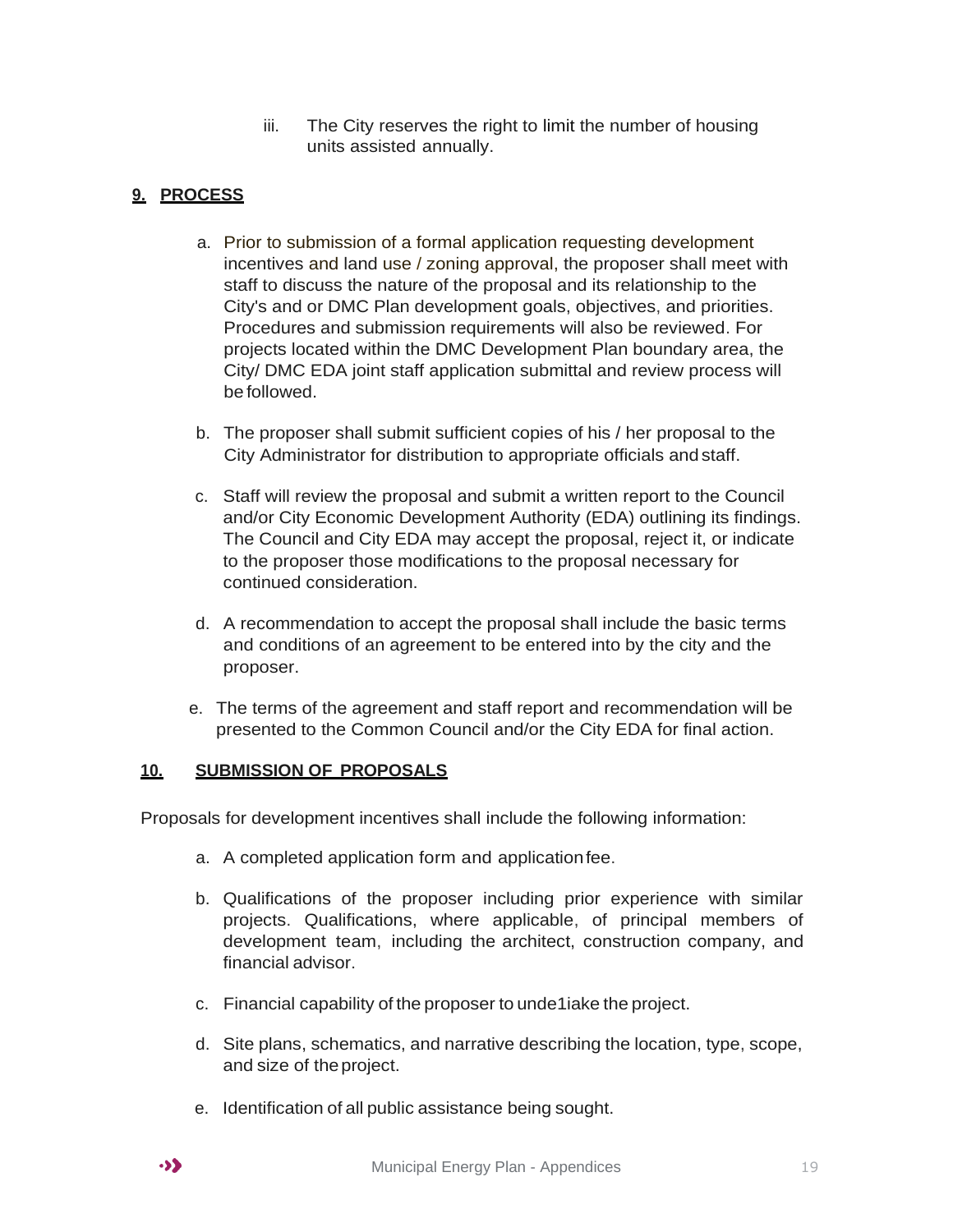- f. Preliminary analysis showing existing taxes, estimated future taxes, and for economic development projects, the number of new jobs created, by wage level.
- g. The proposers source and use of funds including any public assistance being requested.
- h. A preliminary listing of any approvals, pe1mits, licenses or other authorizations required for theproject.
- i. Astatement identifying the specific public objectives the project will address.
- j. A preliminary schedule identifying significant milestone dates leading to the completion of theproject.
- k. Any other pe11inent data the city may require.

#### **11. APPLICATION INFORMATION**

Applicants shall include the information listed in the City or DMCC application form that will be provided. Not all of the information will be needed for every proposal. The applicant will work with city staff to assure all appropriate information is provided.

a. A \$5,000 application fee must be attached to the application. This fee is designed to cover a portion of the city's costs associated with evaluating the proposal. If warranted by the complexity of the proposal, additional deposits may be required to cover City out of pocket expenses related to the application process. If the project is determined to be a DMC Plan project, the application filing fee shall be \$10,000.

Downtown/devincentpolicy2.doc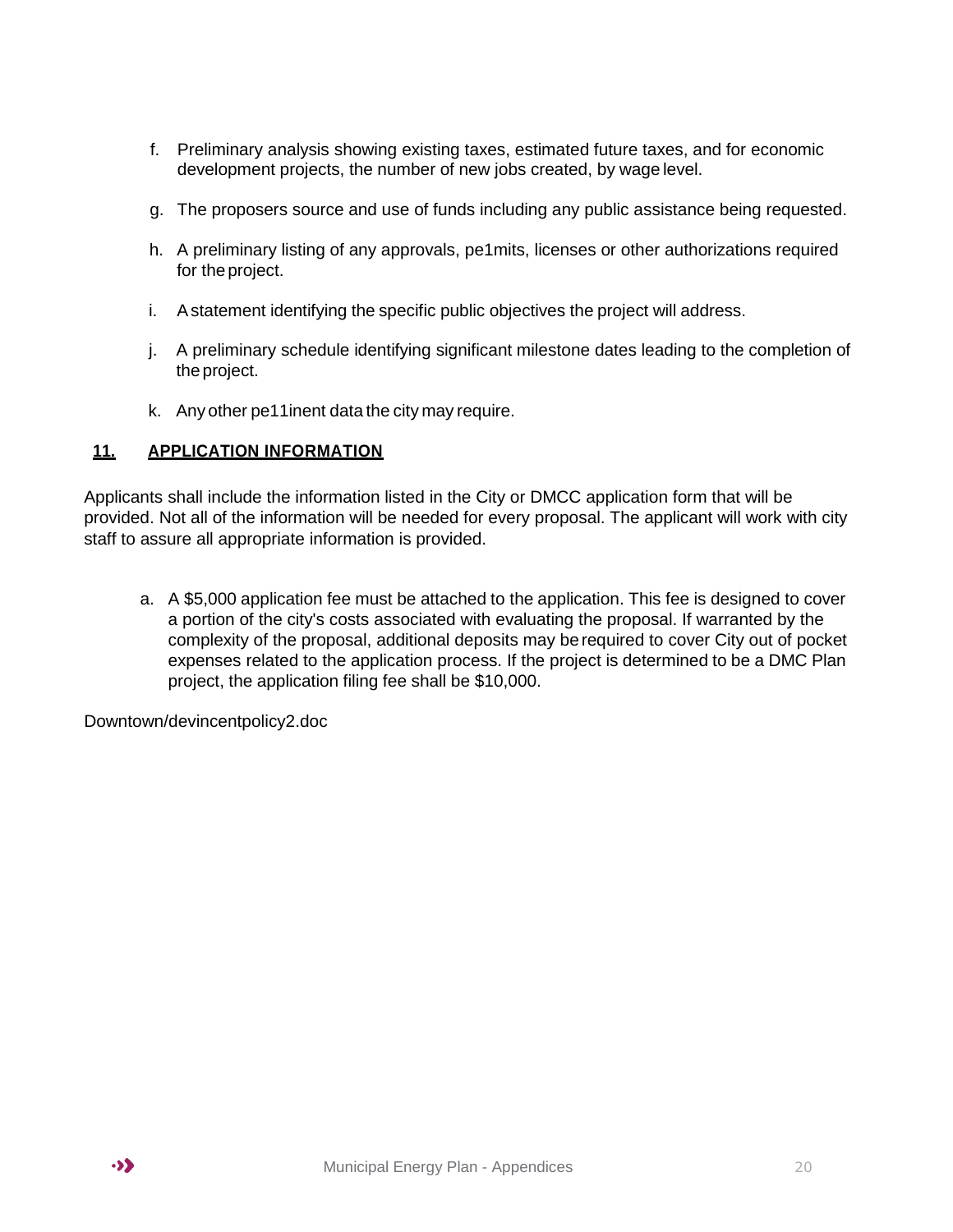#### <span id="page-20-0"></span>**APPENDIX E: BUILDING ENERGY EFFICIENCY ASSUMPTIONS**

This section documents the assumptions used in the calculation of annual energy savings for general buildings as well as simple payback analysis. To calculate measures that were applicable to most buildings, 10 energy saving measures were developed to be applied across six different building types. Buildings surveyed in each community were categorized into different building types. If one building had multiple uses, it was assigned a percentage to each building type (e.g. 50 percent police station and 50 percent city hall). Below are the 6 use types:

- City Hall
- Community / Senior Center
- Fire Department and EMS
- Police Department
- Library
- Public Works Garage

General measures listed below calculated savings as a function of building square footage and use type. Measures were then applied to each building based on an estimate of how much the measure applied to the building. An example is Stoughton Senior Center LED retrofit, which was observed to be about 33 percent complete, so the measure was applied to 67 percent of the building. General engineering judgement was used for how much each measure applied to the building based on use type, square footage, survey, age of building, and other factors. These assumptions

General measures were also applied to buildings not visited. A short survey was sent to communities asking for basic information on the building. Engineering judgement was applied on how much each measure would apply to each building. Below are the questions in the survey sent to each community:

- What percent of rooms have occupancy or vacancy controls?
- Are there  $CO<sub>2</sub>$  sensors in conference or meeting rooms to control ventilation rates?
- What is your current lighting mix for this building (LED, CFL/Fluorescent, HID, Incandescent)?
- What's your building primary heating system?
- What's your building primary cooling system?
- How man boilers are there building heat?
- How many air handling units (including rooftop units) does the building have? Do not include furnaces?

Based on the site walkthroughs, several custom energy saving measures were developed to provide more insight on building specific energy measures. The assumptions for those calculations are listed in **Error! Reference source not found.**.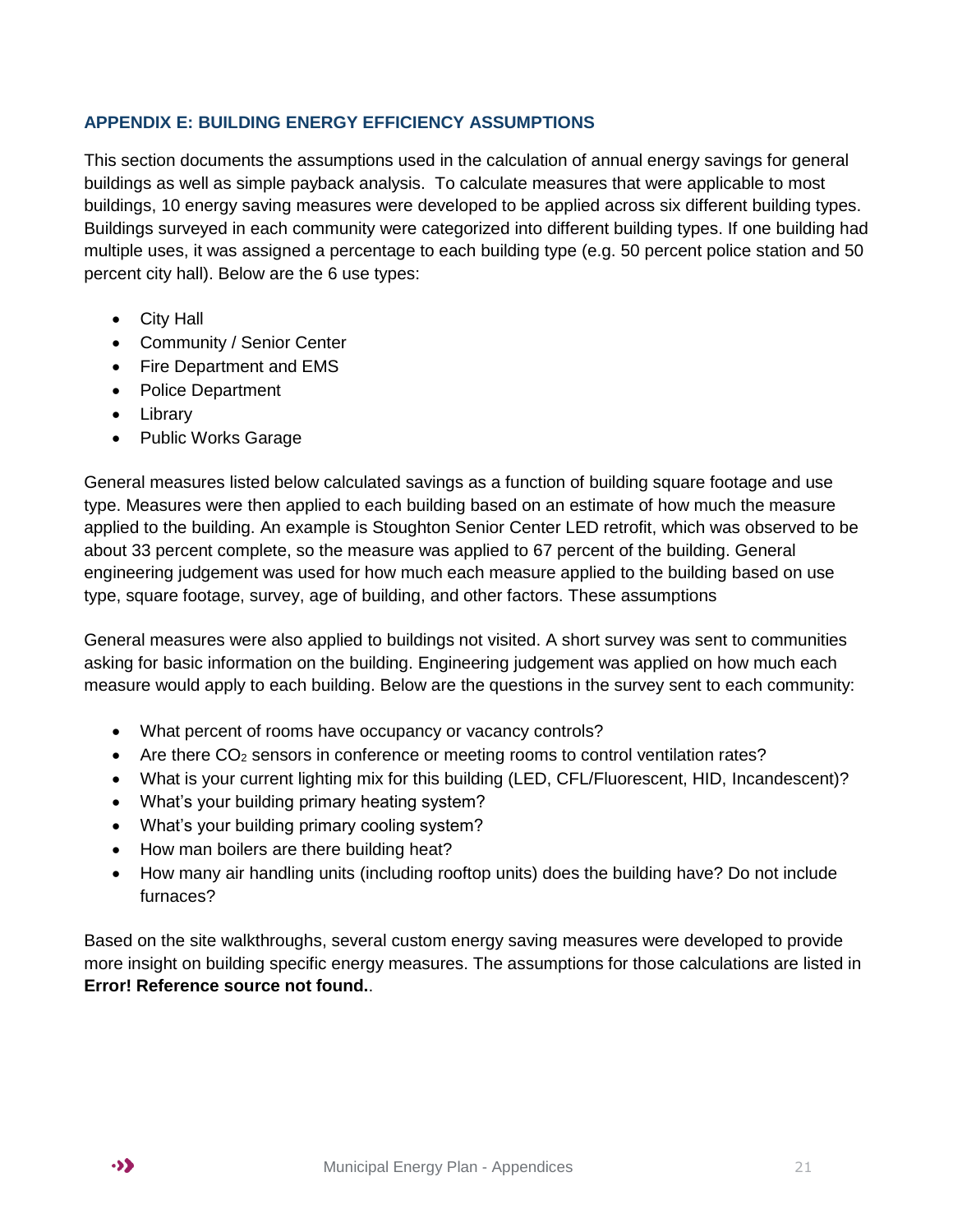| <b>CITY</b> | <b>NAME</b>                             | LED<br>retrofit | <b>Task</b><br>tuning | Occ/vac  | Daylight | Garage | Office<br><b>DCV</b> | Assembly<br><b>DCV</b> | <b>Boiler</b><br>count | AHU<br>count   |
|-------------|-----------------------------------------|-----------------|-----------------------|----------|----------|--------|----------------------|------------------------|------------------------|----------------|
|             |                                         |                 |                       | % of gsf | % of gsf | % of   |                      |                        |                        |                |
|             |                                         | % of gsf        | % of                  |          |          | gsf    | % of                 | % of gsf               |                        |                |
|             |                                         |                 | gsf                   |          |          |        | gsf                  |                        |                        |                |
| Fitchburg   | <b>City Hall</b>                        | 90%             | 35%                   | 25%      | 10%      | 10%    | 50%                  | 25%                    | $\overline{2}$         | 3              |
| Fitchburg   | Community<br>Center                     | 66%             | 35%                   | 25%      | 10%      |        | 10%                  | 40%                    | $\boldsymbol{2}$       | $\overline{c}$ |
| Fitchburg   | Library                                 | 90%             |                       |          |          |        |                      |                        |                        | 1              |
| Fitchburg   | Maintenance                             | 100%            | 60%                   |          | 10%      | 50%    |                      |                        |                        |                |
| Fitchburg   | New Fire<br>Station                     |                 |                       |          |          |        |                      |                        |                        | $\overline{2}$ |
| Fitchburg   | Police<br>Processing                    | 100%            |                       |          |          |        |                      |                        |                        |                |
| Fitchburg   | Safety<br>Building /<br>Firehouse 1     | 100%            | 10%                   | 10%      |          | 50%    |                      |                        |                        |                |
| Marshall    | Community<br>Library                    | 100%            | 55%                   | 10%      | 45%      |        | 20%                  | 60%                    |                        | $\mathbf{1}$   |
| Marshall    | Municipal<br><b>Building</b>            | 100%            | 30%                   | 30%      |          |        | 5%                   | 5%                     |                        |                |
| Marshall    | Municipal<br>Garage                     |                 |                       |          |          | 100%   |                      |                        |                        |                |
| Marshall    | <b>Public Safety</b><br><b>Building</b> |                 |                       |          |          |        |                      | 10%                    | $\mathbf{1}$           | 1              |
| Middleton   | <b>City Garage</b>                      | 50%             |                       |          |          | 50%    |                      |                        | $\overline{c}$         | 3              |
| Middleton   | <b>City Hall</b>                        |                 |                       |          |          |        |                      |                        | $\overline{c}$         | $\overline{3}$ |
| Middleton   | <b>EMS</b><br>Department                |                 | 50%                   | 25%      | 25%      | 30%    | 20%                  | 20%                    | 1                      | $\mathbf{1}$   |
| Middleton   | Fire<br>Department                      | 100%            | 50%                   | 25%      | 25%      | 20%    | 20%                  | 20%                    | $\overline{c}$         | $\overline{2}$ |
| Middleton   | Library                                 |                 |                       |          |          |        |                      | 30%                    | $\sqrt{3}$             | $\overline{2}$ |
| Middleton   | Police<br>Department                    | 100%            | 50%                   | 40%      | 10%      |        |                      | 40%                    | $\overline{2}$         | $\overline{3}$ |
| Middleton   | Senior<br>Center                        |                 | 10%                   | 10%      |          |        |                      |                        |                        |                |
| Monona      | <b>City Hall</b>                        |                 | 20%                   | 10%      | 10%      |        | 10%                  | 10%                    | $\overline{2}$         | $\overline{3}$ |
| Monona      | Community<br>Center                     | 40%             | 20%                   | 10%      | 10%      |        |                      |                        | $\mathbf{1}$           |                |
| Monona      | Library                                 | 100%            | 40%                   | 10%      | 30%      |        |                      | 20%                    | $\mathbf{1}$           | 5              |
| Monona      | <b>Public Works</b><br>Garage           | 100%            |                       |          |          | 10%    |                      |                        |                        |                |
| Stoughton   | City Hall /<br>Opera<br>House           |                 |                       |          |          |        |                      | 14%                    |                        | $\overline{2}$ |
| Stoughton   | Fire<br>Department                      | 40%             | 50%                   | 50%      |          | 20%    |                      | 20%                    |                        | $\mathbf{1}$   |
| Stoughton   | Library                                 |                 | 20%                   | 10%      | 10%      |        |                      |                        | $\overline{2}$         | $\overline{2}$ |
| Stoughton   | <b>Public Safety</b>                    | 50%             | 50%                   | 25%      | 25%      | $5\%$  | 5%                   | $5%$                   | $\overline{2}$         | 5              |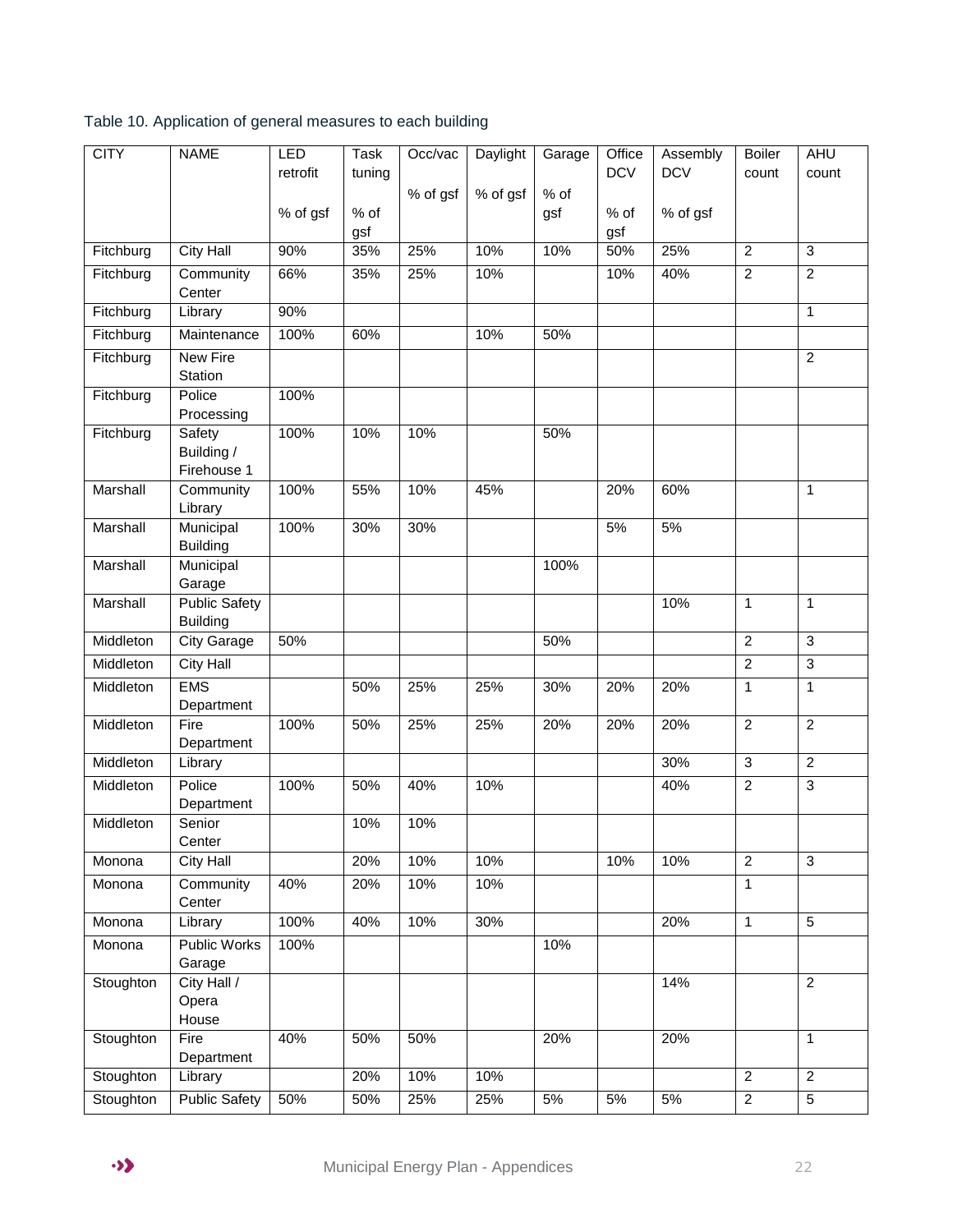| <b>CITY</b>        | <b>NAME</b>                              | <b>LED</b> | <b>Task</b> | Occ/vac  | Daylight | Garage | Office     | Assembly   | <b>Boiler</b>  | AHU            |
|--------------------|------------------------------------------|------------|-------------|----------|----------|--------|------------|------------|----------------|----------------|
|                    |                                          | retrofit   | tuning      |          |          |        | <b>DCV</b> | <b>DCV</b> | count          | count          |
|                    |                                          |            |             | % of gsf | % of gsf | $%$ of |            |            |                |                |
|                    |                                          | % of gsf   | % of        |          |          | gsf    | % of       | % of gsf   |                |                |
|                    |                                          |            | gsf         |          |          |        | gsf        |            |                |                |
| Stoughton          | <b>Public Works</b>                      |            |             |          |          |        |            |            |                |                |
| Stoughton          | Stoughton<br>Chamber Of<br>Commerce      | 100%       | 50%         | 25%      | 25%      |        |            |            |                | 5              |
| Stoughton          | Stoughton<br><b>EMS</b>                  | 50%        | 20%         | 10%      | 10%      |        | 10%        | 10%        |                |                |
| Stoughton          | Stoughton<br>Senior<br>Center            | 67%        | 25%         | 25%      |          | 10%    |            | 20%        | $\overline{2}$ | 1              |
| Stoughton          | Youth Center                             | 50%        | 50%         | 25%      | 25%      |        |            |            |                |                |
| Sun Prairie        | <b>City Hall</b>                         | 100%       | 35%         | 25%      | 10%      |        |            | 10%        |                |                |
| Sun Prairie        | <b>EMS East</b>                          | 100%       | 50%         | 25%      | 25%      | 10%    | 5%         | 5%         |                | 2              |
| Sun Prairie        | Fire<br>Department                       | 50%        | 20%         | 10%      | 10%      | 10%    | 10%        | 10%        |                | 5              |
| <b>Sun Prairie</b> | Library                                  | 80%        | 20%         | 10%      | 10%      |        |            | 10%        | 3              | 14             |
| <b>Sun Prairie</b> | Museum                                   |            |             |          |          |        |            |            |                |                |
| Sun Prairie        | Public Works                             | 100%       | 20%         | 20%      |          | 50%    |            |            |                | $\overline{3}$ |
| Sun Prairie        | Westside<br>Community<br><b>Building</b> | 100%       |             |          |          |        |            | 20%        | $\overline{2}$ | 3              |
| Waunakee           | Liftstation                              |            |             |          |          |        |            |            |                |                |
| Waunakee           | Police<br>Department                     | 100%       | 50%         | 40%      | 10%      |        |            | 20%        |                | $\overline{5}$ |
| Waunakee           | <b>Public Works</b>                      | 100%       | 10%         | 10%      |          |        |            |            |                | 0.2            |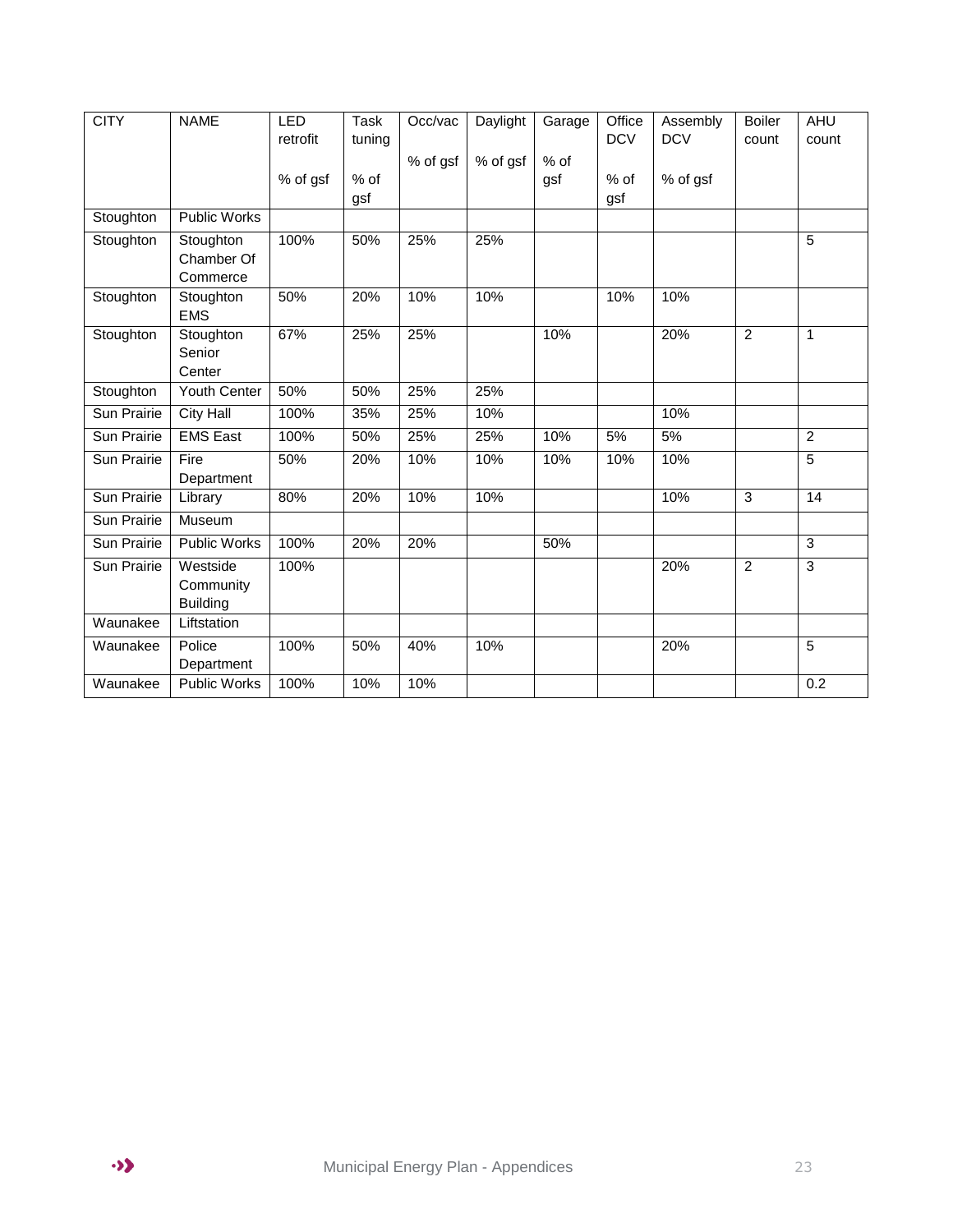Table 11: Building efficiency assumptions

| <b>Measure Name</b>                        | <b>Input</b>                                                          | <b>Assumption</b>                                                                                                                                                                                                                                                                                                                                                                                                   | <b>Source</b>                                                                                                                                                           |
|--------------------------------------------|-----------------------------------------------------------------------|---------------------------------------------------------------------------------------------------------------------------------------------------------------------------------------------------------------------------------------------------------------------------------------------------------------------------------------------------------------------------------------------------------------------|-------------------------------------------------------------------------------------------------------------------------------------------------------------------------|
| <b>LED Lighting</b><br>Retrofit - Interior | <b>Building Lighting</b><br><b>Power Density</b><br>(LPD)             | Assuming a pre-measure LPD<br>that matches 2009 energy code<br>baselines for each building type.<br><b>Assumed Public Works</b><br>buildings' LPD is the average<br>value of Parking Garage and<br>Warehouse categories.                                                                                                                                                                                            | IECC 2009 Table 505.5.2                                                                                                                                                 |
|                                            | Community/Seni<br>or Center<br><b>Lighting Power</b><br>Density (LPD) | Assuming an LPD that is based<br>on a 2018 energy code baseline<br>for a school with an uprate to<br>make corridors suitable for the<br>visually impaired. This 2018<br>LPD was converted to a 2009<br>equivalent using the average<br>2009 and 2018 LPDs.                                                                                                                                                          | IECC 2018 Table<br>C405.3.2(1), IECC 2009<br>Table 505.5.2                                                                                                              |
|                                            | Hours of Use                                                          | Assuming "Town Hall" hours of<br>use for our City Hall<br>calculations, "Library" hours of<br>use for Community/Senior<br>Center and Library, "Auto<br>Related" for Public Works, an<br>average of "Police/Fire Stations<br>(24 hr)" and "Fire Station<br>(unmanned)" for Fire Station<br>and EMS, an average of<br>"Police/Fire Stations (24 hr)" and<br>"Office (General Office Types)"<br>for Police Department. | <b>New York Standard</b><br><b>Approach for Estimating</b><br><b>Energy Savings from</b><br><b>Energy Efficiency</b><br>Programs, Version 7,<br>p437, "Operating Hours" |
|                                            | Wattage<br>reduction<br>potential                                     | A percent reduction in lighting<br>power was found based on the<br>Wisconsin Focus on Energy<br>2019 TRM weighted average 4-<br>foot T8 fluorescents wattage<br>and DLC listed 4-foot LEDs<br>wattage.                                                                                                                                                                                                              | <b>Wisconsin Focus on</b><br>Energy 2019 TRM, p521,<br>"Annual Energy-Savings<br>Algorithm"                                                                             |
|                                            | Natural gas<br>negative savings                                       | A natural gas therms negative<br>savings per kWh of lighting<br>energy savings was found using<br>an average ratio from DOE-2                                                                                                                                                                                                                                                                                       |                                                                                                                                                                         |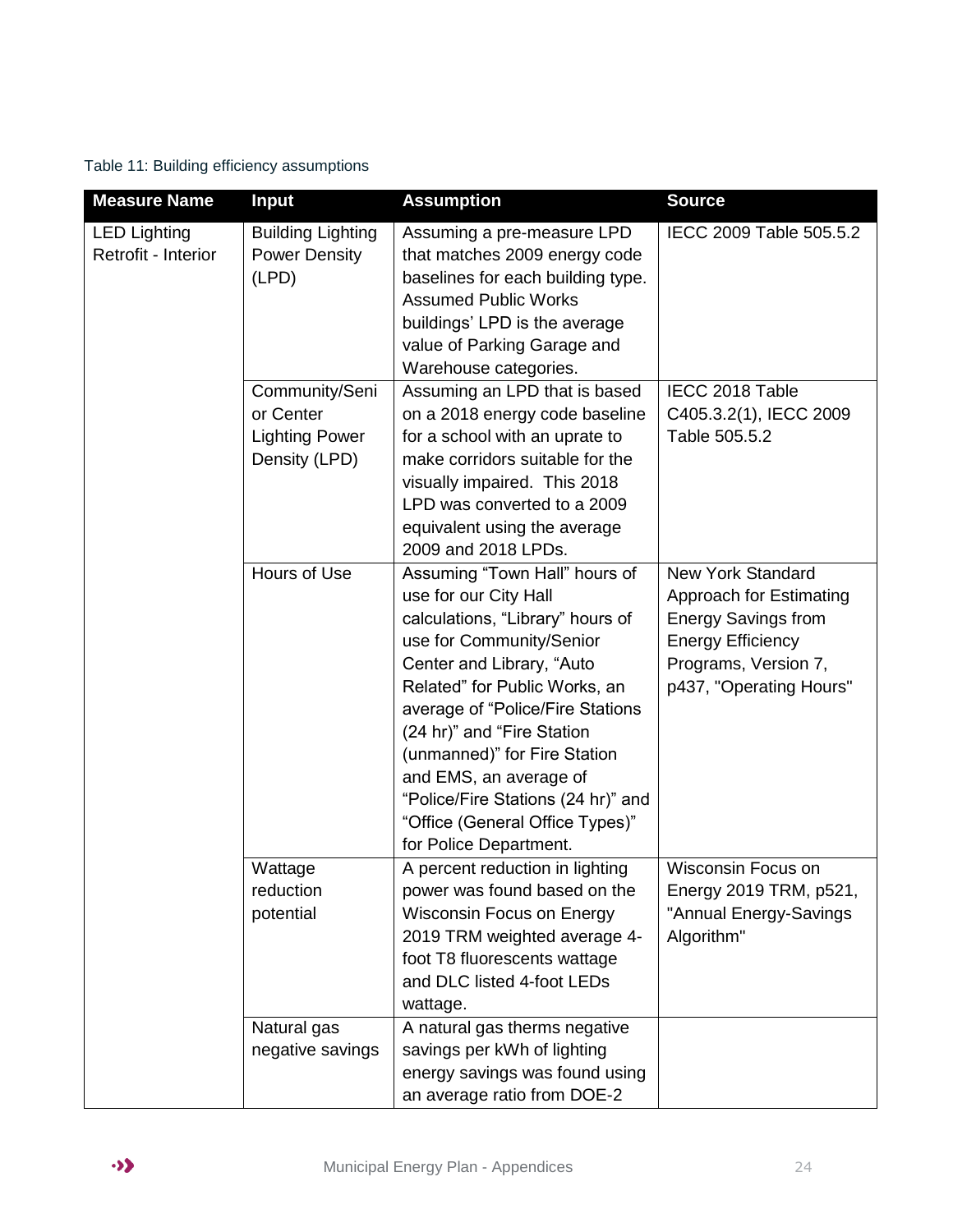| <b>Measure Name</b>                               | <b>Input</b>                      | <b>Assumption</b>                                                                                                                                                                                      | <b>Source</b>                                                                                                                                        |
|---------------------------------------------------|-----------------------------------|--------------------------------------------------------------------------------------------------------------------------------------------------------------------------------------------------------|------------------------------------------------------------------------------------------------------------------------------------------------------|
|                                                   |                                   | energy models for libraries and<br>offices.                                                                                                                                                            |                                                                                                                                                      |
|                                                   | Cost per lamp                     | Assumed \$14.11 per lamp<br>replacement with an LED.                                                                                                                                                   | <b>Wisconsin Focus on</b><br>Energy 2019 TRM, p520,<br>"Measure Details,"<br>"Incremental Cost"                                                      |
| <b>LED Lighting</b><br>Retrofit - Exit<br>Signs   | Energy savings<br>per sign        | Assumed electricity savings<br>according to a baseline "default"<br>exit sign wattage (a weighted<br>average of CFL and<br>incandescent exit signs) and an<br>Energy Star v2.0 rated LED exit<br>sign. | Wisconsin Focus on<br>Energy 2019 TRM, p617,<br>"Annual and Lifecycle<br>Savings for LED Exit<br>Signs," "Default"                                   |
|                                                   | Cost per sign                     | Assumed \$16.24 per<br>replacement with LED exit sign.                                                                                                                                                 | Wisconsin Focus on<br>Energy 2019 TRM, p616,<br>"Measure Details,"<br>"Incremental Cost"                                                             |
| <b>LED Lighting</b><br>Retrofit - Task<br>Tuning  | Energy savings<br>per square foot | Assumed energy savings<br>associated with 100% dimmable<br>fixtures with 3,500 hours of use<br>per year. Used a lowered LPD<br>resulting from Measure 1.                                               | <b>MN CARD Final Report.</b><br>"Adjusting lighting levels<br>in commercial buildings:<br>Energy savings from<br>institutional tuning." 2015.<br>p2. |
|                                                   | Cost per square<br>foot           | Assumed an incremental cost<br>associated with a dimmable<br>system, with no equipment costs<br>but time and labor costs.                                                                              | MN CARD Final Report.<br>"Adjusting lighting levels<br>in commercial buildings:<br>Energy savings from<br>institutional tuning." 2015.<br>p3.        |
| <b>Lighting Controls</b><br>occupancy/vacanc<br>у | Energy savings<br>per watt        | Used the savings factor from the<br>Wisconsin TRM.                                                                                                                                                     | Wisconsin Focus on<br>Energy 2019 TRM, p366,<br>"Annual Energy-Savings<br>Algorithm"                                                                 |
|                                                   | Hours of<br>operation             | Used the hours of operation<br>from the Wisconsin TRM for<br>School & Government.                                                                                                                      | Wisconsin Focus on<br>Energy 2019 TRM, p366,<br>"Hours of Use by Sector,"<br>"Schools & Government"                                                  |
|                                                   | Cost per square<br>foot           | Assumed a weighted average<br>LED fixture wattage and<br>calculated cost per square foot                                                                                                               | Wisconsin Focus on<br>Energy 2019 TRM, p616,<br>"Measure Details,"<br>"Incremental Cost,"                                                            |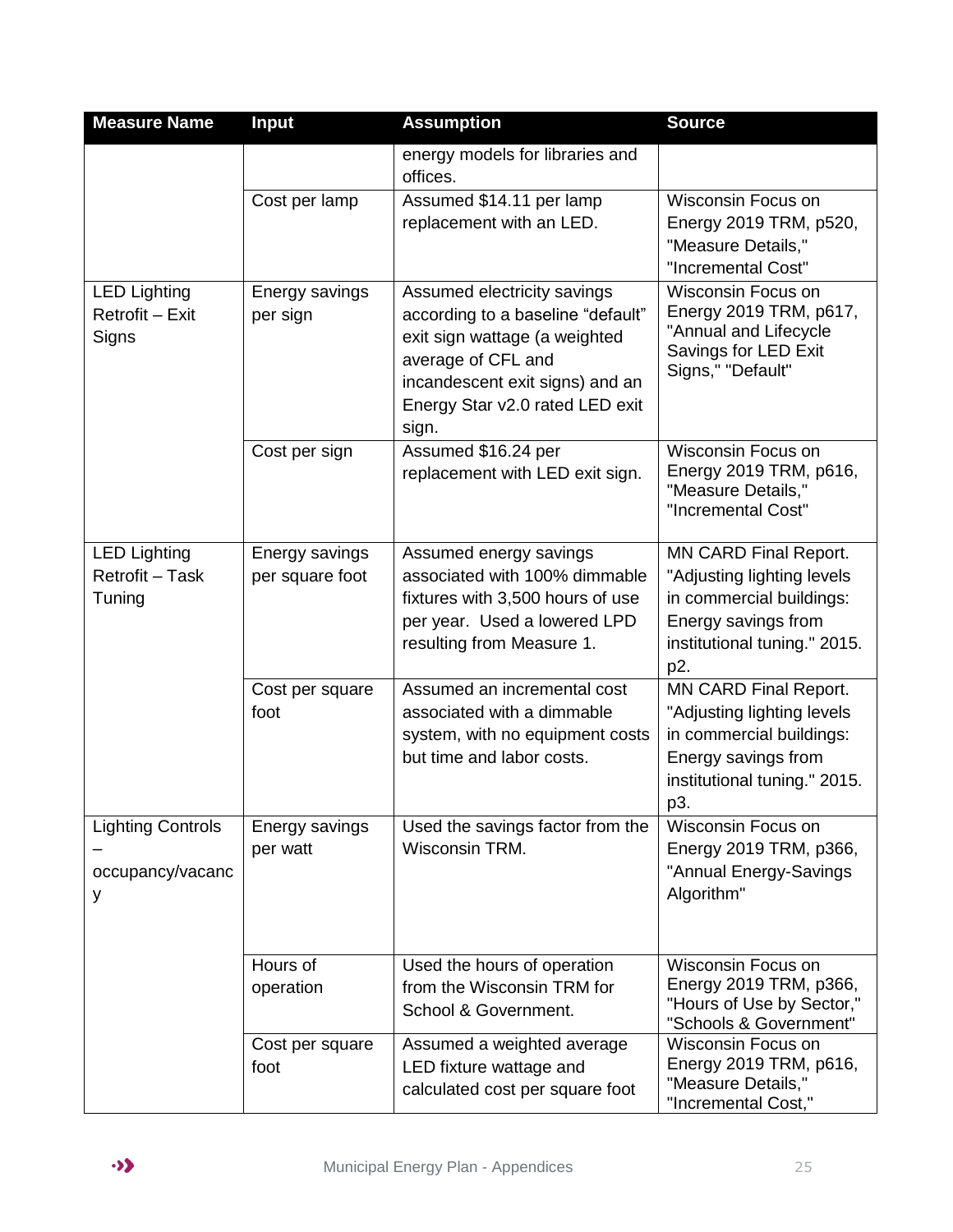| <b>Measure Name</b>                       | <b>Input</b>                                     | <b>Assumption</b>                                                                                                                                                                                   | <b>Source</b>                                                                                                                                                                                   |
|-------------------------------------------|--------------------------------------------------|-----------------------------------------------------------------------------------------------------------------------------------------------------------------------------------------------------|-------------------------------------------------------------------------------------------------------------------------------------------------------------------------------------------------|
|                                           |                                                  | using the Wisconsin TRM<br>incremental cost per fixture and<br>lowered LPD resulting from<br>Measure 1.                                                                                             | <b>Wisconsin Focus on</b><br>Energy 2019 TRM, p521,<br>"Annual Energy-Savings<br>Algorithm"                                                                                                     |
| <b>Lighting Controls</b><br>- Daylighting | Energy savings<br>per watt of<br>lighting        | Used an annual savings from<br>the Wisconsin TRM for schools<br>& Government that assumes<br>hours of operation of 3239 and a<br>savings factor of 0.64.                                            | <b>Wisconsin Focus on</b><br>Energy 2019 TRM, p352,<br>"Annual Savings per Watt<br>of Lighting Controlled by<br>Daylighting Controls,"<br>"Schools & Gov"                                       |
|                                           | Cost per square<br>foot                          | Assumed a weighted average<br>LED fixture wattage and<br>calculated cost per square foot<br>using the Wisconsin TRM<br>incremental cost per fixture and<br>lowered LPD resulting from<br>Measure 1. | <b>Wisconsin Focus on</b><br>Energy 2019 TRM, p350,<br>"Measure Details,"<br>"Incremental cost,"<br><b>Wisconsin Focus on</b><br>Energy 2019 TRM, p521,<br>"Annual Energy-Savings<br>Algorithm" |
| <b>Lighting Controls</b><br>- Garage      | Garage Lighting<br><b>Power Density</b><br>(LPD) | Assumed a garage LPD that<br>matches 2000 energy code<br>baseline.                                                                                                                                  | IECC 2000 Table 805.4.2                                                                                                                                                                         |
|                                           | Energy savings<br>percentage<br>(recommendation  | Used a suggested energy<br>savings of 30% which can be<br>achieved by a 50% reduction in<br>5 minutes or 90% reduction in<br>15 minutes.                                                            | The Brewery Parking<br>Structure: Performance of<br>an LED Lighting System<br>in a Parking Application,<br>Page 23, 30-32. Energy<br>Center of Wisconsin.                                       |
|                                           | Cost per square<br>foot                          | Assumed a weighted average<br>LED fixture wattage and<br>calculated cost per square foot<br>using the Wisconsin TRM<br>incremental cost per fixture and<br>Garage LPD from 2000 energy<br>code.     | Wisconsin Focus on<br>Energy 2019 TRM, p616,<br>"Measure Details,"<br>"Incremental Cost,"<br>Wisconsin Focus on<br>Energy 2019 TRM, p521,<br>"Annual Energy-Savings<br>Algorithm"               |
| $DCV - office$<br>space                   | Outside airflow<br>per square foot               | Used DOE-2 energy models to<br>determine a typical CFM/person<br>and sf/person for a small office.<br>These values were divided to<br>arrive at a CFM/sf value.                                     |                                                                                                                                                                                                 |
|                                           | <b>Equipment EER</b>                             | Assumed a code baseline EER<br>of 11.                                                                                                                                                               | IECC 2009 Table<br>503.2.3(1) "Standard AC<br>Unit $> 65$ and $< 135$<br>kBtu/h"                                                                                                                |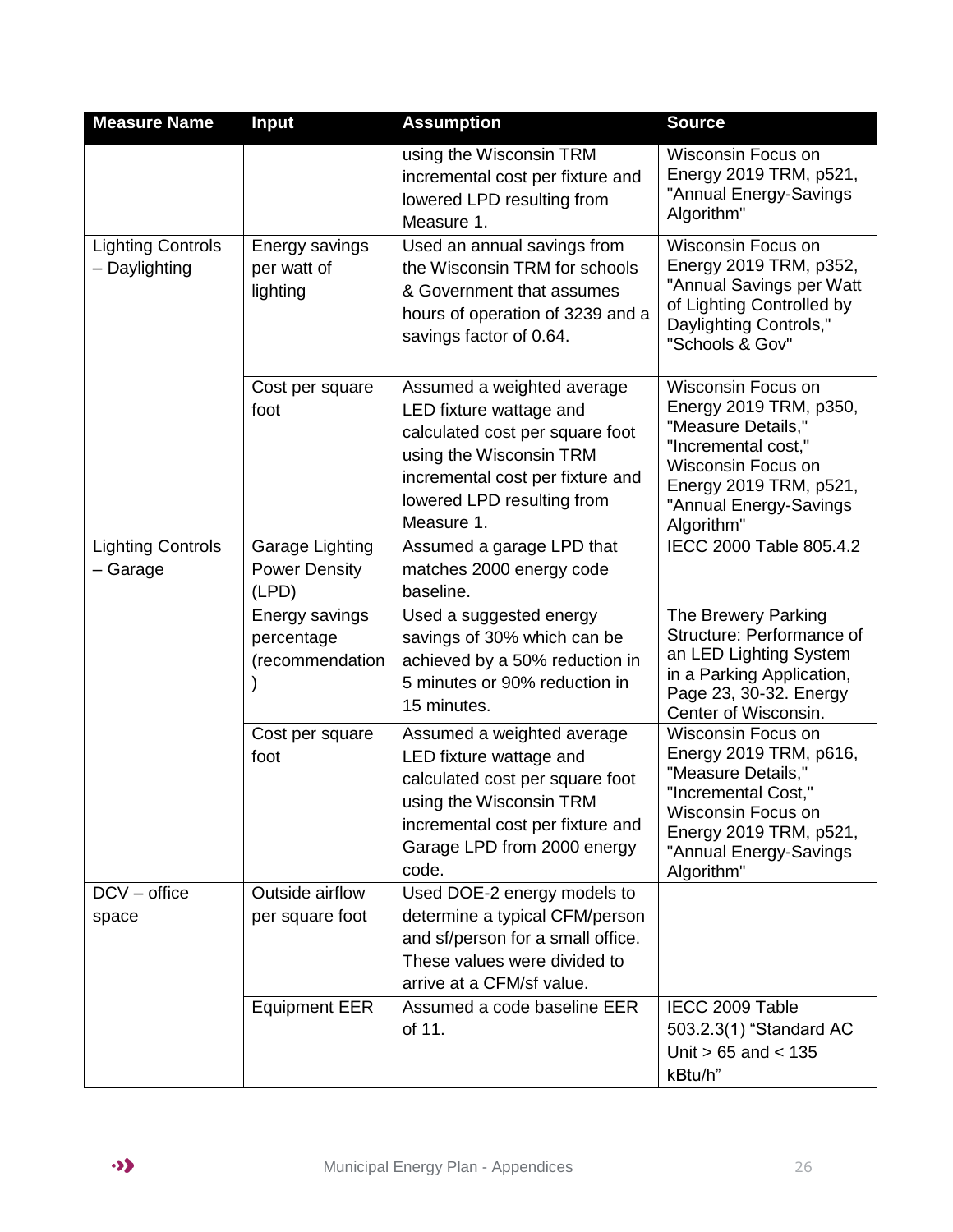| <b>Measure Name</b>       | <b>Input</b>                              | <b>Assumption</b>                                                                                                                                                                                            | <b>Source</b>                                                                                                                                                                                                                                                                                                                    |
|---------------------------|-------------------------------------------|--------------------------------------------------------------------------------------------------------------------------------------------------------------------------------------------------------------|----------------------------------------------------------------------------------------------------------------------------------------------------------------------------------------------------------------------------------------------------------------------------------------------------------------------------------|
|                           | Heating<br>equipment<br>efficiency        | Assumed a heating efficiency of<br>83%.                                                                                                                                                                      | IECC 2009 Table<br>503.2.3(4) "Warm air<br>furnaces, gas fired"                                                                                                                                                                                                                                                                  |
|                           | Daily operating<br>hours                  | Assumed 12 hours for city halls,<br>community/senior centers, and<br>libraries. Assumed 10 hours for<br>public works buildings.<br>Assumed 24 hours for fire<br>department and EMS and police<br>department. | Based on typical hours<br>from building site visits.                                                                                                                                                                                                                                                                             |
|                           | Electricity<br>savings per<br>square foot | Assumed an enthalpy difference<br>between outside and return air,<br>equivalent full-load cooling<br>hours, savings factor, and daily<br>cooling hours based on the WI<br>TRM values for an office.          | <b>Wisconsin Focus on</b><br>Energy 2019 TRM, p184,<br>"Annual Energy-Savings<br>Algorithm",<br><b>Wisconsin Focus on</b><br>Energy 2019 TRM, p185,<br>"Cooling and Heating<br>Savings Factors and<br><b>Equivalent Full-Load</b><br>Hours by Building Type",<br>"Office;"<br>"Enthalpies, HDD, and<br><b>Incremental Costs"</b> |
|                           | Natural gas<br>savings per<br>square foot | Used a weighted Wisconsin<br>average heating degree days<br>and savings factor from the<br>Wisconsin TRM for an office.                                                                                      | Wisconsin Focus on<br>Energy 2019 TRM, p184,<br>"Annual Energy-Savings<br>Algorithm"<br>Wisconsin Focus on<br>Energy 2019 TRM, p185,<br>"Enthalpies, HDD, and<br><b>Incremental Costs"</b><br>And "Cooling and Heating<br>Savings Factors and<br><b>Equivalent Full-Load</b><br>Hours by Building Type",<br>"Office"             |
|                           | Cost per square<br>foot                   | Used the Wisconsin TRM cost<br>per CFM and outside airflow per<br>square foot to calculate a cost<br>per square foot.                                                                                        | <b>Wisconsin Focus on</b><br>Energy 2019 TRM, p183,<br>"Demand Control<br><b>Ventilation for Air</b><br>Handling Units",<br>"Incremental Cost"                                                                                                                                                                                   |
| $DCV - assembly$<br>space | Outside airflow<br>per square foot        | Used DOE-2 energy models to<br>determine a typical CFM/person<br>and sf/person for a small office.                                                                                                           | Based on typical hours<br>from building site visits.                                                                                                                                                                                                                                                                             |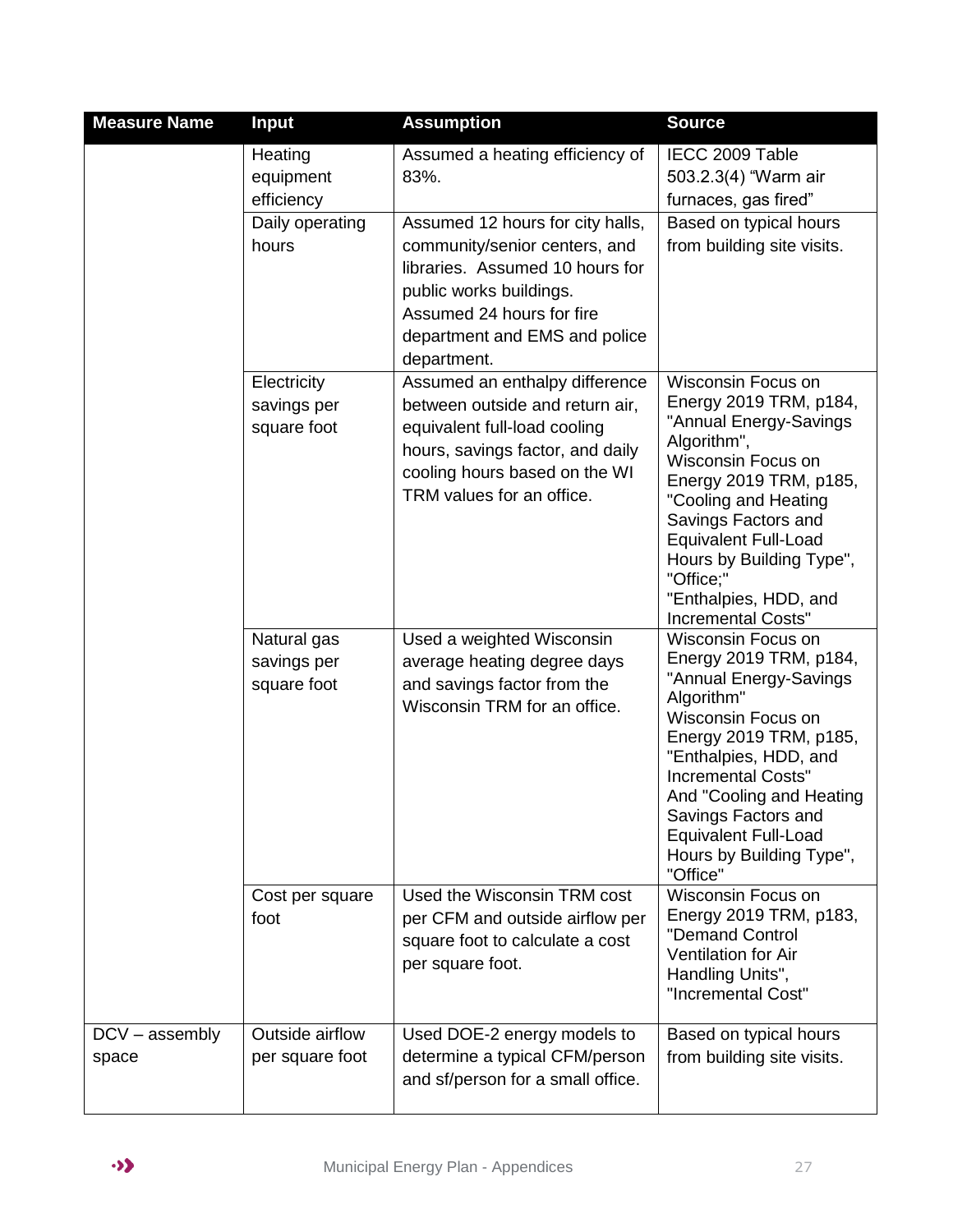| <b>Measure Name</b> | <b>Input</b>                              | <b>Assumption</b>                                                                                                                                                                                            | <b>Source</b>                                                                                                                                                                                                                                                                                                                             |
|---------------------|-------------------------------------------|--------------------------------------------------------------------------------------------------------------------------------------------------------------------------------------------------------------|-------------------------------------------------------------------------------------------------------------------------------------------------------------------------------------------------------------------------------------------------------------------------------------------------------------------------------------------|
|                     |                                           | These values were divided to<br>arrive at a CFM/sf value.                                                                                                                                                    |                                                                                                                                                                                                                                                                                                                                           |
|                     | <b>Equipment EER</b>                      | Assumed a code baseline EER<br>of 11.                                                                                                                                                                        | IECC 2009 Table<br>503.2.3(1) "Standard AC<br>Unit $> 65$ and $< 135$<br>kBtu/h"                                                                                                                                                                                                                                                          |
|                     | Heating<br>equipment<br>efficiency        | Assumed a heating efficiency of<br>83%.                                                                                                                                                                      | IECC 2009 Table<br>503.2.3(4) "Warm air<br>furnaces, gas fired"                                                                                                                                                                                                                                                                           |
|                     | Daily operating<br>hours                  | Assumed 12 hours for city halls,<br>community/senior centers, and<br>libraries. Assumed 10 hours for<br>public works buildings.<br>Assumed 24 hours for fire<br>department and EMS and police<br>department. | Based on typical hours<br>from building site visits.                                                                                                                                                                                                                                                                                      |
|                     | Electricity<br>savings per<br>square foot | Assumed an enthalpy difference<br>between outside and return air,<br>equivalent full-load cooling<br>hours, savings factor, and daily<br>cooling hours based on the WI<br>TRM values for an office.          | <b>Wisconsin Focus on</b><br>Energy 2019 TRM, p184,<br>"Annual Energy-Savings<br>Algorithm",<br><b>Wisconsin Focus on</b><br>Energy 2019 TRM, p185,<br>"Cooling and Heating<br>Savings Factors and<br><b>Equivalent Full-Load</b><br>Hours by Building Type",<br>"Public Assembly;"<br>"Enthalpies, HDD, and<br><b>Incremental Costs"</b> |
|                     | Natural gas<br>savings per<br>square foot | Used a weighted Wisconsin<br>average heating degree days<br>and savings factor from the<br>Wisconsin TRM for an office.                                                                                      | <b>Wisconsin Focus on</b><br>Energy 2019 TRM, p184,<br>"Annual Energy-Savings<br>Algorithm"<br>Wisconsin Focus on<br>Energy 2019 TRM, p185,<br>"Enthalpies, HDD, and<br><b>Incremental Costs"</b><br>And "Cooling and Heating<br>Savings Factors and<br><b>Equivalent Full-Load</b><br>Hours by Building Type",<br>"Public Assembly"      |
|                     | Cost per square<br>foot                   | Used the Wisconsin TRM cost<br>per CFM and outside airflow per                                                                                                                                               | <b>Wisconsin Focus on</b><br>Energy 2019 TRM, p183,                                                                                                                                                                                                                                                                                       |
|                     |                                           |                                                                                                                                                                                                              | "Demand Control                                                                                                                                                                                                                                                                                                                           |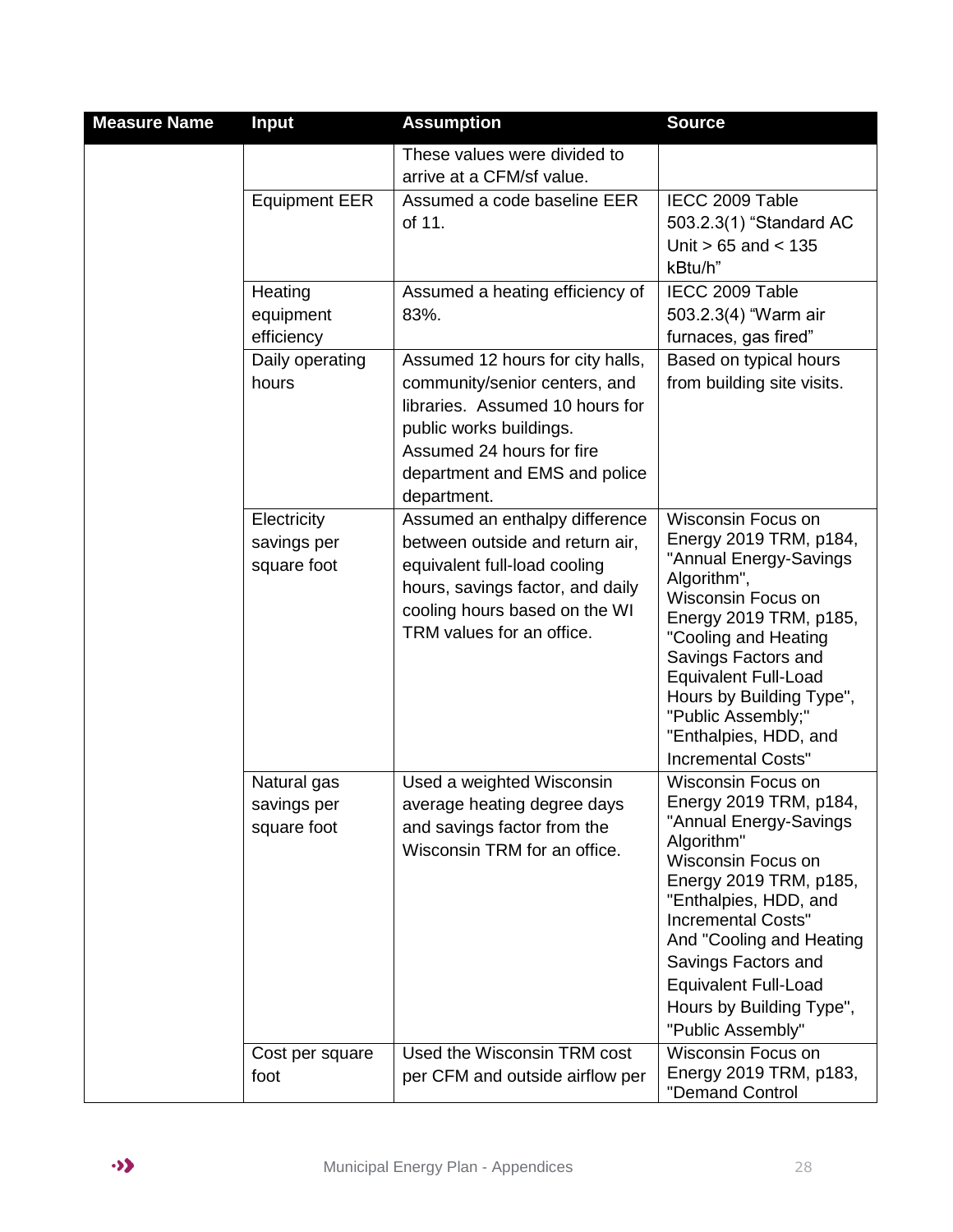| <b>Measure Name</b>                                                 | <b>Input</b>                                     | <b>Assumption</b>                                                                                                                                                                                                                                                                                                    | <b>Source</b>                                                                                                                     |
|---------------------------------------------------------------------|--------------------------------------------------|----------------------------------------------------------------------------------------------------------------------------------------------------------------------------------------------------------------------------------------------------------------------------------------------------------------------|-----------------------------------------------------------------------------------------------------------------------------------|
|                                                                     |                                                  | square foot to calculate a cost<br>per square foot.                                                                                                                                                                                                                                                                  | Ventilation for Air<br>Handling Units",<br>"Incremental Cost"                                                                     |
| <b>Boiler reset</b>                                                 | Natural gas<br>therm savings                     | Used the Wisconsin TRM<br>savings factor to calculate a<br>percent natural gas savings.                                                                                                                                                                                                                              | <b>Wisconsin Focus on</b><br>Energy 2019 TRM, p55,<br>"Annual Energy-Savings<br>Algorithm"                                        |
|                                                                     | Cost per boiler                                  | Used the Wisconsin TRM<br>incremental cost per set of<br>controls.                                                                                                                                                                                                                                                   | <b>Wisconsin Focus on</b><br>Energy 2019 TRM, p54,<br>"Boiler Control, Outside<br>Air Temperature<br><b>Reset/Cutout Control"</b> |
| <b>HVAC AHU reset</b>                                               | Electricity<br>savings per<br>square foot        | Assumed electricity savings<br>equal to the average kWh<br>savings per square foot found in<br>6 education and public<br>assembly buildings om Illinois.                                                                                                                                                             |                                                                                                                                   |
|                                                                     | Natural gas<br>savings per<br>square foot        | Assumed natural gas savings<br>equal to the average kWh<br>savings per square foot found in<br>6 education and public<br>assembly buildings om Illinois.                                                                                                                                                             |                                                                                                                                   |
|                                                                     | Cost per unit                                    | Used the Wisconsin TRM<br>incremental cost for<br>implementing or optimizing a<br>supply air temperature reset to<br>an existing system.                                                                                                                                                                             | Wisconsin Focus on<br>Energy 2019 TRM, p319,<br>"Supply Air Temperature<br>Reset."                                                |
| <b>Custom Measure</b><br>Marshall Library -<br><b>Radiant Floor</b> | Electricity and<br><b>Natural Gas</b><br>savings | Built a simple energy model<br>based on building square<br>footage, age of building and site<br>walkthrough. Modeled<br>inefficiencies of overheating<br>building in morning warm-up to<br>simulate overheating radiant<br>slab floor and account for<br>additional cooling to bring<br>building back into setpoint. |                                                                                                                                   |
| <b>Custom Measure</b><br>- Marshall<br><b>Municipal Garage</b>      | Electricity<br>Savings                           | Estimated energy use of a 1978<br>refrigerator as baseline annual<br>energy consumption versus an                                                                                                                                                                                                                    | American Council for an<br>Energy-Efficient<br>Economy. "How your<br>refrigerator has kept its                                    |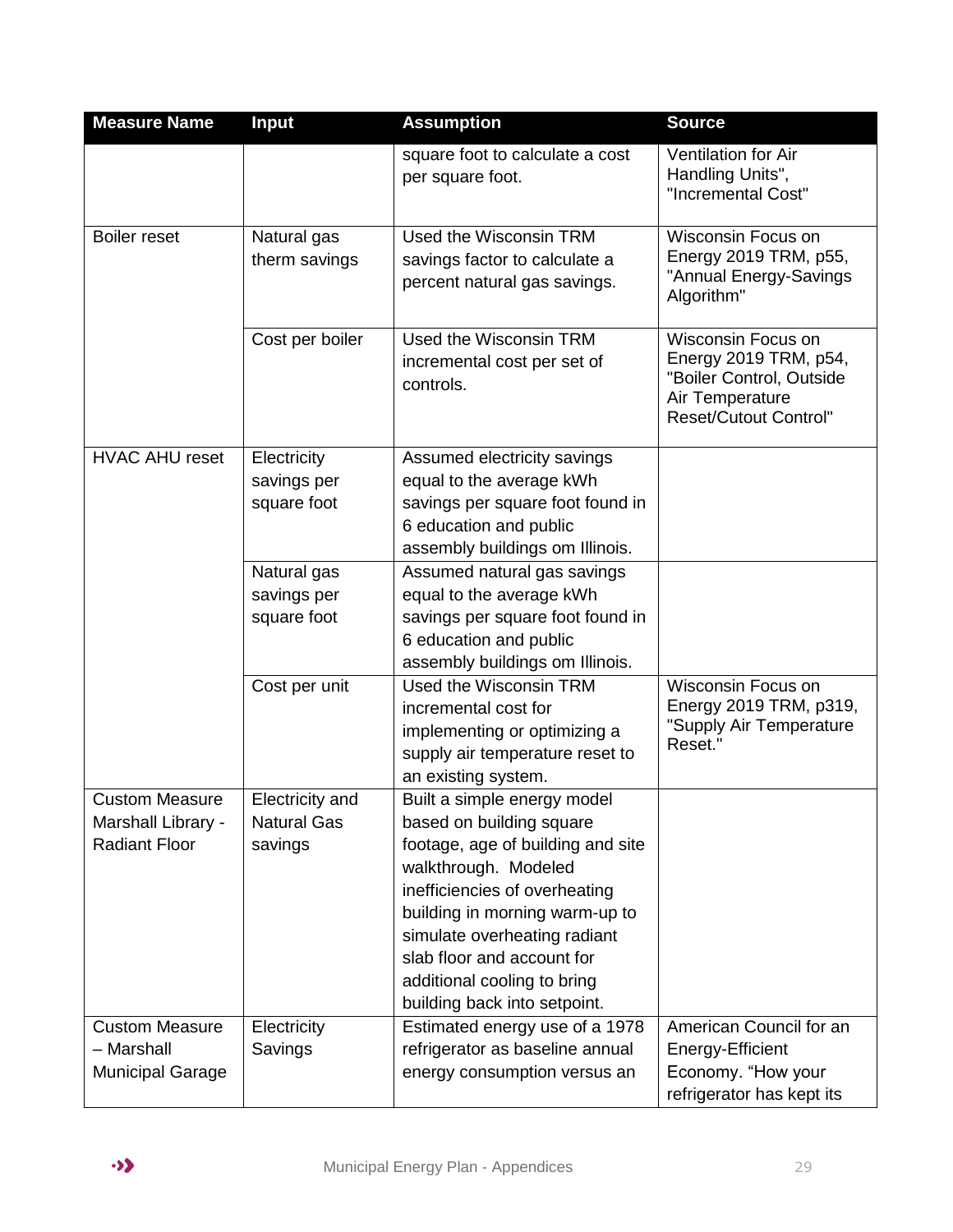| <b>Measure Name</b>                                                               | <b>Input</b>                                     | <b>Assumption</b>                                                                                                                                                                                                                                            | <b>Source</b>                                                                                                                                                                          |
|-----------------------------------------------------------------------------------|--------------------------------------------------|--------------------------------------------------------------------------------------------------------------------------------------------------------------------------------------------------------------------------------------------------------------|----------------------------------------------------------------------------------------------------------------------------------------------------------------------------------------|
|                                                                                   |                                                  | energy star rated refrigerator,<br>top freezer, no ice maker.                                                                                                                                                                                                | cool over 40 years of<br>efficiency."<br>https://aceee.org/blog/201<br>4/09/how-your-<br>refrigerator-has-kept-its-<br>$\underline{co}$<br>Department of Energy.<br><b>ENERGY STAR</b> |
|                                                                                   |                                                  |                                                                                                                                                                                                                                                              | Appliance Calculator. Link                                                                                                                                                             |
|                                                                                   | Cost per Unit                                    | Average of the three similar<br>refrigerators, 7 cu. ft., top<br>freezer, no ice maker, on google<br>shopping.                                                                                                                                               |                                                                                                                                                                                        |
| <b>Custom Measure</b><br>- Middleton EMS<br>Department<br><b>Uninsulated Tank</b> | Gas Energy<br>Savings                            | Calculation of heat loss through<br>a large 30" diameter pipe versus<br>the same pipe with 1" insulation<br>less heating required to garage<br>through existing garage infrared<br>heaters                                                                   |                                                                                                                                                                                        |
|                                                                                   | Cost per Unit                                    | Based on pricing listed by<br><b>Armacell AP Armaflex Sheet</b><br>Insulation, 36"x48"x1".<br>Labor cost based on RS Means<br>cost data adjusted to present<br>day value.                                                                                    | Armacell. AP Armaflex<br>Price List 1/2019.<br>http://www.armacell.us/file<br>admin/user_upload/Price_<br>Lists/PL APArmaFlex.EN.<br><b>US.2019.pdf</b>                                |
|                                                                                   |                                                  |                                                                                                                                                                                                                                                              | <b>RS Means Mechanical</b><br>Cost Data, 2010. Section<br>23 07 16, HVAC<br>equipment Thermal<br>Insulation.                                                                           |
| <b>Custom Measure -</b><br><b>Middleton Senior</b><br>Center RTU<br>Retrofit      | <b>Electric and Gas</b><br><b>Energy Savings</b> | Custom energy model modeled<br>with baseline individual furnaces<br>and AC System (9.8 EER) with<br>no economizer and no DCV.<br>Proposed model included high<br>efficiency packaged VAV (11<br>EER) with Hot Water Reheat,<br>air-side economizer, and DCV. |                                                                                                                                                                                        |
| <b>Custom Measure -</b><br>Monona                                                 | <b>Electric and Gas</b><br><b>Energy Savings</b> | Custom model comparing<br>energy impact of changing north                                                                                                                                                                                                    | Vitro Architectural Glass.<br>Construct IGU.                                                                                                                                           |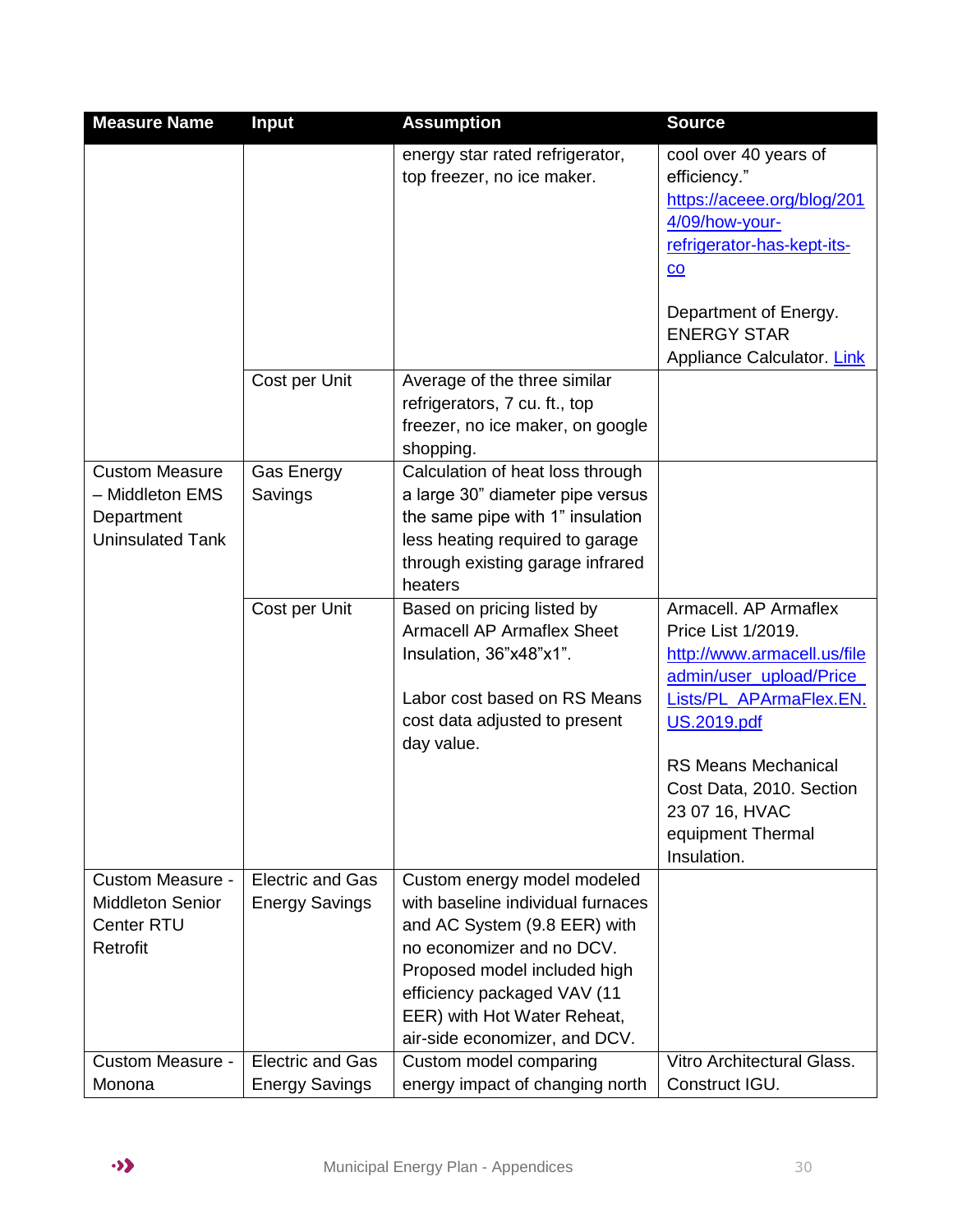| <b>Measure Name</b>      | <b>Input</b>            | <b>Assumption</b>                  | <b>Source</b>                |
|--------------------------|-------------------------|------------------------------------|------------------------------|
| Community                |                         | windows from single pane to        | http://construct.vitroglazin |
| Center - Event           |                         | double pane windows. Single        | gs.com/                      |
| Space Window             |                         | pane window performance            |                              |
| Replacement              |                         | estimated based on Vitro Glass     | DOE-2 Glass Library,         |
|                          |                         | calculator. Double pane window     | eQuest.                      |
|                          |                         | performance estimated based        |                              |
|                          |                         | on DOE window library for low-e    |                              |
|                          |                         | double pane window with            |                              |
|                          |                         | aluminum metal frames.             |                              |
|                          | Cost per Unit           | Estimated cost for replacing       | Modernize, "How Much         |
|                          |                         | double pane window.                | Do Double Paned              |
|                          |                         |                                    | Windows Cost".               |
|                          |                         |                                    | https://modernize.com/win    |
|                          |                         |                                    | dows/energy-                 |
|                          |                         |                                    | efficient/double-pane-       |
|                          |                         |                                    | windows                      |
| <b>Custom Measure</b>    | <b>Electric and Gas</b> | Custom energy model based on       |                              |
| - Monona                 | <b>Energy Savings</b>   | site survey of existing lighting   |                              |
| Community                |                         | fixtures. Applied a savings factor |                              |
| Center - Event           |                         | for advanced lighting occupancy    |                              |
| Space Window             |                         | sensors.                           |                              |
| Replacement              | Cost                    | Refer to Measure 1 and             |                              |
|                          |                         | Measure 4                          |                              |
| <b>Custom Measure</b>    | <b>Electric and Gas</b> | Custom energy model based on       |                              |
| - Stoughton              | <b>Energy Savings</b>   | site survey of existing lighting   |                              |
| Opera House -            |                         | fixtures and replacing with LED    |                              |
| Seating Area<br>Lighting | Cost                    | fixtures.<br>Refer to Measure 1    |                              |
| <b>Custom Measure</b>    | <b>Electric and Gas</b> | Email communication with ETC       | <b>ETC Midwest</b>           |
| - Stoughton              | Energy Savings,         | in Middleton.                      | 3031 Pleasant View Rd        |
| Opera House -            | and Cost                |                                    | PO Box 620979                |
| <b>Stage Lighting</b>    |                         | Measure lists savings and costs    | Middleton, WI 53562-0979     |
|                          |                         | for replacing 10 incandescent      | https://www.etcconnect.co    |
|                          |                         | fixtures.                          | m/                           |
| <b>Custom Measure</b>    | <b>Electric and Gas</b> | Custom energy model based on       |                              |
| - Waunakee               | <b>Energy Savings</b>   | a major renovation LED lighting    |                              |
| Library Lighting         |                         | layout with occupancy lighting     |                              |
|                          |                         | controls.                          |                              |
|                          | Cost                    | Refer to Measure 1 and             |                              |
|                          |                         | Measure 4                          |                              |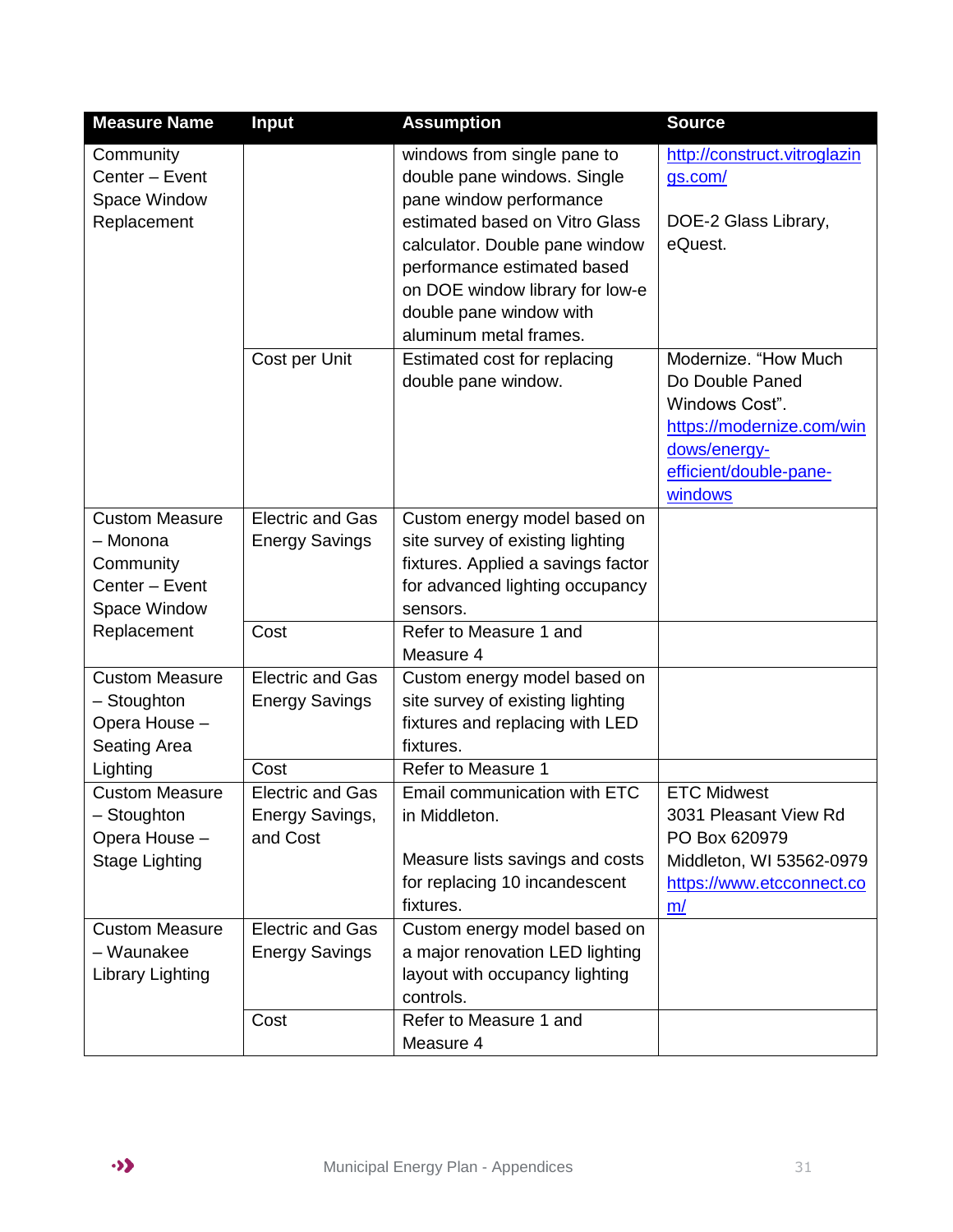| <b>Measure Name</b>                                          | <b>Input</b>     | <b>Assumption</b>                                                                                | <b>Source</b>                                                                                                                                                                    |
|--------------------------------------------------------------|------------------|--------------------------------------------------------------------------------------------------|----------------------------------------------------------------------------------------------------------------------------------------------------------------------------------|
| <b>Custom Measure</b><br>Waunakee Library<br>A/C replacement | Electric savings | Custom energy model based on<br>a improving from existing A/C<br>unit to a new 18 SEER A/C unit. |                                                                                                                                                                                  |
|                                                              | Cost             | Cost to upgrade to CEE Tier 2<br>Unit                                                            | Northeast Energy<br><b>Efficiency Partnerships.</b><br><b>Incremental Cost Study-</b><br>Phase 3, Unitary AC<br>Analysis.<br>https://neep.org/increment<br>al-cost-study-phase-3 |

#### <span id="page-31-0"></span>**APPENDIX F: DETAILED SOLAR ANALYSIS BY COMMUNITY**

#### <span id="page-31-1"></span>**PROCESS OVERVIEW**

All communities in the collaboration had invested in at least one solar photovoltaic system, either installed or planned, and all indicated an interest in adding additional on-site solar arrays to generate electricity for municipal operations. To facilitate this process, Slipstream conducted a survey of many of the facilities that were owned by each municipality to identify potential opportunities to site a solar array at that location.

- 1. Solar panels have estimated useful lifetimes of up to 30 years (though inverters may need to be replaced sooner). While it is possible to relocate existing panels in the future, it is recommended that solar arrays be located at sites where the owner expects they can remain for an extended timeframe. For this reason, facilities that were expected to be replaced or redeveloped in the foreseeable future were not considered.
- 2. Utility rate structures generally require, or provide better terms for, distributed renewable energy systems (including municipally owned solar arrays) that are located at electricity-consuming facilities and that are sized and configured to serve the energy demand of the host facility. To find opportunities to align solar arrays with municipal energy use, Slipstream reviewed levels of electricity use at each municipally-owned facility and identified which locations currently consume significant amounts of electricity. All municipal buildings were reviewed, as well as sites with water-pumping equipment.
- 3. Solar arrays generate the most electricity and offer the best return on investment (ROI) when they are oriented toward the south and receive unobstructed sunlight throughout the day. To identify high-potential sites, Slipstream used satellite imagery from Google Maps and Project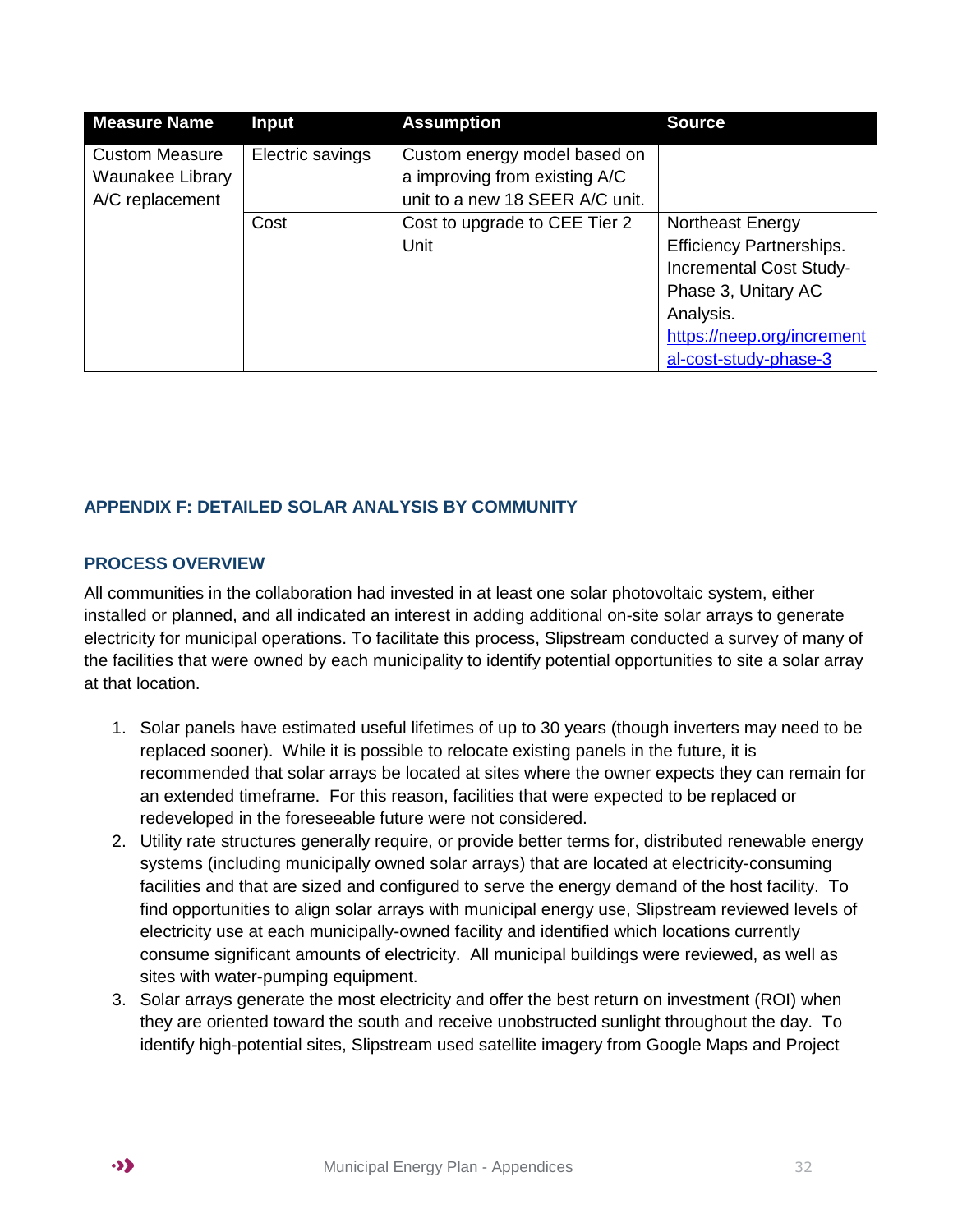Sunroof to review each location.<sup>3,4</sup> The review ruled-out sites at which trees or neighboring buildings would compromise the electricity production of the array. It also ruled-out buildings with roof layouts, including both orientation and roof-mounted equipment, that would unduly limit the solar production at the site.

- 4. On the remaining locations, Slipstream used Project Sunroof to conduct an initial survey of the available roof, or ground, space at each location for installing a solar array.
- 5. Based on the available space, Slipstream applied standard assumptions regarding solar array capacity per square foot of available space. Initial estimates assumed that 75 percent of available roof space could be used for an array, as well as that the installation would use optimally-sited, fixed mount panels with dimensions of three feet by five feet. The estimate further assumed that the panels would be oriented due south and, in order to minimize maintenance requirements, would be fixed-mount arrays, rather than tilting or tracking systems. Additional assumptions for array configurations included tile of 20 degrees, a DC:AC ratio of 1.2, inverter efficiency of 96 percent, and a ground coverage ratio of 0.4.
- 6. Based on potential array capacity, the National Renewable Energy Laboratory's (NREL's) PV Watts tool was used to conduct an initial estimate of the annual solar electricity production potential for the site.<sup>5</sup>
- 7. Slipstream generated high-level cost estimates for the potential projects by using market data to calculate that the average installed cost of commercial scale PV systems in Dane County is \$1.95 per watt.<sup>6</sup> It is important to note that actual costs for each project will depend on the specific characteristics of the project and of the site. Potential project rebate amounts were also estimated based on the rebate program (WPPI vs. Focus on Energy RECIP) that would apply to the project in order to arrive at an estimated net cost and annual production estimate for each site.

Slipstream presented findings from the opportunity identification process to the municipalities, each of which selected up to four sites for further opportunity analysis. The municipalities selected potential sites based on current electricity consumption, renewable energy generation potential, community relations, and future plans for each building. Slipstream used the Site Review Process described below for this step in the review. The findings from the analysis were intended to assist each community in prioritizing sites and allocating funds in future capital budgets. To further develop these projects, the municipalities must obtain proposals from installation contractors, select a contractor, and work with the contractor to define an actual scope of work and project cost.

#### <span id="page-32-0"></span>**SITE REVIEW PROCESS**

1. Slipstream used satellite imagery from Google Maps to identify a potential layout for each array. Using the measurement tools available, Slipstream mapped and measured the locations for the panels within each array.

 $\overline{a}$ <sup>3</sup> Google LLC. (2019). Google Maps. Retrieved from<https://www.google.com/maps/>

<sup>4</sup> Google LLC. (2019). Google Project Sunroof. Retrieved from<https://www.google.com/get/sunroof>

<sup>5</sup> National Renewable Energy Laboratory. (2019). NREL PVWatts Calculator. Retrieved from<https://pvwatts.nrel.gov/>

<sup>6</sup> Average based on reviewed PV project proposals and on email from Sam Dunaiski (RENEW Wisconsin)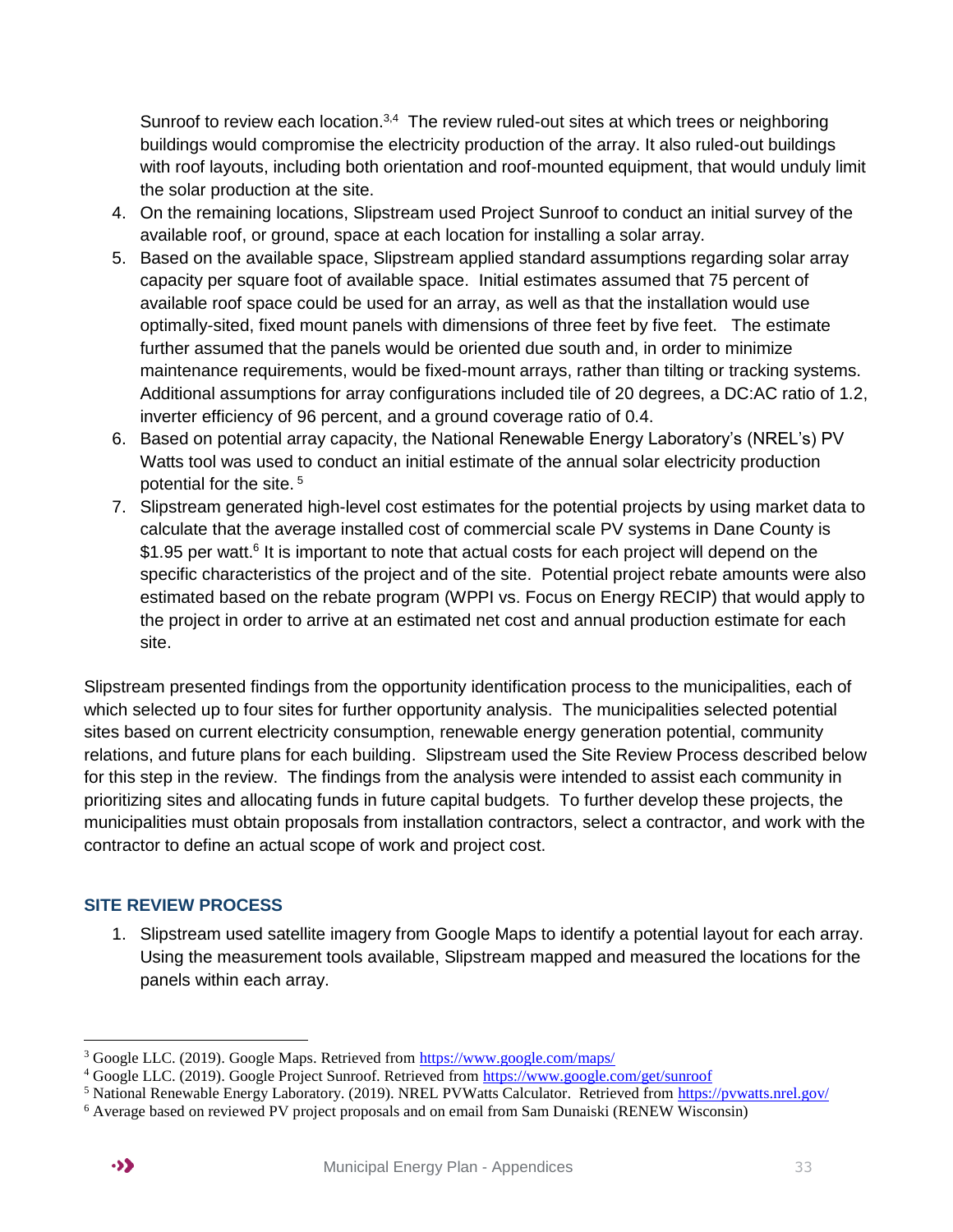- 2. For each identified space, Slipstream calculated the number of standard PV panels that could be configured within it and the corresponding DC capacity of those panels.
- 3. NREL's System Advisor Model (SAM) enables users to create a detailed model of solar arrays at a specific geographic location and estimates the electricity production of those arrays. This analysis is considered to be significantly more accurate than the output of the PV Watts tool. Slipstream used SAM to refine production estimates for the selected opportunities.
	- a. Revisions to potential array configurations were made for those sites that were found to have the potential to produce more electricity than the facility consumed during the 12 month review period (calendar year 2018, unless otherwise noted). When needed, the revisions also reduced the proposed array sizes to align estimated production with past consumption. By aligning production and consumption, municipalities may avoid overproduction, which is either prohibited or disincentivized by each of the electric utilities serving the communities.
- 4. Slipstream estimated the financial performance of each system by comparing the initial net cost of the system (total cost less estimated rebates) to the value of the electricity to be produced by the system during its first year of operation and throughout its thirty-year lifetime.
	- a. To streamline the analysis, Slipstream assumed a value of solar electricity of \$0.11/kWh, as well as a discount rate of two percent, with no anticipated increases in the cost of electricity, and annual system degradation of 0.50 percent.

#### <span id="page-33-0"></span>**A note on the cost per kWh**

<span id="page-33-1"></span>The \$0.11/kWh value is based on average total costs per kilowatt hour of electricity consumed in Wisconsin per EIA data (see Appendix A: Cost and Emissions Assumptions). Electricity costs for municipalities depend on the terms of the utility rate for a given facility, as well as on the amount of electricity consumed and the pattern of consumption. Commercial electric rates vary between electric providers and generally include certain fixed charges, demand charges (based on maximum electric demand during a 15-minute period), and total consumption. Net metered solar PV systems directly reduce total billed consumption for a building and may have limited impact on demand charges, but will not affect fixed charges. The actual value of electricity produced will depend on the terms of the applicable utility rate, as well as on the amount and pattern of consumption at a building.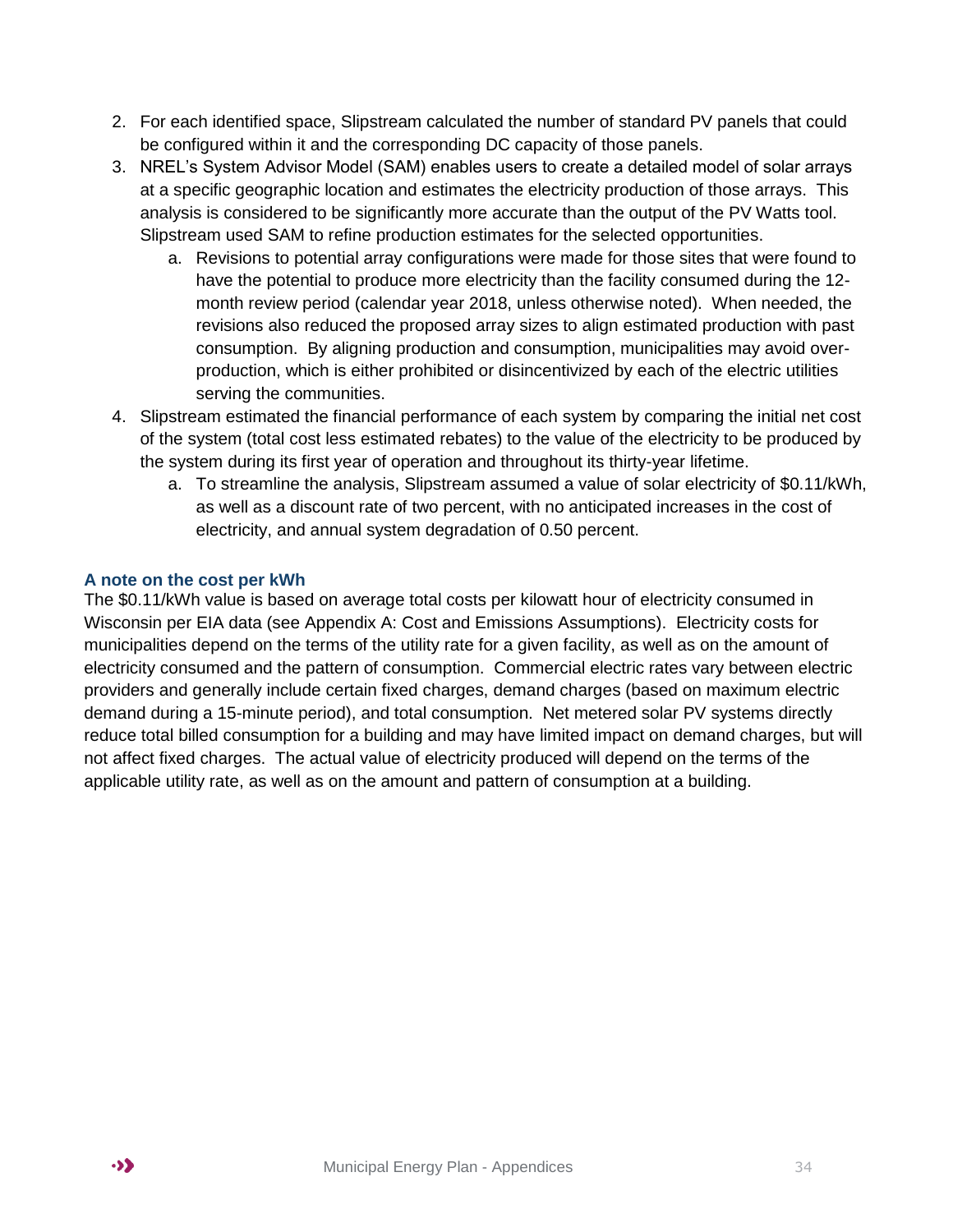#### **FITCHBURG**

| <b>Fitchburg Community Building -5510 Lacy Road</b> |                                             |  |
|-----------------------------------------------------|---------------------------------------------|--|
| Array configuration                                 | Flush-mounted system covering four          |  |
|                                                     | southeast-facing sections of the building's |  |
|                                                     | roof.                                       |  |
| Recommended PV capacity (limiting factor)           | 37.2 KW DC                                  |  |
| Total System Cost (est.)                            | \$72,575                                    |  |
| RECIP rebate amount (est.)                          | \$10,886                                    |  |
| Net system cost (est.)                              | \$61,689                                    |  |
| Year 1 electricity production (est.)                | 46,131 kWh                                  |  |
| Value of Year 1 electricity production (est.)       | \$5,074.41                                  |  |
| Electricity production/KW capacity (est.)           | 1240 kWh                                    |  |
| Current electricity consumption                     | 167,400 kWh                                 |  |
| Electric reduction (est.)                           | 28 %                                        |  |

| <b>Fire Station -5791 Lacy Road</b>           |                                            |
|-----------------------------------------------|--------------------------------------------|
| Array configuration                           | Racked roof-mounted system, with 20 degree |
|                                               | south-facing tilt.                         |
| Recommended PV capacity (limiting factor)     | 65.1 kW DC                                 |
| Total System Cost (est.)                      | \$127,005                                  |
| RECIP rebate amount (est.)                    | \$19,051                                   |
| Net system cost (est.)                        | \$107,954                                  |
| Year 1 electricity production (est.)          | 92,315 kWh                                 |
| Value of Year 1 electricity production (est.) | \$10,154.65                                |
| Electricity production/KW capacity (est.)     | 1,418 kWh                                  |
| Current electricity consumption               | 139,600 kWh                                |
| Electric reduction (est.)                     | 66%                                        |

| Well #5 - 6042 McKee Road                     |                                            |
|-----------------------------------------------|--------------------------------------------|
| Array configuration                           | Racked roof-mounted system, with 20 degree |
|                                               | south-facing tilt.                         |
| Recommended PV capacity (limiting factor)     | 23.26 kW DC                                |
| Total System Cost (est.)                      | \$45,359                                   |
| RECIP rebate amount (est.)                    | \$6,804                                    |
| Net system cost (est.)                        | \$38,555                                   |
| Year 1 electricity production (est.)          | 31,501 kWh                                 |
| Value of Year 1 electricity production (est.) | \$3,465.11                                 |
| Electricity production/KW capacity (est.)     | 1,354 kWh                                  |
| Current electricity consumption               | 584,164 kWh                                |
| Electric reduction (est.)                     | 5%                                         |

| Racked ground-mounted system, with 20 |
|---------------------------------------|
| degree south-facing tilt.             |
| 66.9 kW DC                            |
| \$130,634                             |
|                                       |

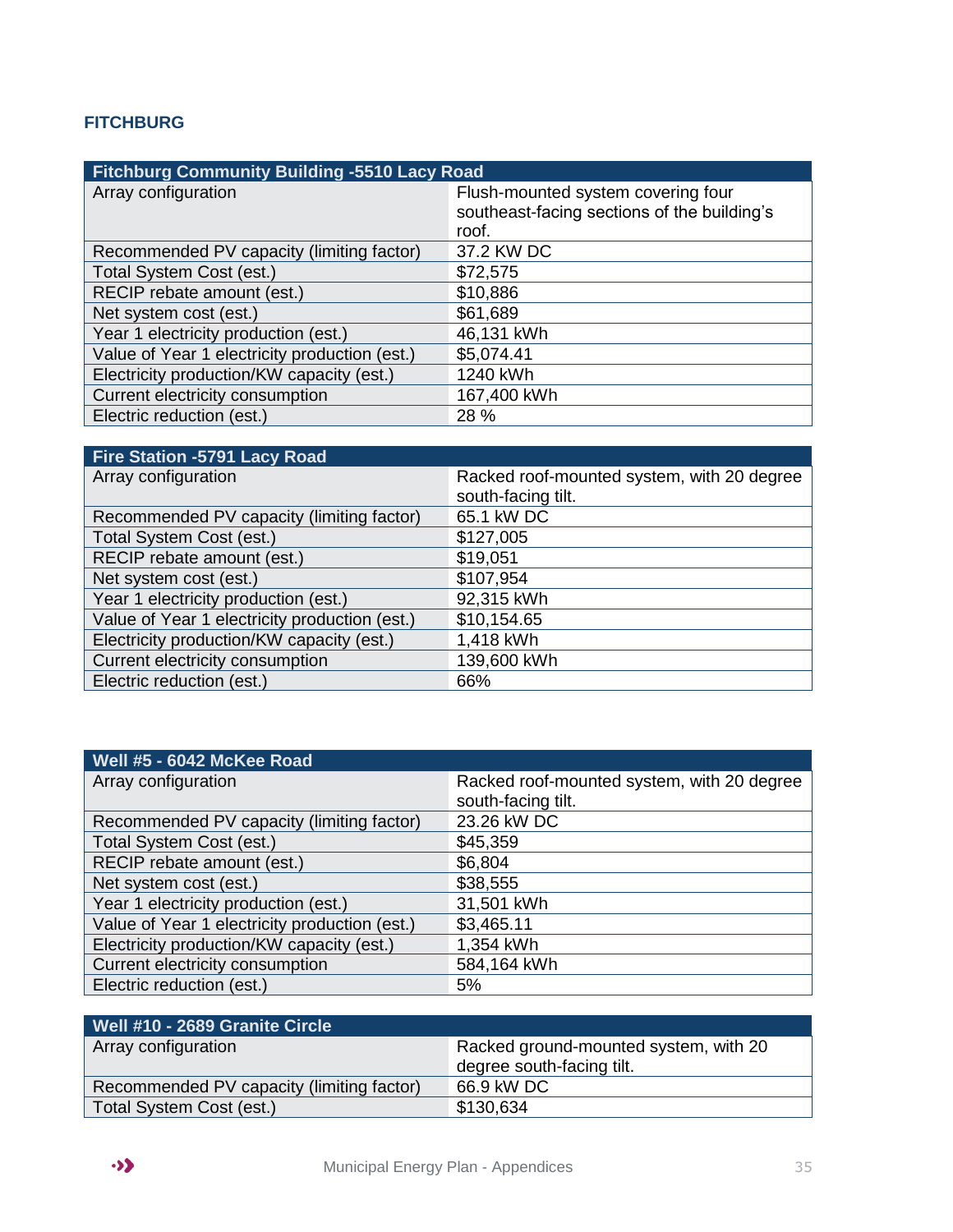<span id="page-35-0"></span>

| RECIP rebate amount (est.)                    | \$19,595    |
|-----------------------------------------------|-------------|
| Net system cost (est.)                        | \$111,039   |
| Year 1 electricity production (est.)          | 94,532 kWh  |
| Value of Year 1 electricity production (est.) | \$10,398.52 |
| Electricity production/KW capacity (est.)     | 1,413 kWh   |
| Current electricity consumption               | 249,014 kWh |
| Electric reduction (est.)                     | 38%         |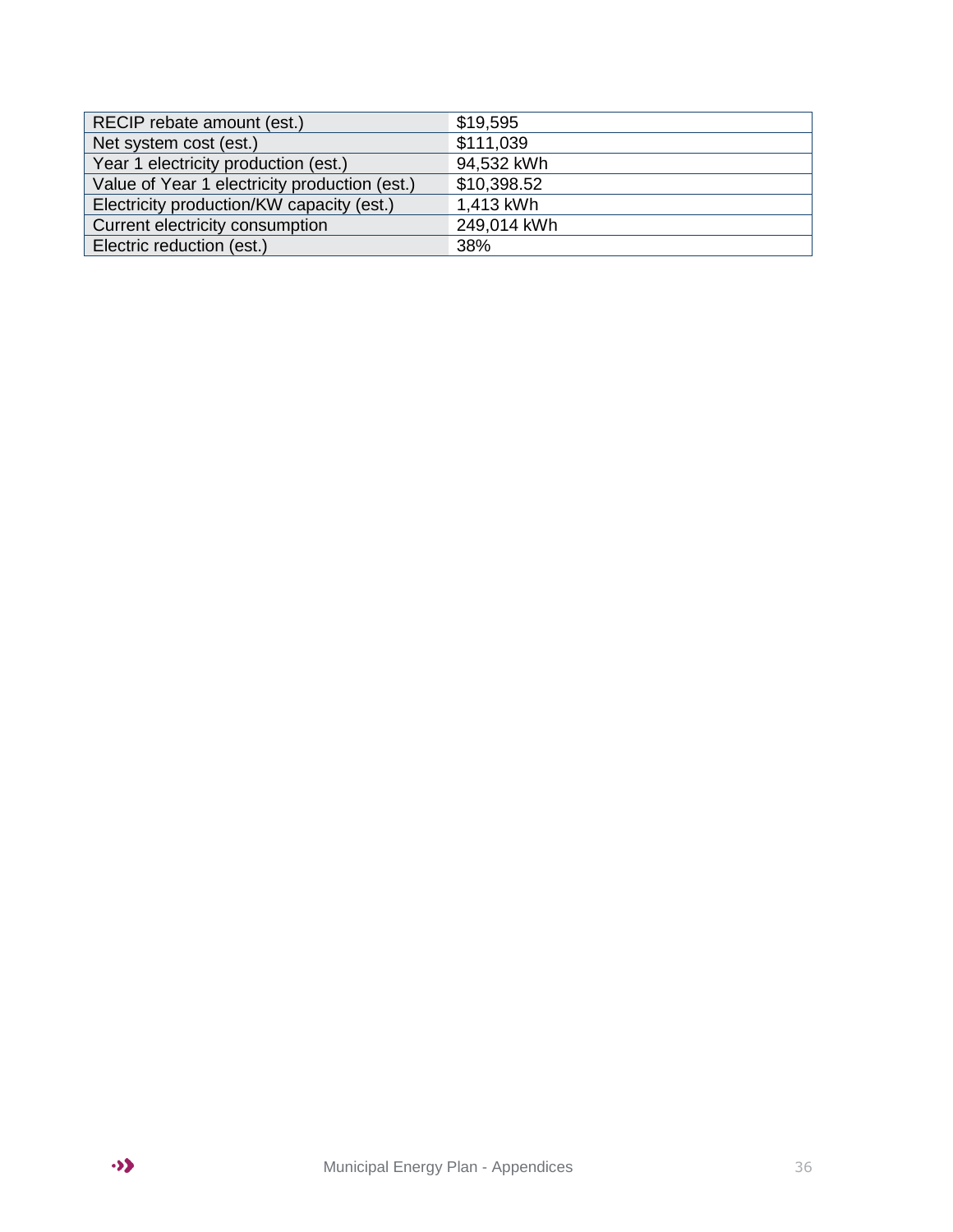#### **MARSHALL**

| <b>Marshall Wastewater Treatment Plant - 616 West Karem Drive</b> |                                           |  |
|-------------------------------------------------------------------|-------------------------------------------|--|
| Array configuration                                               | Ground-mounted, racked, fixed-tilt panels |  |
| Recommended PV capacity                                           | 290.3 kW DC                               |  |
| Total System Cost (est.)                                          | \$566,083                                 |  |
| RECIP rebate amount (est.)                                        | \$84,912                                  |  |
| Net system cost (est.)                                            | \$481,171                                 |  |
| Year 1 electricity production (est.)                              | 403,981 kWh                               |  |
| Value of Year 1 electricity production (est.)                     | \$44,437.91                               |  |
| Electricity production/KW capacity (est.)                         | 1,392 kWh                                 |  |
| Current electricity consumption (limiting factor)                 | 409,929 kWh                               |  |
| Electric reduction (est.)                                         | 99%                                       |  |

<span id="page-36-0"></span>

| <b>Community Library -605 Waterloo Road.</b>  |                                        |
|-----------------------------------------------|----------------------------------------|
| Array configuration                           | Racked, fixed-tilt, roof-mounted array |
| Recommended PV capacity (limiting factor)     | 46.5 kW DC                             |
| Total System Cost (est.)                      | \$90,718                               |
| RECIP rebate amount (est.)                    | \$13,608                               |
| Net system cost (est.)                        | \$77,110                               |
| Year 1 electricity production (est.)          | 64,654                                 |
| Value of Year 1 electricity production (est.) | \$7,111.94                             |
| Electricity production/KW capacity (est.)     | 1,390 kWh                              |
| Current electricity consumption               | 69,400 kWh                             |
| Electric reduction (est.)                     | 93%                                    |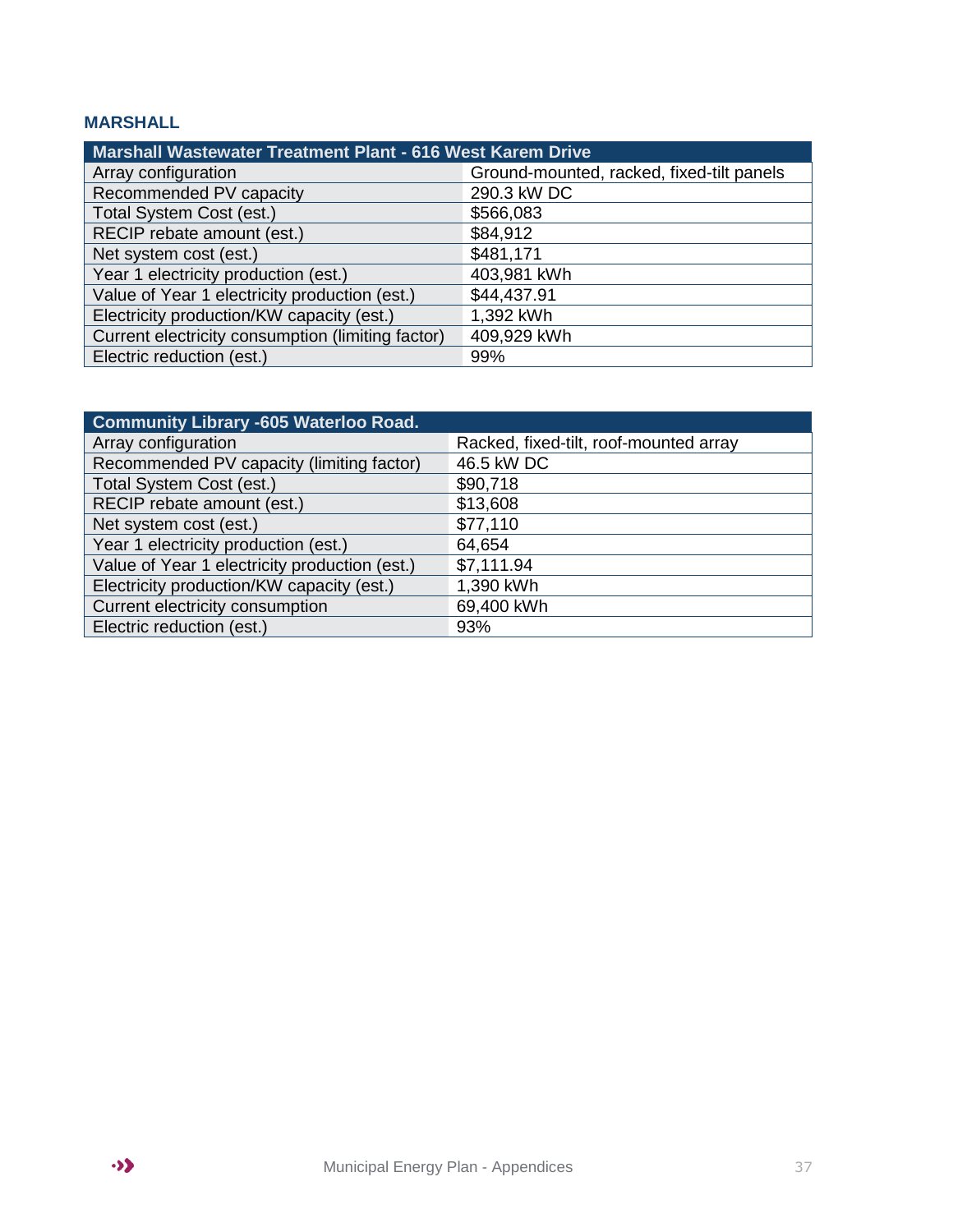#### **MIDDLETON**

| Pleasant View Golf Course Clubhouse - 1322 Pleasant View Rd. |                                             |  |
|--------------------------------------------------------------|---------------------------------------------|--|
| Array configuration                                          | Flush-mounted system covering five sections |  |
|                                                              | of the building's roof.                     |  |
| Recommended PV capacity (limiting factor)                    | 31.6 KW DC (viable roof space)              |  |
| Total System Cost (est.)                                     | \$63,200                                    |  |
| RECIP rebate amount (est.)                                   | \$9,480                                     |  |
| Net system cost (est.)                                       | \$53,720                                    |  |
| Year 1 electricity production (est.)                         | 40,193 kWh                                  |  |
| Value of Year 1 electricity production (est.)                | \$4,421.23                                  |  |
| Electricity production/KW capacity (est.)                    | 1,270 kWh                                   |  |
| Current electricity consumption                              | 100,752 kWh*                                |  |
| Electric reduction (est.)                                    | 40% *                                       |  |

| Municipal Well #6 - 8490 Greenway Blvd.       |                                            |
|-----------------------------------------------|--------------------------------------------|
| Array configuration                           | Ground-mounted or pole-mounted PV array,   |
|                                               | configured as two rows of two-deep panels. |
| Recommended PV capacity (limiting factor)     | 24.8 KW DC (available space)               |
| Total System Cost (est.)                      | \$45,088                                   |
| RECIP rebate amount (est.)                    | \$6,763                                    |
| Net system cost (est.)                        | \$38,325                                   |
| Year 1 electricity production (est.)          | 31,509 kWh                                 |
| Value of Year 1 electricity production (est.) | \$3,465.99                                 |
| Electricity production/KW capacity (est.)     | 1,270 kWh                                  |
| Current electricity consumption               | 278,746 kWh                                |
| Electric reduction (est.)                     | 14%                                        |

<span id="page-37-0"></span>

| Municipal Well #8 - 3222 West Point Rd.       |                                                                                                 |
|-----------------------------------------------|-------------------------------------------------------------------------------------------------|
| Array configuration                           | Four ground-mounted or pole-mounted PV<br>sub-arrays, configured as rows of two-deep<br>panels. |
| Recommended PV capacity (limiting factor)     | 80.6 KW DC (available space)                                                                    |
| Total System Cost (est.)                      | \$146,500                                                                                       |
| RECIP rebate amount (est.)                    | \$21,975                                                                                        |
| Net system cost (est.)                        | \$124,525                                                                                       |
| Year 1 electricity production (est.)          | 110,649 kWh                                                                                     |
| Value of Year 1 electricity production (est.) | \$12,171.39                                                                                     |
| Electricity production/KW capacity (est.)     | 1,372 kWh                                                                                       |
| Current electricity consumption               | 218,916 kWh                                                                                     |
| Electric reduction (est.)                     | 51%                                                                                             |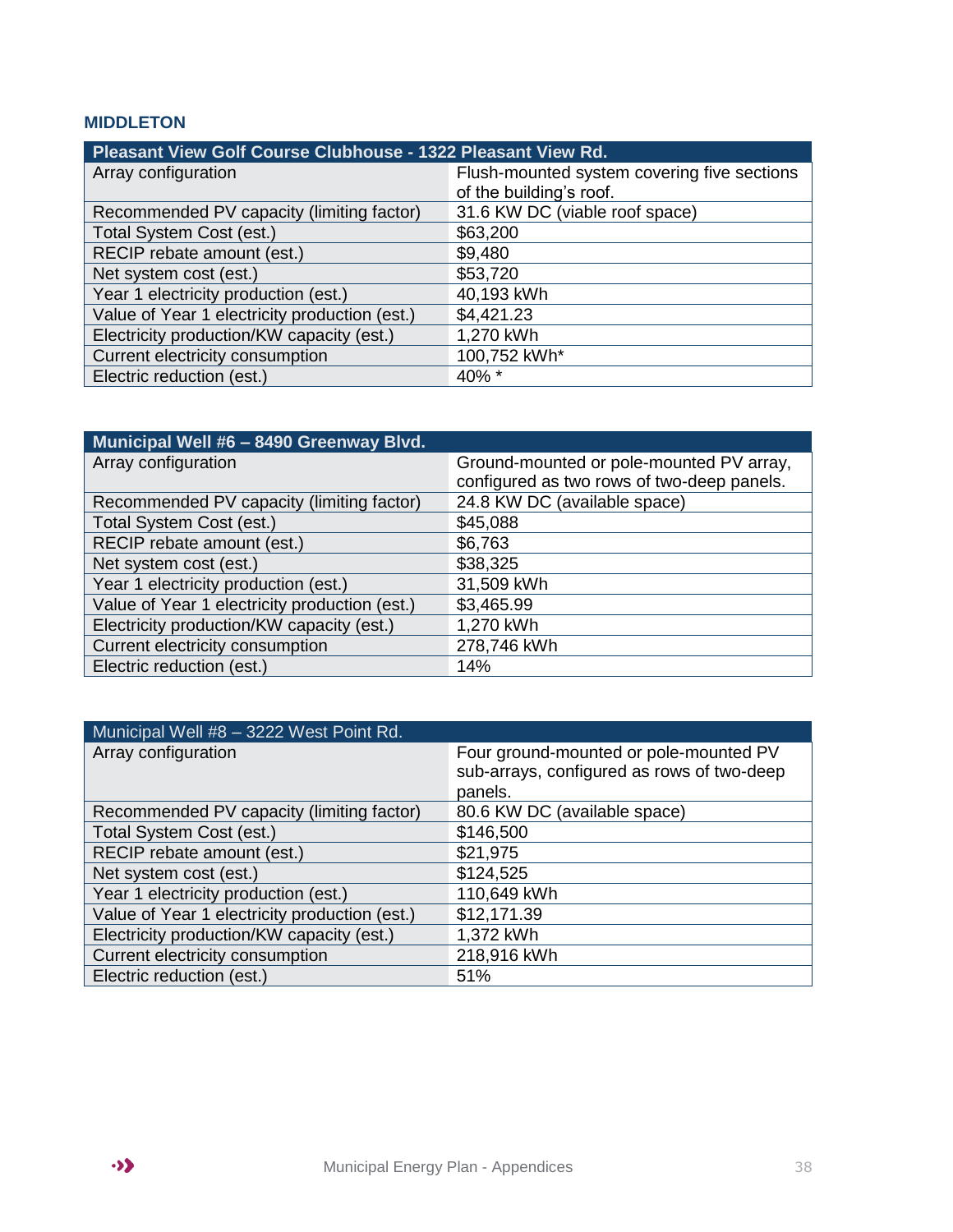#### **STOUGHTON**

| <b>Stoughton Fire Station -401 E Main St.</b> |                                               |
|-----------------------------------------------|-----------------------------------------------|
| Array configuration                           | Roof-mounted array with two sections of       |
|                                               | racked, fixed-tilt panels and two sections of |
|                                               | flush-mounted panels.                         |
| Recommended PV capacity                       | 98.6 kW DC                                    |
| Total System Cost (est.)                      | \$192,323                                     |
| RECIP rebate amount (est.)                    | \$76,929                                      |
| Net system cost (est.)                        | \$115,394                                     |
| Year 1 electricity production (est.)          | 119,704 kWh                                   |
| Value of Year 1 electricity production (est.) | \$13,167.44                                   |
| Electricity production/KW capacity (est.)     | 1,214 kWh                                     |
| Current electricity consumption (limiting     | 126,517 kWh                                   |
| factor)                                       |                                               |
| Electric reduction (est.)                     | 95%                                           |

| <b>Stoughton WWTP - 700 Mandt Parkway</b>     |                                          |
|-----------------------------------------------|------------------------------------------|
| Array configuration                           | Roof-mounted array with four sections of |
|                                               | racked, fixed-tilt panels oriented to    |
|                                               | accommodate existing roof penetrations.  |
| Recommended PV capacity                       | 24.5 kW DC                               |
| Total System Cost (est.)                      | \$47,779                                 |
| RECIP rebate amount (est.)                    | \$19,112                                 |
| Net system cost (est.)                        | \$28,667                                 |
| Year 1 electricity production (est.)          | 33,942 kWh                               |
| Value of Year 1 electricity production (est.) | \$3,733.62                               |
| Electricity production/KW capacity (est.)     | 1,385 kWh                                |
| Current electricity consumption (limiting     | 735,329 kWh                              |
| factor)                                       |                                          |
| Electric reduction (est.)                     | 5%                                       |

| Stoughton Library - 304 S 4th Street          |                                         |
|-----------------------------------------------|-----------------------------------------|
| Array configuration                           | Roof-mounted array with two sections of |
|                                               | racked, fixed-tilt panels oriented to   |
|                                               | accommodate existing roof penetrations. |
| Recommended PV capacity                       | 19.5 kW DC                              |
| Total System Cost (est.)                      | \$38,101                                |
| RECIP rebate amount (est.)                    | \$15,240                                |
| Net system cost (est.)                        | \$22,861                                |
| Year 1 electricity production (est.)          | 27,338 kWh                              |
| Value of Year 1 electricity production (est.) | \$3,007.18                              |
| Electricity production/KW capacity (est.)     | 1,402 kWh                               |
| Current electricity consumption (limiting     | 171,240 kWh                             |
| factor)                                       |                                         |
| Electric reduction (est.)                     | 16%                                     |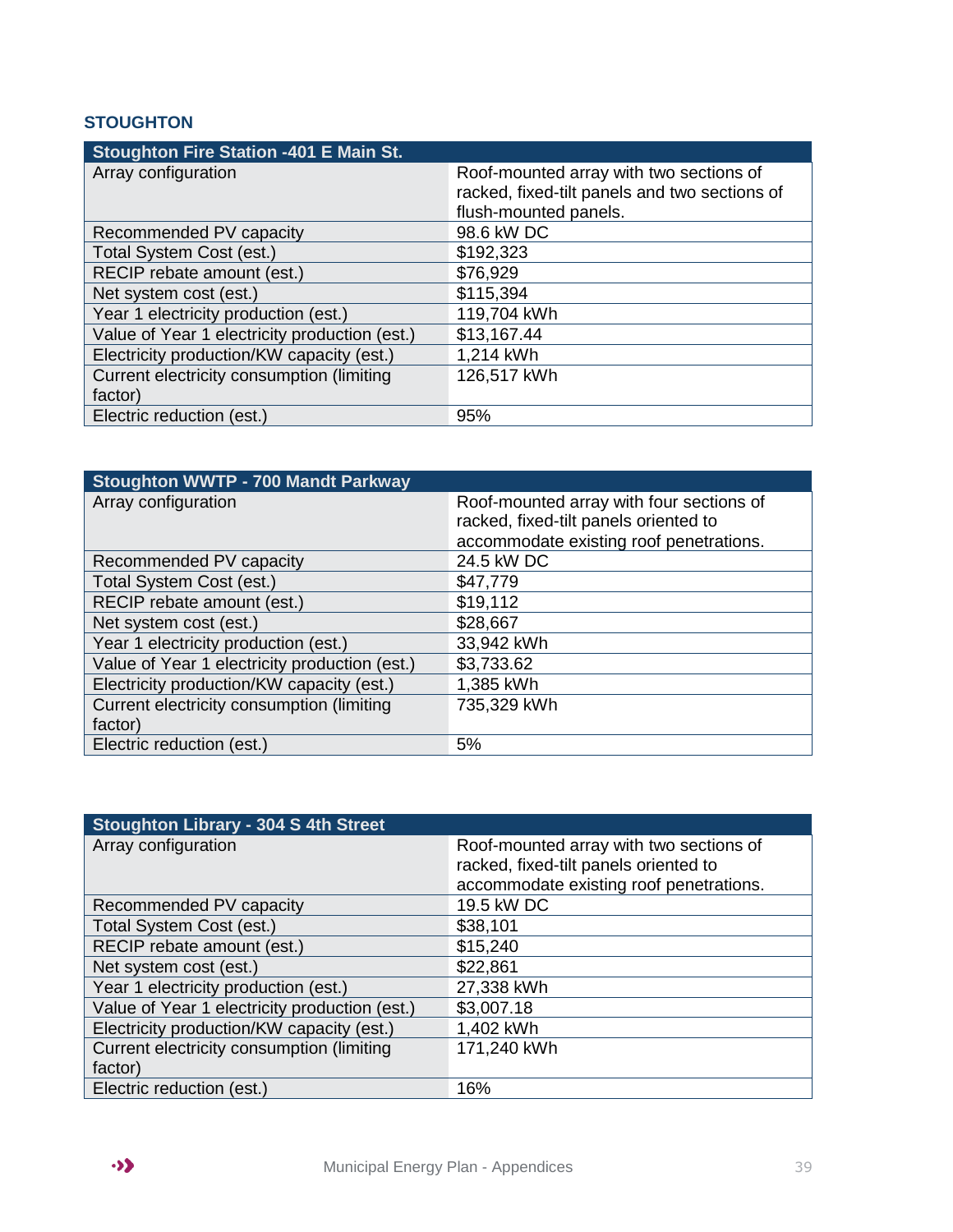#### <span id="page-39-0"></span>**SUN PRAIRIE**

| Sun Prairie Library -1350 Linnerud Drive      |                                                |
|-----------------------------------------------|------------------------------------------------|
| Array configuration                           | Ground-mounted, fixed-tilt, racked solar array |
|                                               | in two sections.                               |
| Recommended PV capacity                       | 338.7 kW DC                                    |
| Total System Cost (est.)                      | \$660,432                                      |
| WPPI rebate amount (est.)                     | \$125,000                                      |
| Net system cost (est.)                        | \$535,432                                      |
| Year 1 electricity production (est.)          | 469,394 kWh                                    |
| Value of Year 1 electricity production (est.) | \$51,633.34                                    |
| Electricity production/KW capacity (est.)     | 1,386 kWh                                      |
| Current electricity consumption (limiting     | 479,680 kWh                                    |
| factor)                                       |                                                |
| Electric reduction (est.)                     | 98%                                            |

<span id="page-39-1"></span>

| Sun Prairie WWTP - 3040 Bailey Road           |                                                                                                                                                                                               |
|-----------------------------------------------|-----------------------------------------------------------------------------------------------------------------------------------------------------------------------------------------------|
| Array configuration                           | Roof-mounted arrays on the east-west faces<br>of two buildings and a racked, ground-<br>mounted array, divided into three segments<br>in order to accommodate existing roads and<br>walkways. |
| Recommended PV capacity (limiting factor)     | 937.9 kW DC                                                                                                                                                                                   |
| Total System Cost (est.)                      | \$1,828,887                                                                                                                                                                                   |
| WPPI rebate amount (est.)                     | \$125,000                                                                                                                                                                                     |
| Net system cost (est.)                        | \$1,703,887                                                                                                                                                                                   |
| Year 1 electricity production (est.)          | 1,230,117 kWh                                                                                                                                                                                 |
| Value of Year 1 electricity production (est.) | \$135,312.87                                                                                                                                                                                  |
| Electricity production/KW capacity (est.)     | 1,312 kWh                                                                                                                                                                                     |
| Current electricity consumption               | 2,648,344 kWh                                                                                                                                                                                 |
| Electric reduction (est.)                     | 46%7                                                                                                                                                                                          |

 $\overline{a}$ 

 $7$  The WWTP is undergoing renovations which may increase energy efficiency and decrease consumption. If so, the system may be able to supply a higher percentage of the building's electricity.